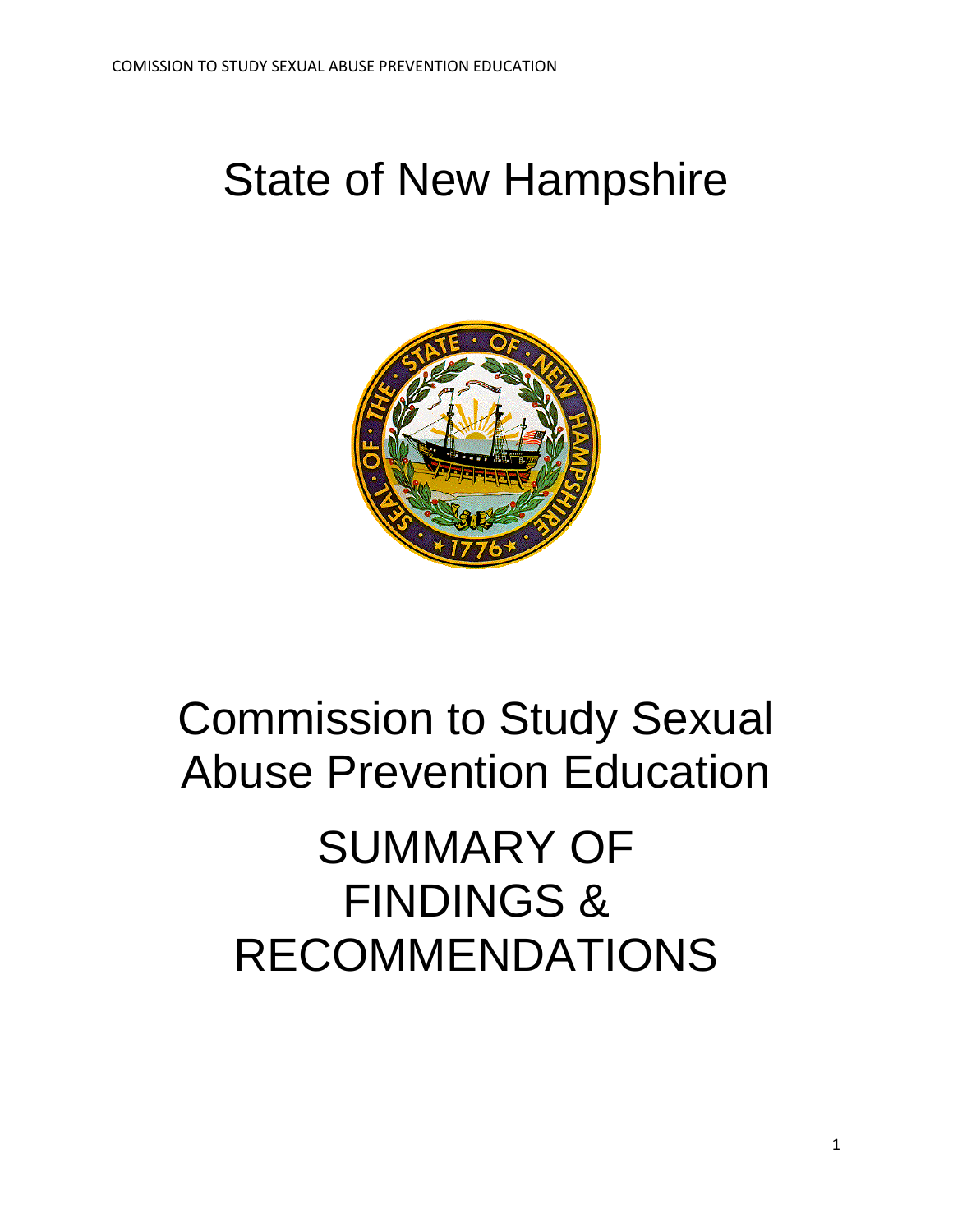## Table of Contents

| <b>APPENDICES</b> |
|-------------------|
|                   |
|                   |
|                   |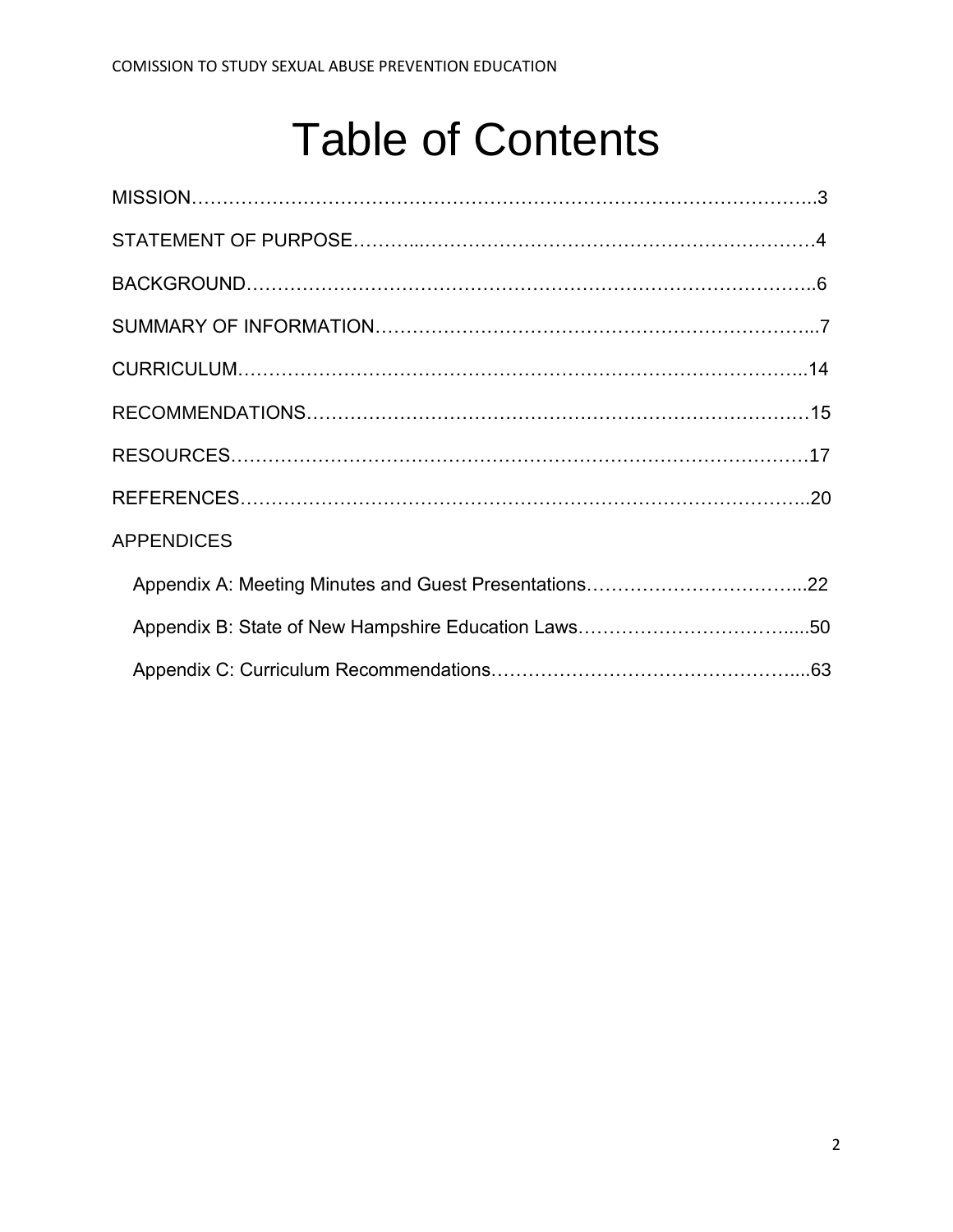# Mission

This Commission to Study Sexual Abuse Prevention Education in Elementary and Secondary Schools (SAPE) has been tasked under Chapter 143 of 2014 with producing a report and recommendations from its study of sexual abuse prevention education in New Hampshire's K - 12 schools. Members of the New Hampshire Legislature, the Sexual Violence Task Force, the New Hampshire Department of Education, the New Hampshire Department of Human Services, teachers, parents, and allied local and statewide organizations have collaborated to move forward sexual abuse prevention education research and recommendations for the administration, planning and implementation of an educational curriculum in the state's K - 12 schools.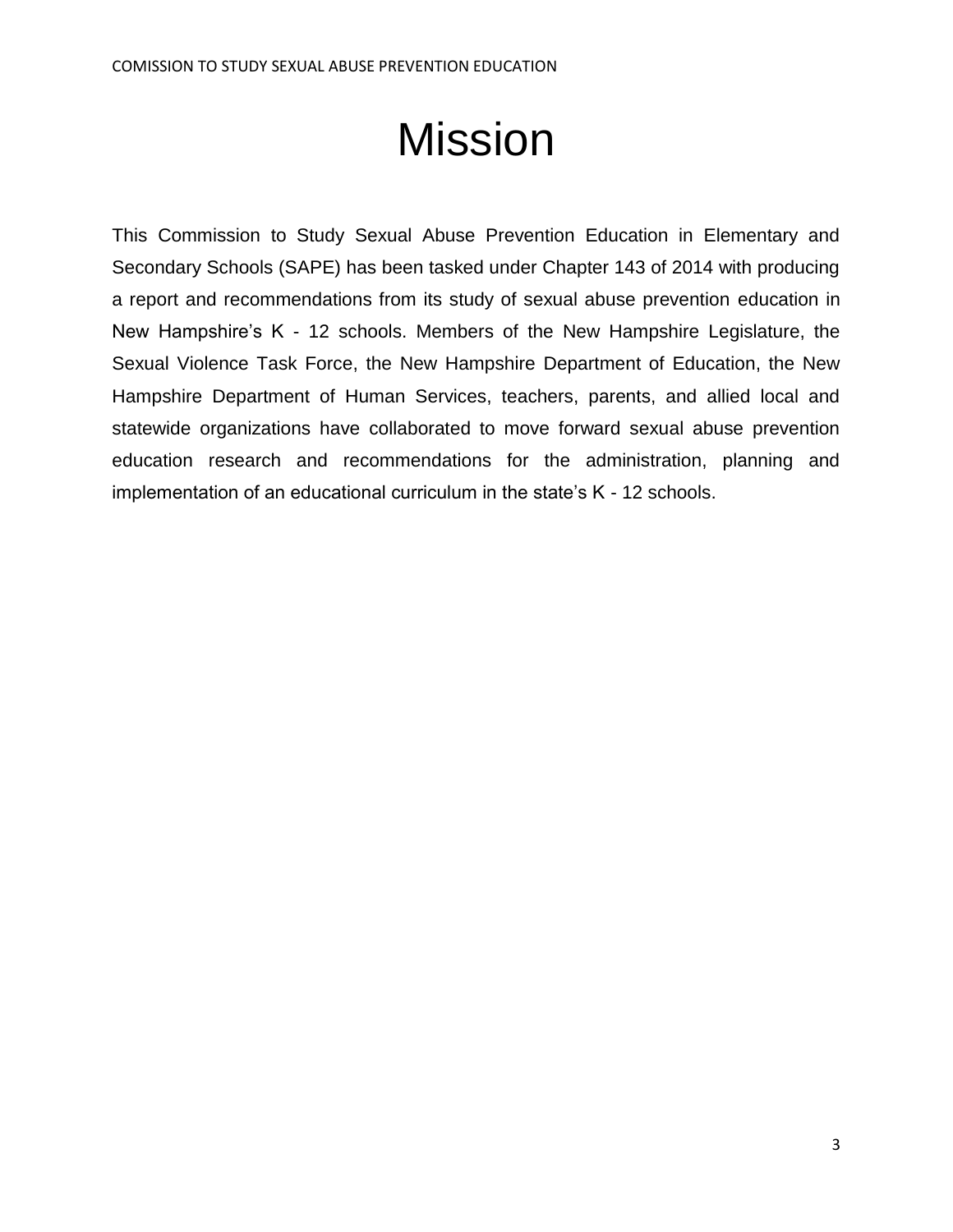## Statement of Purpose

As referenced in the Senate bill 348, the legislation for the Commission to Study Sexual Abuse Prevention Education in Elementary and Secondary Schools was brought forward through the efforts of individuals and organizations who recognized a need to educate and protect children from sexual abuse.

SB 348. New Hampshire Senate Bill, (Chapter 143 of 2014), established a commission charged with the study of sexual abuse prevention education in elementary and secondary schools.

Signed by Governor Hassan: June 16, 2014; Chapter 0143

I. There is established a commission to study sexual abuse prevention education in elementary and secondary schools. The members of the commission shall be as follows:

(a) One member of the senate, appointed by the president of the senate.

(b) Two members of the House of Representatives, appointed by the speaker of the house of representatives.

(c) The commissioner of the department of education, or designee.

(d) The commissioner of the department of health and human services, or designee.

(e) The superintendent of a school administrative unit, or designee, appointed by the governor.

(f) One teacher or one school administrator currently employed in a public elementary or secondary school, and one guidance counselor currently employed in a public elementary or secondary school, appointed by the governor.

(g) Two parents who have a child in a public elementary or secondary school, appointed by the governor.

(h) One member from Sexual Assault Support Services of New Hampshire, appointed by the executive director.

(i) One member from the New Hampshire Coalition Against Domestic and Sexual Violence, appointed by the governor.

(j) One member who is a law enforcement officer serving as a school resource officer, appointed by the governor.

II. Legislative members of the commission shall receive mileage at the legislative rate when attending to the duties of the commission.

III. The commission shall: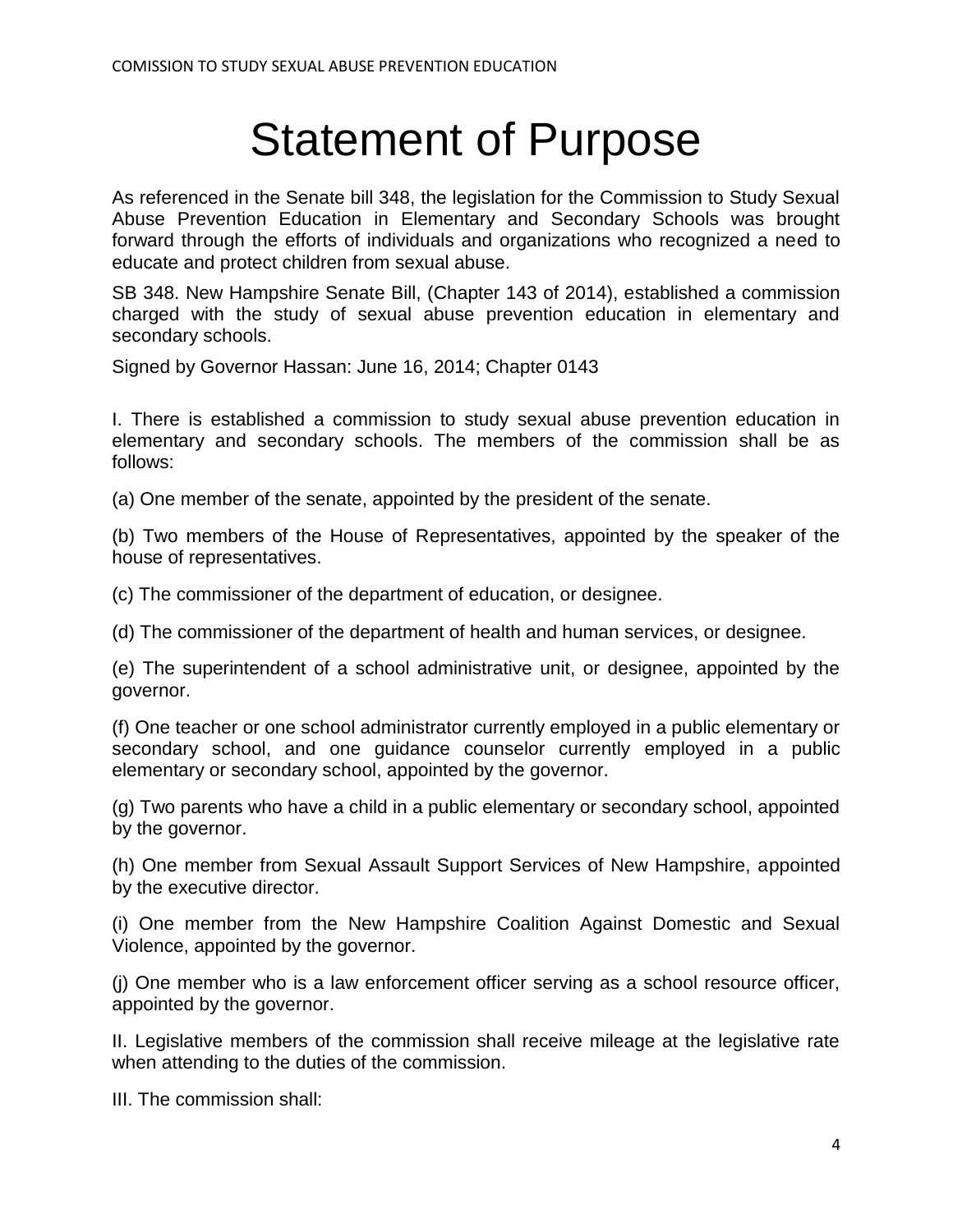(a) Study the current practices and legislation in other jurisdictions regarding sexual abuse prevention education in elementary and secondary schools, including activities and practices of state and local agencies, community-based organizations, and other public and private organizations, and solicit advice and testimony from such groups.

(b) Identify model evidence-based curricula for sexual abuse prevention education.

(c) Make recommendations for utilizing trained professionals to implement evidencebased curricula and training for reporting of sexual abuse in schools.

(d) Identify opportunities for collaboration with state and local agencies, communitybased organizations, and other public and private organizations to provide prevention education services.

(e) Identify potential funding needs and sources to support increased sexual abuse prevention education in schools.

IV. The members of the study commission shall elect a chairperson from among the members. The first meeting of the commission shall be called by the senate member. The first meeting of the commission shall be held within 45 days of the effective date of this section. Six members of the commission shall constitute a quorum.

V. The commission shall submit an interim report of its findings and any recommendations for proposed legislation to the president of the senate, the speaker of the house of representatives, the senate clerk, the house clerk, the governor, and the state library on or before December 1, 2014, and shall submit a final report of the same on or before June 30, 2015.

143:2 Repeal. RSA 189:65 relative to a commission to study sexual abuse prevention education in elementary and secondary schools, is repealed.

143:3 Contingent Renumbering. If HB 1587 of the 2014 legislative session becomes law, RSA 189:65 as inserted by section 1 of this act and as referenced in section 2 of this act shall be renumbered as RSA 189:69.

143:4 Effective Date.

I. Section 2 of this act shall take effect July 1, 2015.

II. The remainder of this act shall take effect upon its passage.

Approved: June 16, 2014

Effective Date: I. Section 2 shall take effect July 1, 2015.

II. Remainder shall take effect June 16, 2014.

(Chapter 143, SB 348 – Final Version, 2014)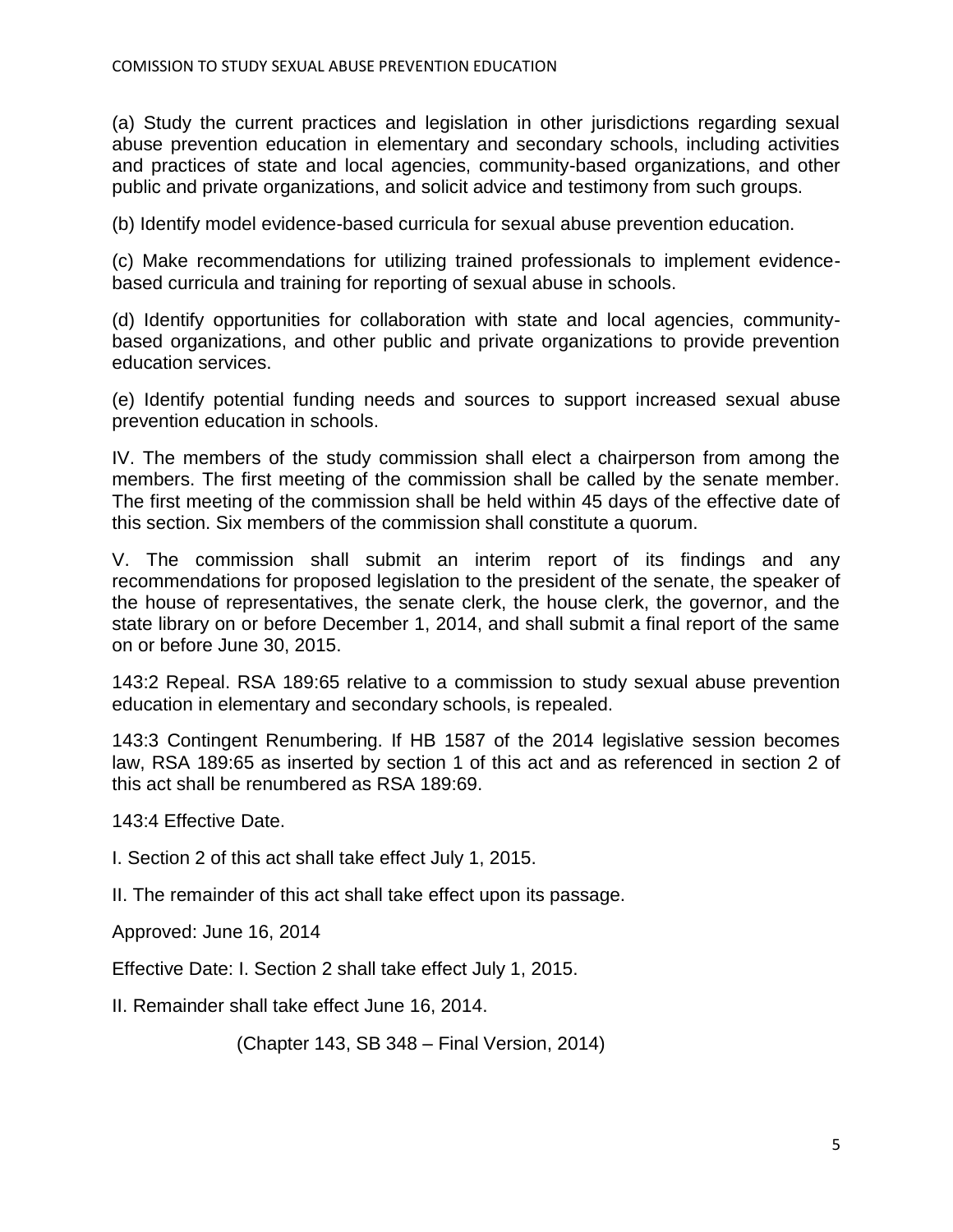# **Background**

## **Participants: Commission Members**

Senator David Watters - New Hampshire State Senator, District 4

Rep. Lorrie Carey - New Hampshire State Representative

Rep. Charlene Takesian - New Hampshire State Representative, Hillsborough

Rep. Suzanne Harvey - New Hampshire State Representative, Nashua

Jessica Paradis - Parent

Kathy Beebe - Executive Director, Sexual Assault Support Services

Lyn Schollett \_ Executive Director, New Hampshire Coalition Against Domestic and Sexual Violence

Erica Ungarelli - Department of Health and Human Services (Designee for Mary Ann Cooney, Associate Commissioner, DHHS)

Suzanne Carmichael - Teacher, John Stark Regional High School

Jane Waterhouse - New Hampshire Department of Education (Designee for Virginia Barry, Commissioner, DOE)

### **Meeting Dates**

October 10, 2014

November 17, 2014

December 1, 2014

January 5, 2015

January 20, 2015

February 4, 2015

March 30, 2015

May 11, 2015

June 8, 2015

June 22, 2015

July 9, 2015

### **Guest Presentations: See Appendix A: Commission Minutes**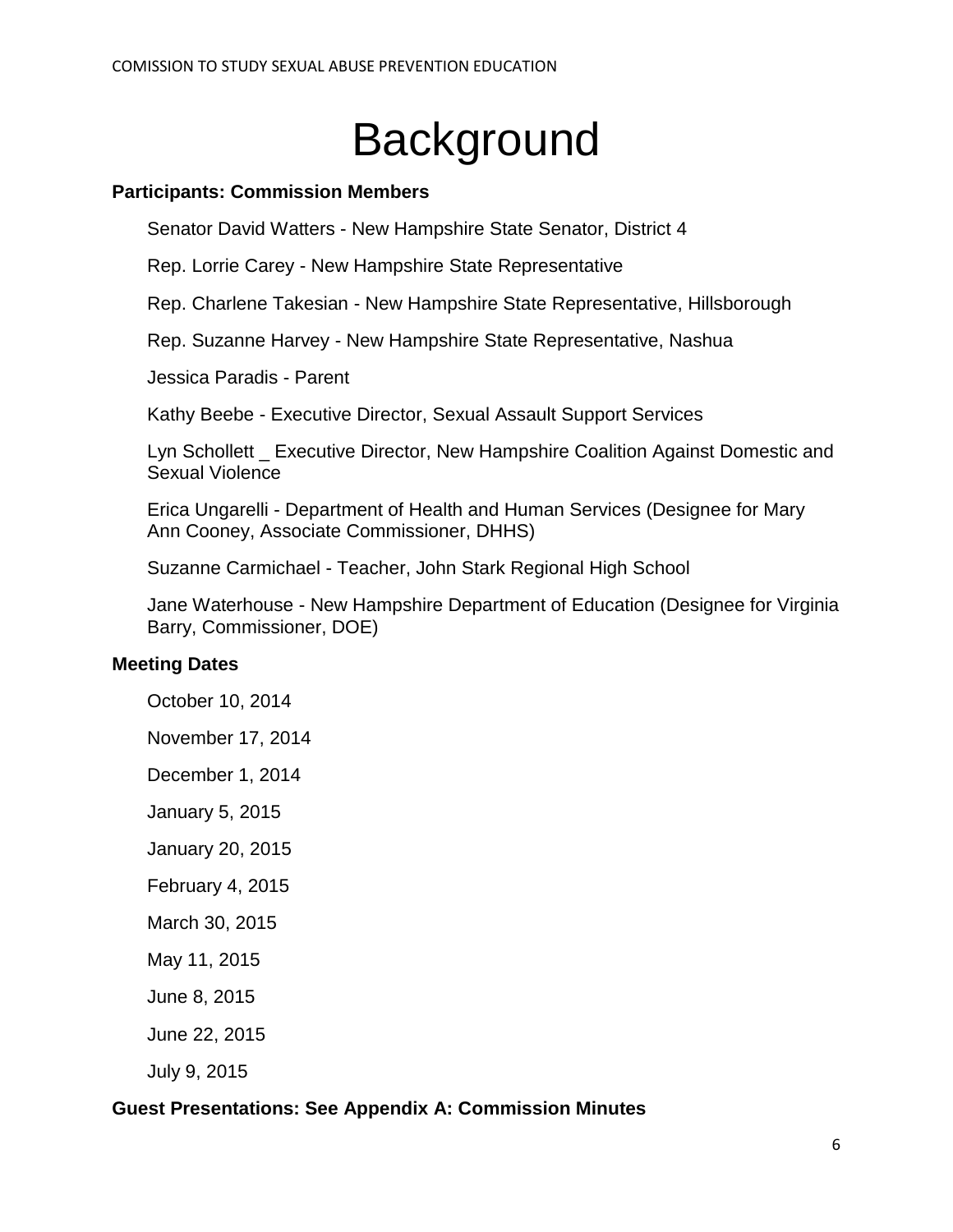# Summary of Information

## **I. State of the State: Issues and Trends in New Hampshire**

In February 2014, the New Hampshire Senate passed SB348 —an act establishing a commission to study sexual abuse prevention education in elementary and secondary schools. The legislative intent of this act is to make appropriate recommendations regarding New Hampshire's child sexual abuse prevention education efforts.

Nationally, it is estimated that 17% of women and 3% of men have been victims of sexual violence in their lifetime. More than half of women reporting completed or attempted rape were less than eighteen years of age when the rape occurred. One in four girls and one in six boys will be sexually assaulted by the age of eighteen. Sexual violence is a crime in which youth are particularly at risk, in fact children who are victims of sexual abuse are at higher risk for adverse health outcomes, delinquency, mental illness, substance abuse, and future partner violence. Underreporting and secrecy make it difficult to estimate the true prevalence of sexual violence. New Hampshire's domestic violence and sexual assault service providers have been raising awareness and providing needed services to victims and survivors of sexual assault and their friends and families for decades. However, providing sexual assault services is only part of the work that is needed to solve the problem. Prevention is also needed. In 2014, the Commission to Study Sexual Abuse Prevention Education in Elementary and Secondary Schools was formed to begin exploring the issue of sexual violence in New Hampshire and addressing prevention education.

Upon investigation, the commission was faced with some disturbing statistics. Forty one percent of the most recent sexual assaults reported in the New Hampshire Violence Against Women survey occurred before the victim's eighteenth birthday, and 83% occurred before the age of twenty-five. Sixty-nine percent of the most recent sexual assaults committed against males in New Hampshire occurred before the victim was eighteen. Fifty-one percent of men who reported having been sexually assaulted said it occurred when they were age twelve or younger; another eighteen percent said they were assaulted between ages thirteen and seventeen. The NH Violence Against Women Survey results confirm previous findings that sexual violence is largely a crime perpetrated against youth. These findings highlight the need for more support for prevention efforts targeting those in the highest risk age groups. These incidents of assault begin in our most vulnerable population: children.

Nearly one in four women and one in twenty men in New Hampshire have been sexually assaulted. The New Hampshire Violence Against Women Survey found that 22.7% of women have been the victim of a sexual assault, with 19.5% having been the victim of sexual assault with penetration. These figures represent 112,909 New Hampshire women who have experienced sexual assault. These rates of sexual assault are significantly higher than those found in the National Violence Against Women Survey, in which 17.6% of women reported having been sexually assaulted, and 14.8% reported being a victim of sexual assault including penetration.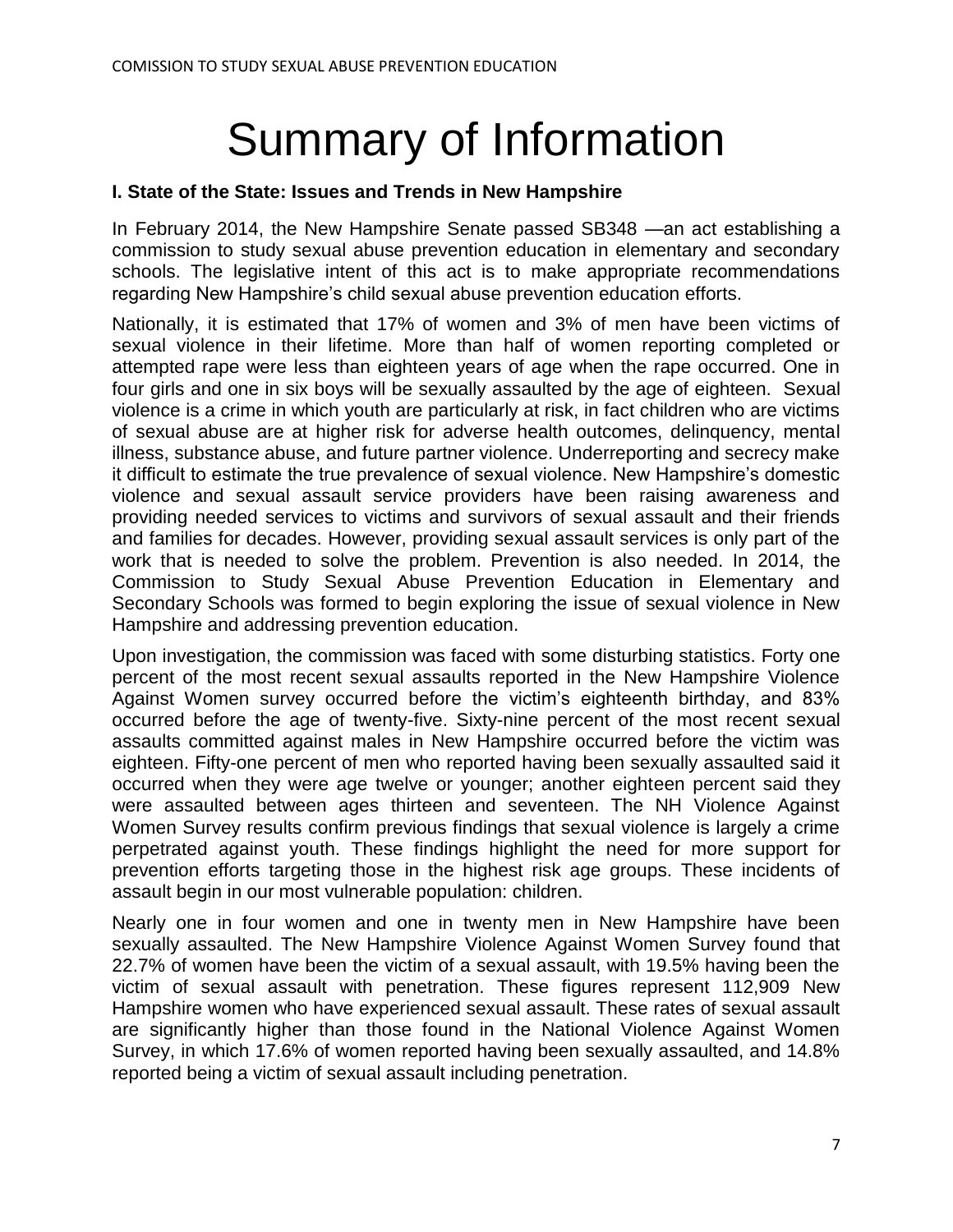In addition, It is estimated that the average lifetime cost per victim (2010 dollars) of nonfatal child maltreatment, including child sexual abuse, is \$210,012, including healthcare and medical costs, productivity losses, criminal justice costs, and special education costs. The total burden of fatal and nonfatal child maltreatment is estimated to be \$585 billion (Fang X, et al, 2012).

Various agencies respond to cases of child sexual abuse. There is significant overlap in the populations served by these three entities. In New Hampshire in 2014:

- DCYF investigated 1,147 reports of child sexual abuse.
- Child advocacy centers (CACs) coordinated and conducted the forensic interviews of 1,483 children in child sexual abuse cases and provided referrals to medical exams and counseling.
- Crisis centers provided ongoing, trauma-informed supportive services and advocacy to 642 child sexual abuse victims and 148 adult survivors of child sexual abuse. Advocates accompanied 552 child primary victims of sexual violence to CACs for forensic interviews. In addition, crisis center advocates supported 923 secondary victims who were affected in child abuse cases.

These findings highlight the need for more support for prevention efforts targeting those in the highest risk age groups. The alarming number of women and men in New Hampshire who have experienced sexual assault, primarily as children and youth, underscores the need for effective primary prevention programs, for information and support for victims, and to raise awareness of the prevalence, realities and consequences of sexual assault.

## **II. Sampling of New Hampshire Coalition Against Domestic and Sexual Violence Member Program Prevention Education Programs**

For full record of meeting minutes and presentations, see Appendix A.

### January 5, 2015

The member programs of the New Hampshire Coalition Against Domestic and Sexual Violence conduct a range of prevention education programs in elementary, middle, and high schools, colleges, and professional trainings including teachers, school personnel, and staff at other youth-serving organizations. The following is a sample of prevention education programs offered at three of the 14 member programs across the state that were presented during the January 5th Commission meeting:

### New Beginnings - Laconia**:**

New Beginnings utilizes a single methodology for all of its programs that focuses on engaging students in an interactive format using various teaching methods building on each program over the course of a multi-day program. New Beginnings presents in elementary schools focusing on conflict resolution, rules for safe touch, bullying and teasing, healthy relationships and images in the media. In high school. New Beginnings' programs focus on sexual assault, drug-and alcohol facilitated sexual assault, consent, root causes of violence, victim-blaming myths and other topics.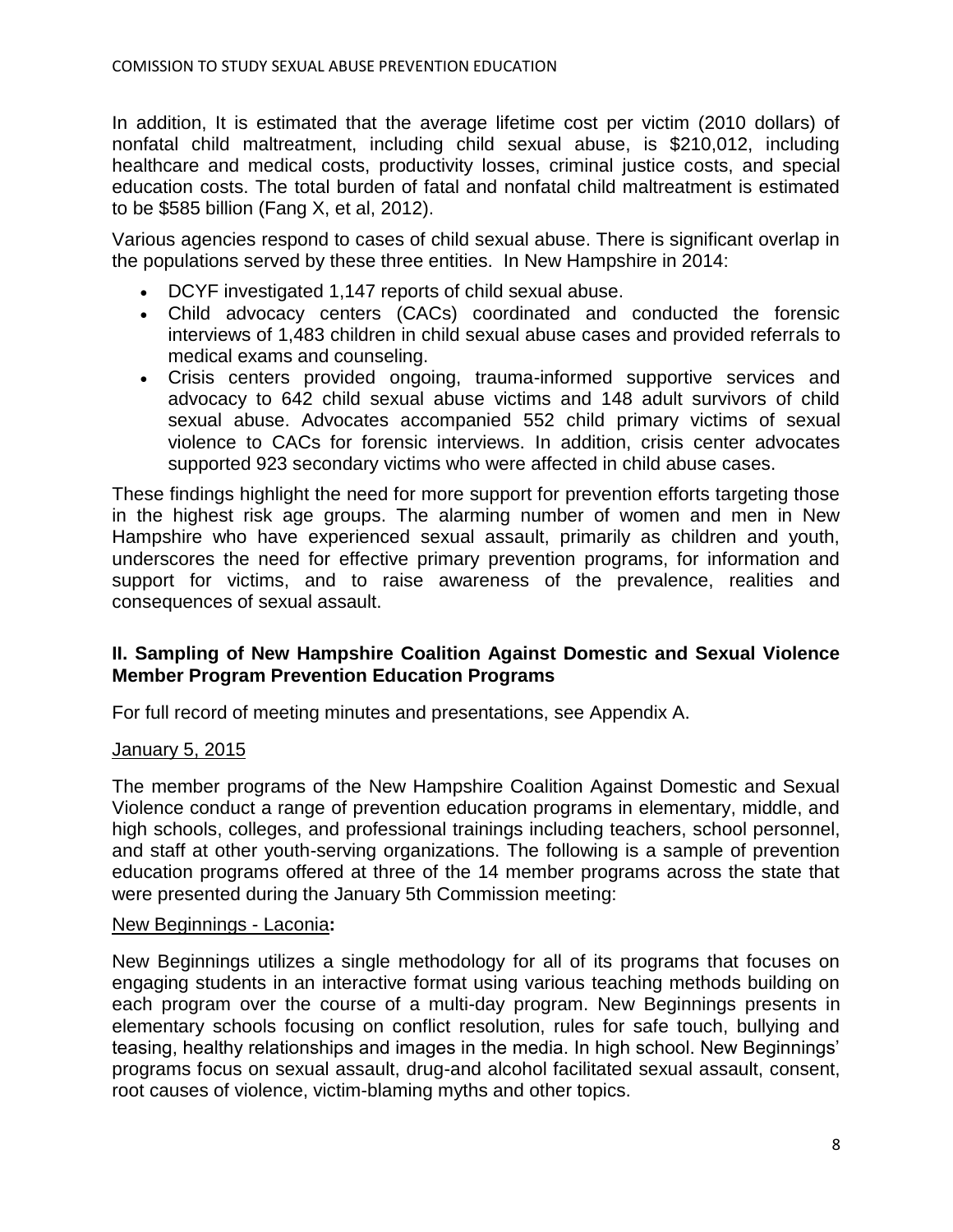## Monadnock Center for Violence Prevention- Keene**:**

The sexual harassment program (also referred to as "gender-based bullying") is offered for grades 5-8. The program helps students distinguish between friendly and flirting interactions and hurtful or harassing behavior. Methods include reviewing the school's policies and procedures and discussing how to maintain healthy boundaries with friends and family.

In  $7<sup>th</sup>$  and  $8<sup>th</sup>$  grade, MCVP presents a program on healthy relationships with the objective of identifying safe and respectful boundaries, exploring gender stereotypes, and discussing effective communication skills.

#### WISE - Lebanon**:**

"Body Sense" - 6 th grade: Students develop a sense of themselves as inhabitants in the world around them. They begin to identify and articulate what makes them feel comfortable and good while learning coping skills.

"Sexual Harassment:"- 7<sup>th</sup> grade: Students explore the differences between bullying, sexual harassment, flirting and playing.

"Intro to Consent"  $-7$  grade: Reframing personal body safety to empower students to take responsibility of own body and safe and respectful behavior. Students define consent as an active ask and answer communication process and address the importance of consent in all relationships.

"Media Literacy" -  $7$  and  $8$  grade: Discussing challenges in distinguishing messages in media about beauty and relationships.

"Healthy Relationships" - 8<sup>th</sup> grade: Unpacking unhealthy messages we learn in relationships and developing a commitment to empathetic relationships.

"Consent" - 8<sup>th</sup> grade: Understanding the basics of consent and utilizing a case scenario and to strategize how those involved could have done a better job to make circumstances safer.

### **III. New Hampshire Department of Education, Laws and Guidelines Relevant to this Study**

(Summary with law citations, full sections in appendix)

The State of New Hampshire requires the provision of a substantive education program that delivers the opportunity for an adequate education in the area of health education, as a component of the school approval standards (New Hampshire Minimum Standards for School Approval). Health education includes integrating knowledge, health skills practice, critical thinking, problem solving, current developments, and robust experiences in injury prevention, safety curriculum and violence prevention, and in family life, healthy relationships and child abuse prevention, as identified in the national health education standards. The New Hampshire Department of Education (NHDOE) provides a comprehensive health education curriculum guideline, which includes pedagogical instructions for approaching teaching and learning in health curriculum for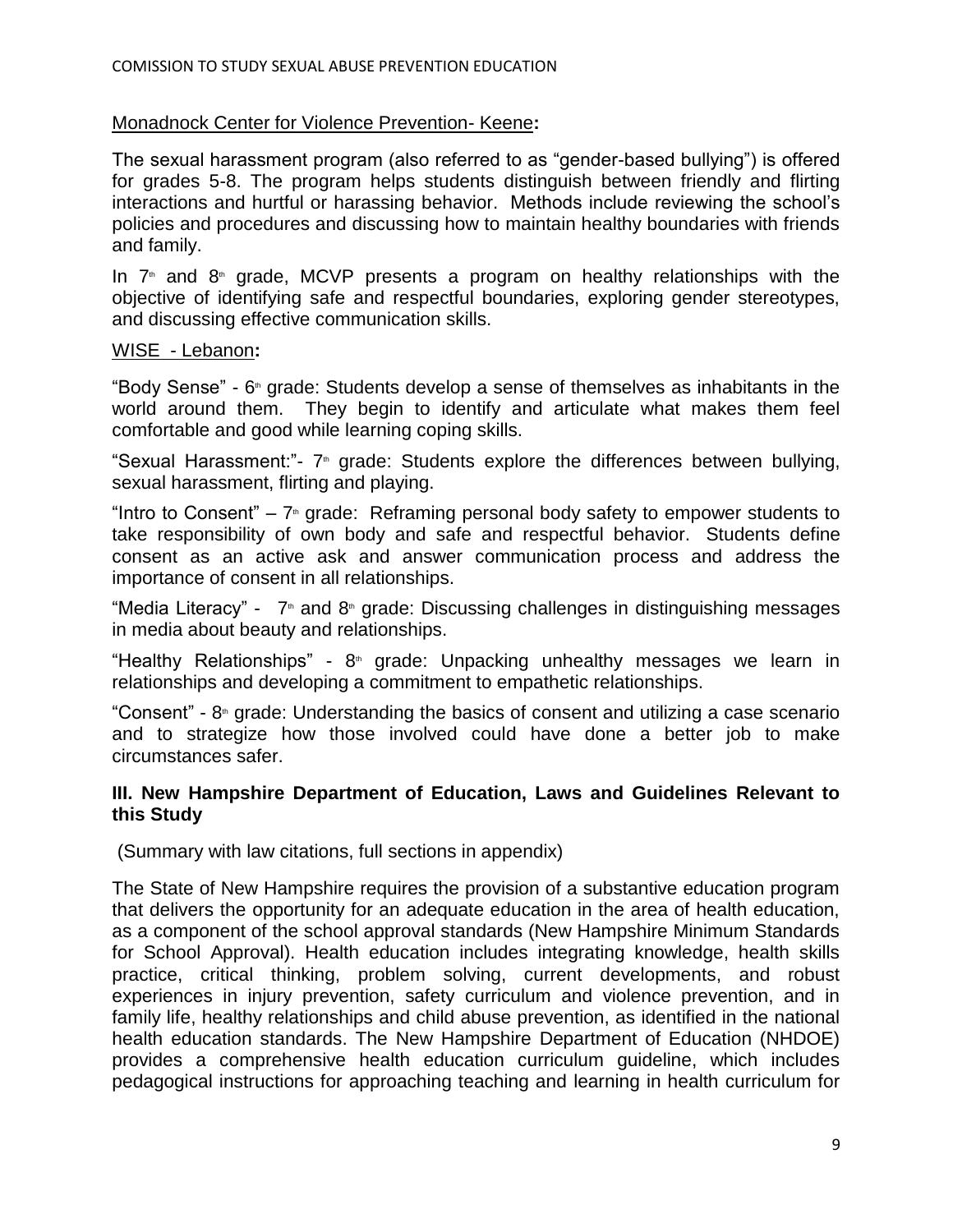local education authorities (LEAs) to use in the planning and implementation of a health education curriculum (Appendix B).

School employees in all states are federally mandated to report suspected child abuse and neglect to the proper authority, which, in New Hampshire, is the Department of Health and Human Services. In 1992, the Attorney General's Task Force on Child Abuse and Neglect produced a 600 page, precedent setting Protocol, entitled *Child Abuse and Neglect: Protocols for the Identification, Reporting, Investigation, Prosecution and Treatment*. In 1998, a Protocol Revision Committee which was convened to revise the Education section of the Child Abuse Protocol, clarified the roles and responsibilities of education professionals in the handling of suspected child abuse cases, and produced a set of guidelines for school employees on recognizing and reporting suspected child abuse and neglect (NH Attorney General's Task Force, 2002).

This Protocol represents a model - an ideal - for New Hampshire's handling of child abuse and neglect cases. It was developed with the recognition that an individual agency's ability to follow the recommended guidelines, will depend, to some degree on available resources. The purpose of this protocol is to define a standard to which all agencies involved in the handling of these cases should strive. It is not intended to create substantive rights for individuals. The goal is to provide a safe environment for the evaluation of child abuse and exploitation, coordinated services to victims and families and community education. Consistent compliance with the procedures set forth in this protocol will greatly increase the effectiveness of the state's response to child abuse and neglect cases (NH Attorney General's Task Force, 2009).

## **IV. Prevalence Statistics**

## **A. Department of Children, Youth and Families (DCYF) Statistics, 2014**

In State Fiscal Year 2014 New Hampshire DCYF reports investigating 1,147 reports of sexual abuse. These are reports of familial sexual abuse allegations or those where the perpetrator is unknown. Reports of sexual abuse of a non-familial or non-household member are investigated by the police (DCYF Case Statistics, 2014).

## **B. New Hampshire Coalition Against Domestic and Sexual Violence (NHCADSV) Statistics**

In 2014, crisis centers across New Hampshire provided ongoing advocacy and support services for 1,032 child victims of domestic and sexual violence and stalking. Services include crisis counseling, shelter, safety planning, legal advocacy, transportation, accompaniment to hospitals, courts, and child advocacy centers for forensic interviews, emergency financial assistance, family strengthening and parental support, referrals, support groups and individual child and sibling support activities. 642 child victims of sexual abuse and 148 survivors of child sexual abuse who were over the age of 18 were seen at crisis centers in 2014. 184 child abuse victims and 172 children who were exposed to domestic violence were served in 201*4.* Crisis center advocates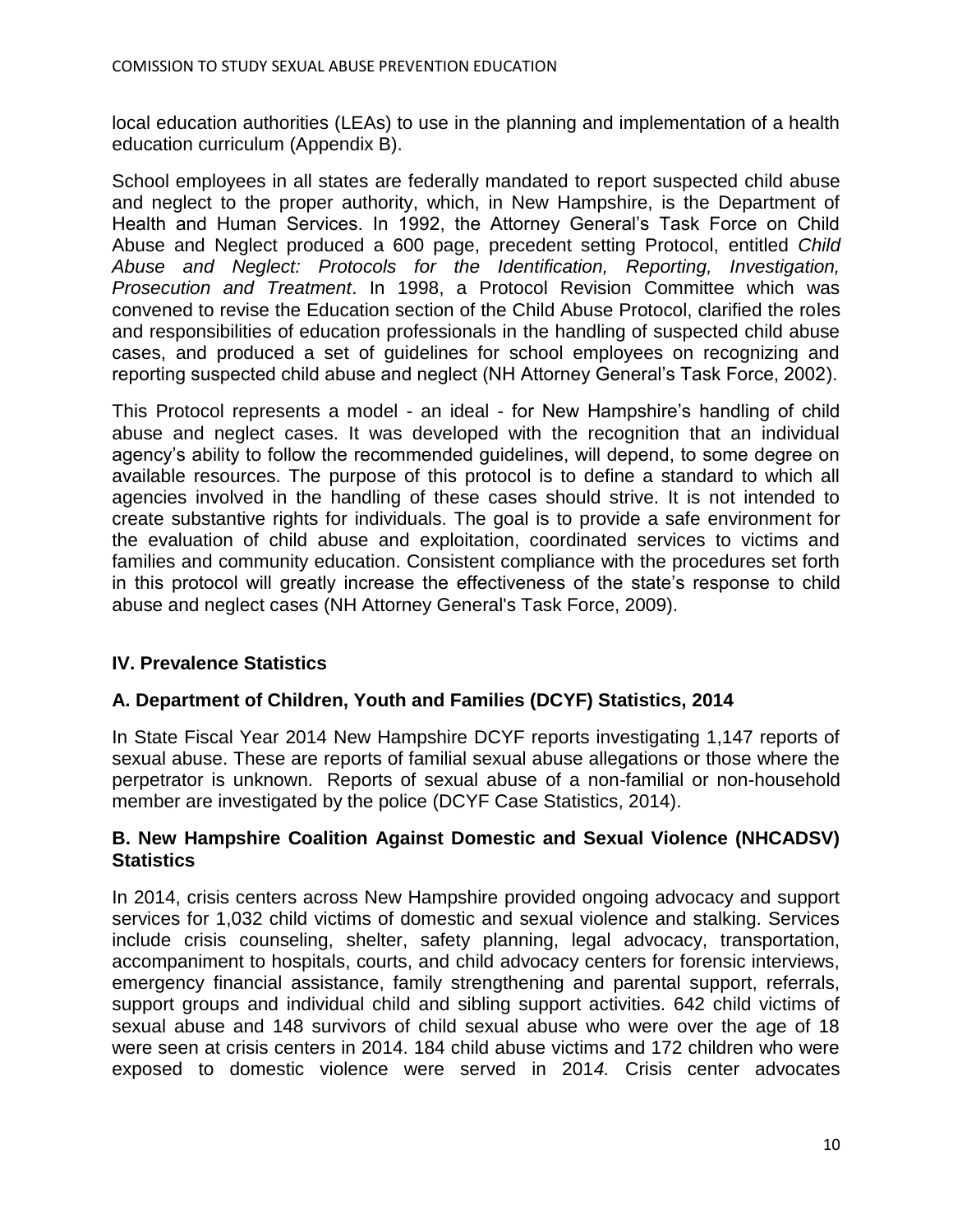accompanied 1,694 clients to Child Advocacy Centers for forensic interviews. 203 children were in shelters in 2014, totaling 18,179 shelter nights.

| <b>Child Victims of Sexual Abuse and Domestic Violence, 2014</b> |                                                    |             |                 |  |
|------------------------------------------------------------------|----------------------------------------------------|-------------|-----------------|--|
| <b>Violence Type</b>                                             | Female                                             | <b>Male</b> | <b>Total</b>    |  |
| Child Sexual Assault:                                            | 487                                                | 155         | 642             |  |
| Adult Survivor of Child Sexual Assault:                          | 129                                                | 19          | 148             |  |
| Child Abuse:                                                     | 130                                                | 54          | 184             |  |
| <b>Child Exposure to Domestic Violence:</b>                      | 101                                                | 71          | 172             |  |
| Children in Shelter:                                             | 203 (18,179 nights)                                |             |                 |  |
| <b>Age of Victims</b>                                            | DV                                                 | <b>SA</b>   | <b>Stalking</b> |  |
| $0 - 12$                                                         | 234                                                | 352         | 1               |  |
| $13 - 17$                                                        | 122                                                | 298         | 25              |  |
| Total children served:                                           | 1,032                                              |             |                 |  |
| <b>CAC accompaniments:</b>                                       | 552 child primary victims<br>923 secondary victims |             |                 |  |

## **C. Statewide Data from Child Advocacy Centers, 2014**

In 2014, 1,763 children were interviewed by trained forensic interviewers at Child Advocacy Centers in New Hampshire. The majority of cases (n=1,483) were sexual abuse. There were 1,347 alleged offenders, 87% of whom were known to the victim (a parent, step parent, relative, partner of parent, or other known person) (NCA Statistics - Statistical Report State of New Hampshire, 2014).

### **D. NHCADSV Prevention Education Data**

The total number of children enrolled in public and private schools (Hyslop, 2015), and in home school programs (Hyslop, 2015) in New Hampshire for the 2014 - 2015 school year is 207,036.

All 14 members programs of the Coalition provide prevention education programs in public and private schools, youth-serving organizations, community settings, and professional trainings. These programs cover a wide array of domestic and sexual violence topics, including child sexual abuse prevention, body safety, bullying, sexual harassment, conflict resolution, healthy relationships, teen dating violence, sexual assault, and domestic violence. Presentations were done in each county in the State of New Hampshire, totaling 50,709 attendees for all outreach presentations. The table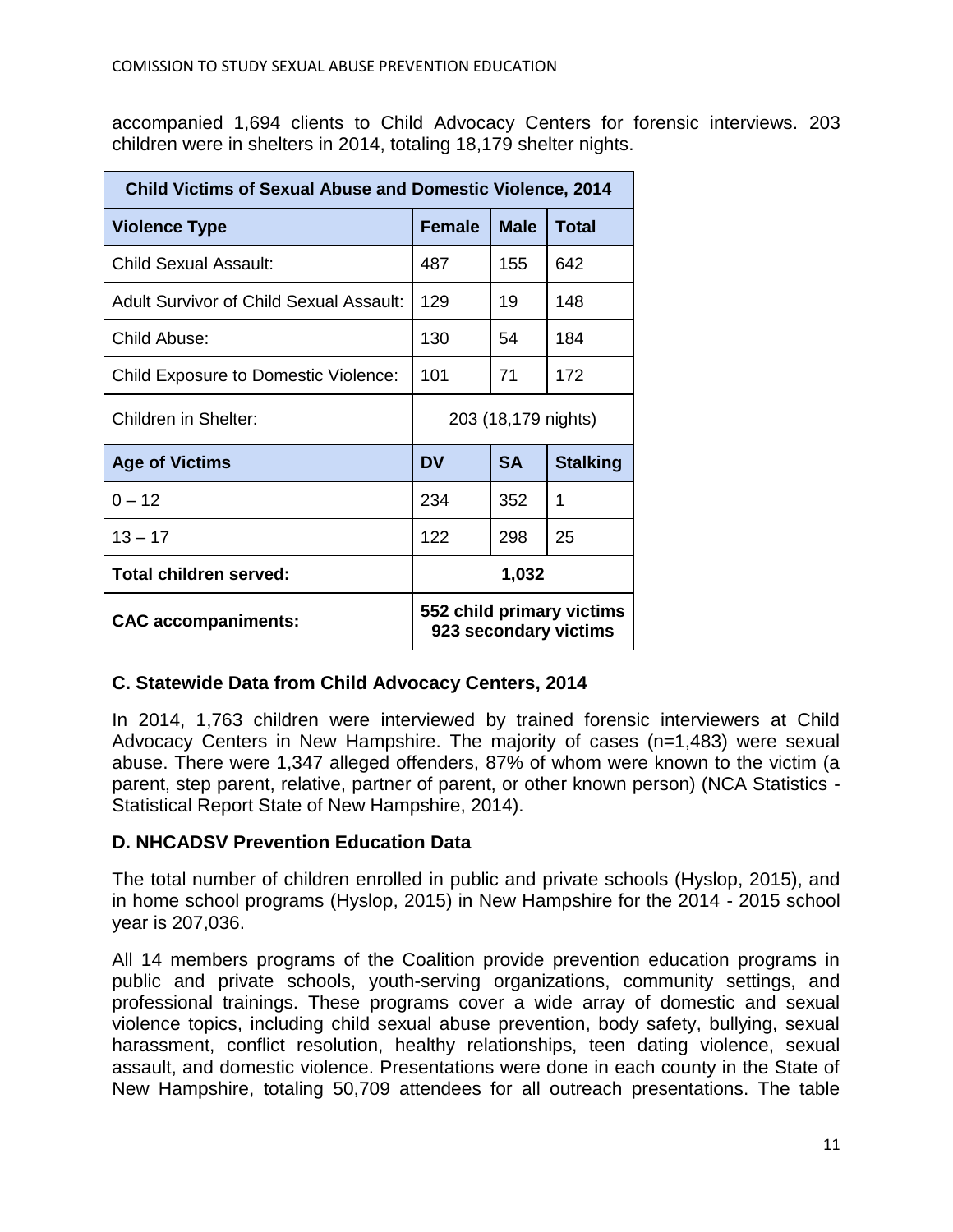below shows the number of students and attendees specifically for sexual violence prevention education programs conducted by crisis center educators in 2014:

| <b>Sexual Violence Prevention Education Programs Conducted by NH Crisis Centers</b> |                                      |  |  |  |
|-------------------------------------------------------------------------------------|--------------------------------------|--|--|--|
| Grade                                                                               | <b>Number of</b><br><b>Attendees</b> |  |  |  |
| Preschool-2nd                                                                       | 4,318                                |  |  |  |
| 3rd-5th                                                                             | 5,720                                |  |  |  |
| 6th-8th                                                                             | 8,858                                |  |  |  |
| $9th-12th$                                                                          | 8,806                                |  |  |  |
| College                                                                             | 5,452                                |  |  |  |
| Youth Not in School                                                                 | 154                                  |  |  |  |
| <b>Adults</b>                                                                       | 1,742                                |  |  |  |
| <b>Total Sexual Violence Prevention Education Program</b><br><b>Attendees</b>       | 27,683                               |  |  |  |
| <b>Total Education and Outreach Presentation Attendees</b>                          | 50,709                               |  |  |  |

## **V. What is being done in other New England States?**

According to the National Conference of State Legislatures, a growing number of states have enacted legislation requiring states to either study or develop age-appropriate child sexual abuse identification and prevention curricula for pre-k through fifth, eighth or  $12<sup>th</sup>$  grades to help children, teachers and parents recognize and identify child sexual abuse (Wilson & Morgan, 2015).

The legislation also generally provides for some type of referral, counseling or safe way for children to report incidences of child sexual abuse and requires training for school personnel. Many states have also required task forces to further study the issue and provide statewide recommendations. The following examples identify adopted legislation that has been created in an effort to prevent further sexual abuse (Wilson & Morgan, 2015).

For example, **2014 Connecticut Senate Bill 203**: Requires the Department of Children and Families, together with the Department of Education and Connecticut Sexual Assault Crisis Services, Inc., or a similar organization, to identify or develop a statewide sexual abuse and assault awareness and prevention program for use by regional and local school boards. Educates children in the state about the dangers of sexual assault and abuse; establishes uniform policies and procedures to assist children in the state who may be victims of sexual abuse and assault.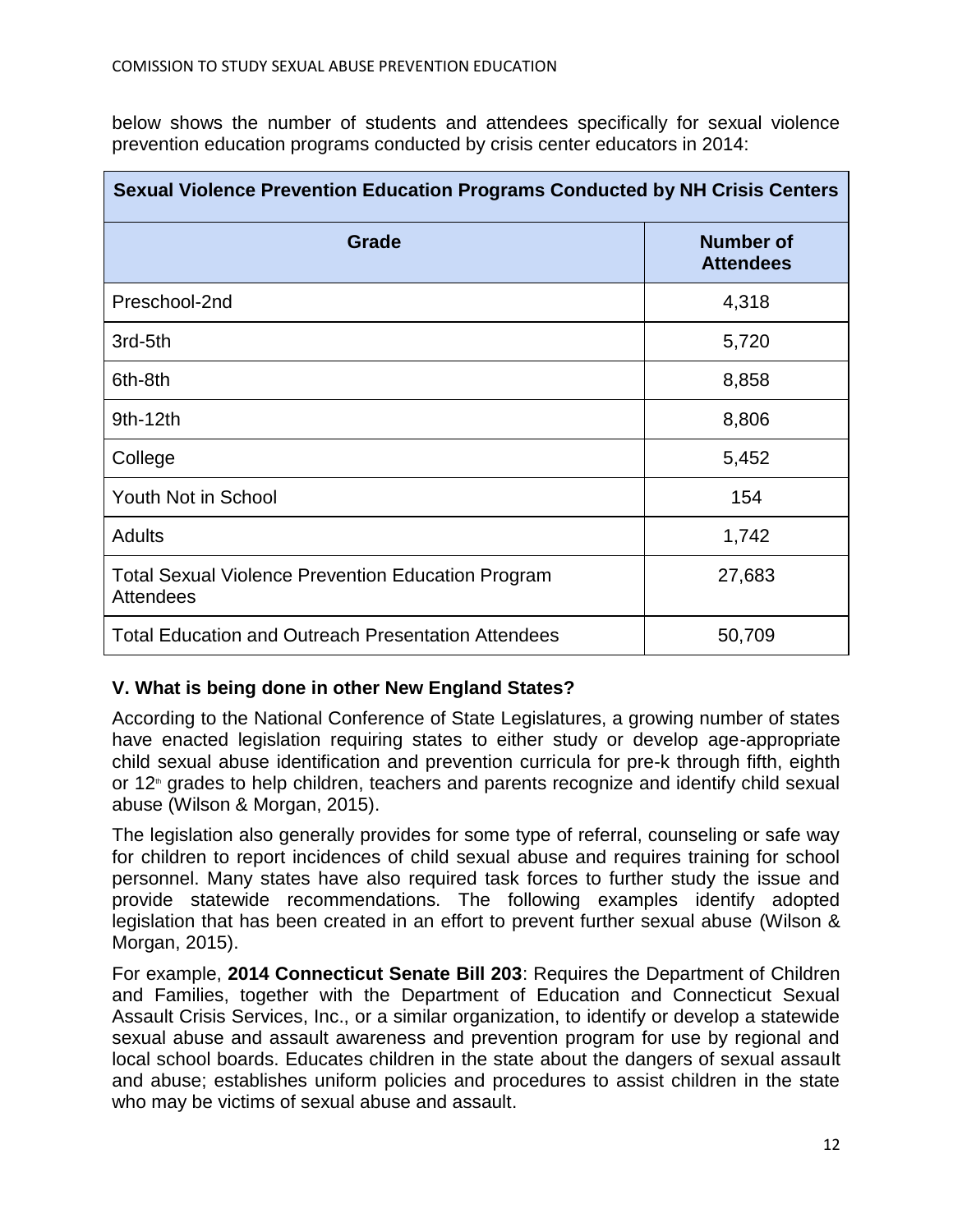**2014 Rhode Island House Bill 7292:** Establishes a comprehensive school program to provide an age-appropriate course of instruction in the prevention of child abduction, child sexual exploitation and child sexual abuse.

**2012 Maine L.D. 1705:** Establishes the Task Force on the Prevention of Sexual Abuse of Children, which is directed to research issues regarding child sexual abuse in Maine and to adopt policies to address those issues. The policies may include age-appropriate curricula for school children from prekindergarten to grade five and methods to increase teacher, student and parent awareness of the issues regarding child sexual abuse. The task force is also directed to submit a report to the joint standing committee of the Legislature having jurisdiction over health and human services matters, and the joint standing committee is authorized to submit legislation to the First Regular Session of the 126th Legislature based on that report.

**2009 Vermont SB 13:** Requires the appropriate legislative committees to develop a comprehensive statewide approach to preventing child sexual abuse. Includes a sexual abuse prevention component in all school health curricula and directs the commissioner of Education to convene a working group to prepare technical assistance materials that support instruction on the sexual abuse prevention component and to provide training on this topic. Requires school boards to ensure that all school employees receive orientation on preventing, identifying and reporting child abuse and that parents and caregivers receive information and education about child sexual abuse. Requires that licensed child care facilities ensure that all employees receive orientation on preventing, identifying and reporting child abuse. Directs appropriate administrative agencies to conduct outreach efforts to raise the awareness of families and communities about child sexual abuse. Formally establishes the Center for the Prevention and Treatment of Sexual Abuse and its mission.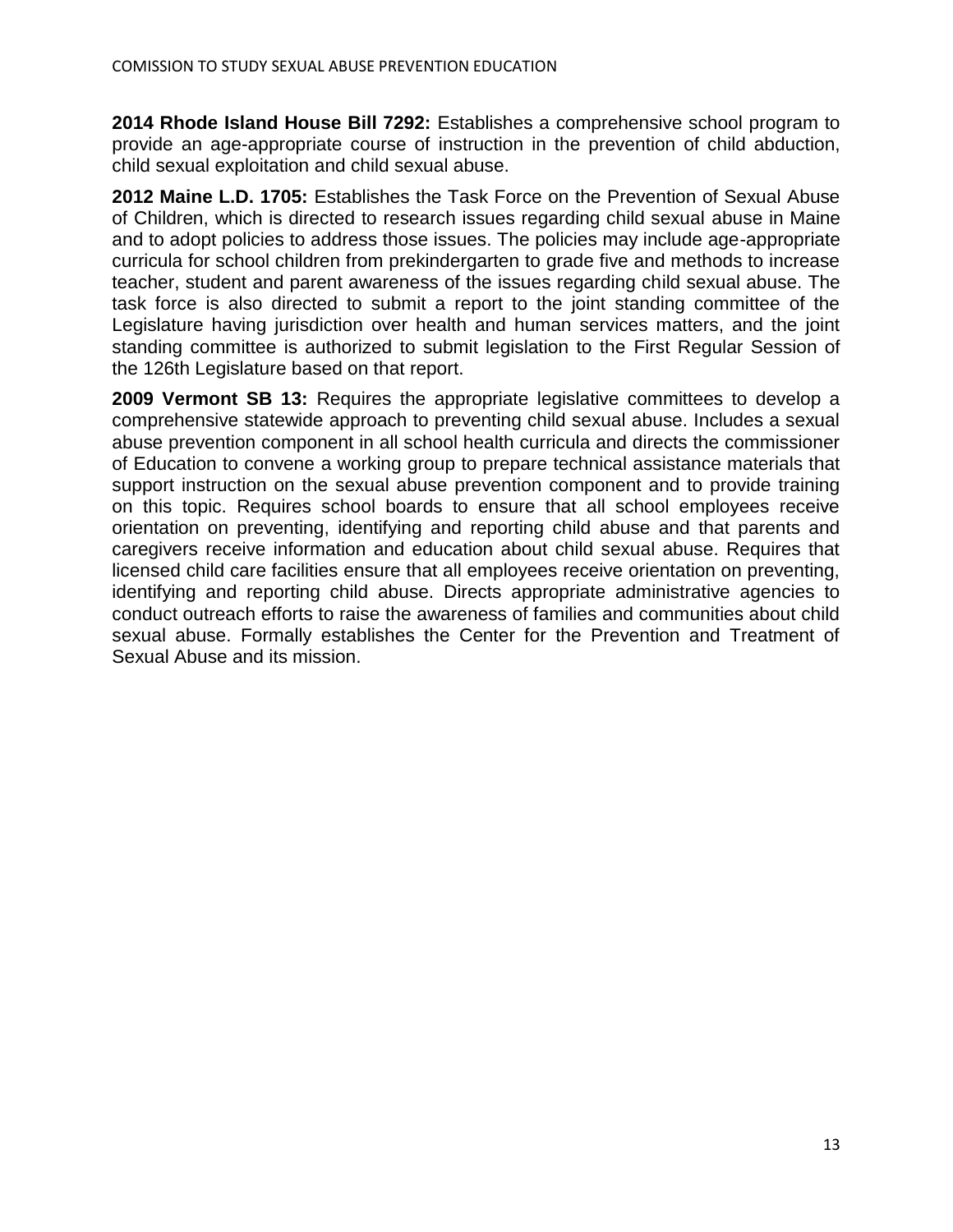## **Curriculum**

The Commission was tasked with reviewing evidence based curricula. The following list provides examples that are useful to our work.

### State-Wide Sexual Assault Prevention Education Campaigns in Public Schools

Safe Dates is one of only two programs which has been shown through data to prevent or interrupt sexual violence perpetration [\(](https://www.crimesolutions.gov/ProgramDetails.aspx?ID=142)Foshee, N.D.).

Green Dot, created by the University of Kentucky, is a violence prevention program. It has been shown to be effective in reducing sexual assault according to the preliminary findings of a five year study done in Kentucky high schools. The study, done by th[e](http://www.uky.edu/CRVAW/index.htm) [University of Kentucky's Center for Research on Violence Against Women \(CRVAW\)](http://www.uky.edu/CRVAW/index.htm) (Hautala, 2014), found a greater than 50 percent reduction in the self-reported frequency of sexual violence perpetration by students at schools that received the Green Dot training, compared to a slight increase at schools that did not.

The study also found a 40 percent reduction in self-reported frequency of total violence perpetration — including sexual violence, sexual harassment, stalking and dating violence — at the Green Dot schools, compared to a small reduction at the non-Green Dot schools (Green Dot Staff, 2010).

In 2009 Vermont passed *An Act Relating to Improving Vermont's Sexual Abuse Response Syste[m](http://www.leg.state.vt.us/reports/2013ExternalReports/287054.pdf)* (Stalberg, 2013). A 2012 assessment reported an increase in awareness about sexual violence. The Act created a curriculum called *Commit for Kid[s](http://dcf.vermont.gov/stepup/act_one_schools)* (Vermont DCF & DOE, 2011).

The curriculum is based on the Center for Disease Control's Nine Principles of Effective Prevention program[s](http://www.cdc.gov/violenceprevention/sexualviolence/prevention.html) (CDC, 2015).

The 2010 Oklahoma State Department of Health Rape Prevention Education program found a lack of existing programs which had been evaluated and shown to be effective (State Assessment and Comprehensive Plan for Sexual Violence Prevention in Oklahoma for 2010-2015, 2012).

A resource list was gathered and made available to all schools. Oklahoma has lofty goals of reducing sexual assault by 25% and increasing education programs by 40%. Data will be collected until 2015.

Schools in Quebec have had success in elementary schools, reporting an increase in awareness amongst students and retention of abuse prevention strategies [\(](http://www.ncbi.nlm.nih.gov/pubmed/11370723)Hébert, Lavoie , Piché , & Poitras, 2001).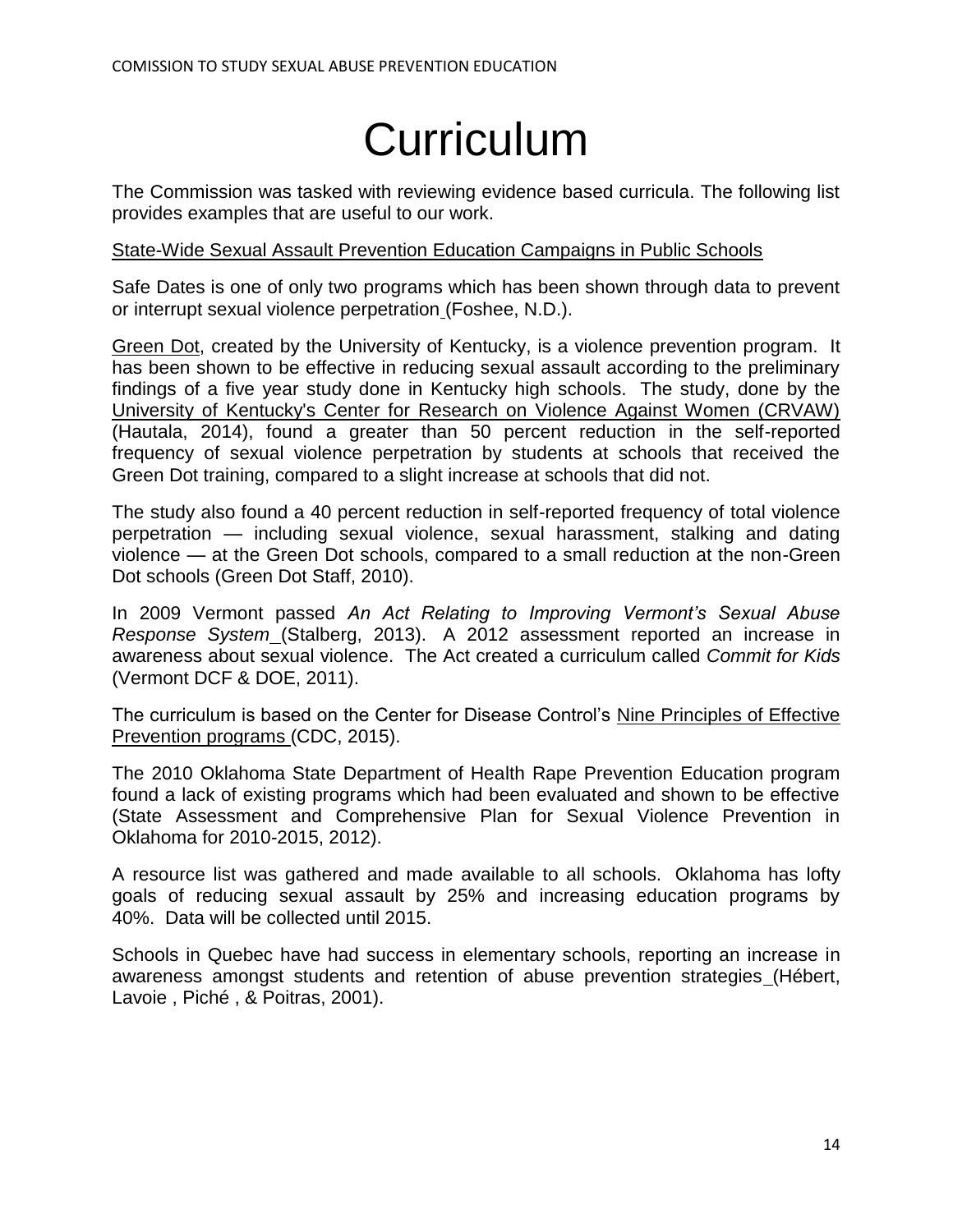## Recommendations

#### **DRAFT RECOMMENDATIONS COMMISSION TO STUDY SEXUAL ABUSE PREVENTION EDUCATION IN ELEMENTARY AND SECONDARY SCHOOLS**

The Commission studied the current practices and legislation in other jurisdictions regarding sexual abuse prevention education in elementary and secondary schools, including activities and practices of state and local agencies, community based-organizations and other public and private organizations, and solicited advice and testimony from such groups.

The Commission utilized this information to make the following overall recommendations:

1. Expansion of child sexual abuse prevention education to reach all public school students in New Hampshire.

2. Expanded use of community-based organizations, and other public and private organizations, specializing in preventing and responding to sexual abuse to provide prevention education services. The Commission recommends utilizing services provided by the New Hampshire Coalition Against Domestic Violence member programs listed in the Resources section.

3. Legislative action to support funding in educational adequacy for child sexual abuse and other related health issues.

4. The DOE provide information and support to schools who wish to seek grant funding for expansion of child sexual abuse prevention education in the following areas:

#### **(a) Model Curricula**

The Commission recommends that:

1. DOE develop a model curriculum for use by trained teachers in schools that do not use outside agencies for child sex abuse prevention education. The model curriculum should be based on the Principles of Effective Prevention education and other model curricula such as those used by the NHCADSV Member Programs, and/or listed in Appendix C.

2. DOE develop a training program for the teachers who will present the model curriculum or identify outside agencies who will present the curriculum.

3. The Department of Education [Health Education Curriculum Guidelines](http://education.nh.gov/instruction/school_health/documents/curr_guidelines.pdf) for comprehensive graduation requirement should include child sexual abuse prevention.

4. The Minimum Standards for Public School Approval be amended in section ED 306.401(d)(4) Health and Wellness Education Program as follows:

"Family life; healthy relationships; child abuse prevention, including child sexual abuse."

#### **(c) Training on Mandated Reporting**

1. The DOE and DHHS include specific recommendations and training concerning warning signs of child sexual abuse and mandated reporting in the *Child Abuse and Neglect Guidelines for New Hampshire School Employees: Recognizing and Reporting Suspected Child Abuse and Neglect*.

2. The DOE require that the *Child Abuse and Neglect Guidelines for New Hampshire School Employees: Recognizing and Reporting Suspected Child Abuse and Neglect*, as revised,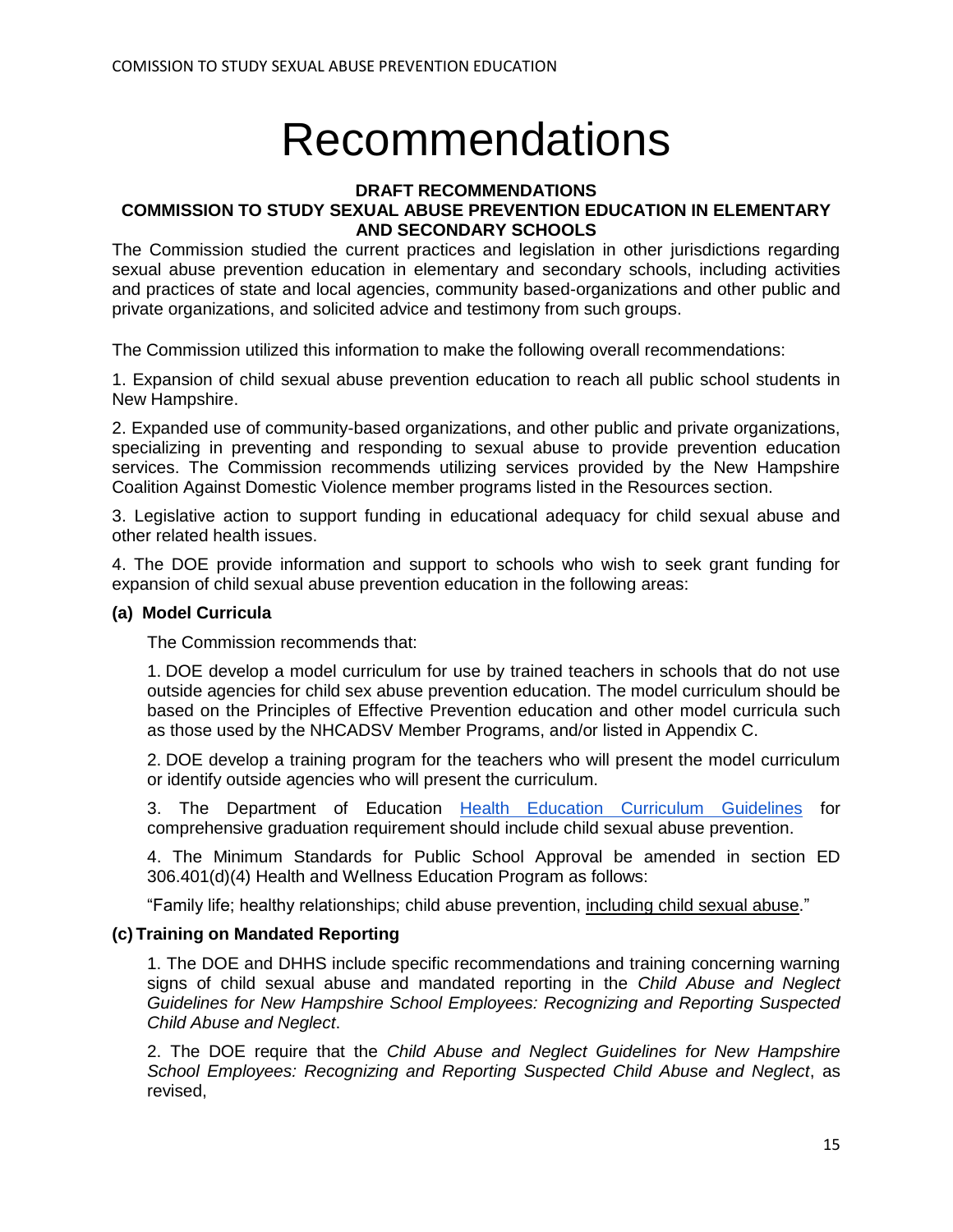be presented annually to all school boards, superintendents, teachers, school employees, independent contractors, coaches, bus drivers and any other individual working in a school setting.

#### **(d) Collaboration to Provide Prevention Education**

The Commission recommends that:

- 1. The Sexual Violence Prevention Planning and Implementation Committee (SVPPIC) be expanded to include representatives of:
	- a. The Department of Education
	- b. The Department of Health and Human Services
- 2. The SVPPIC:
	- a. Assess additional resources available to expand and sustain sexual abuse prevention education in schools
	- b. Review the questions on the Youth Risk Behavioral Survey related to sexual abuse and recommend any needed updates
	- c. Assess the need for additional training for teachers on responding to sexual harassment
- 3. The DOE and DHHS:
	- a. Develop a communication plan addressing sexual abuse prevention education in schools that would include:
		- i. Working with superintendents
		- ii. Working with PTA
	- b. Place the communication plans and other resources on SAU's website.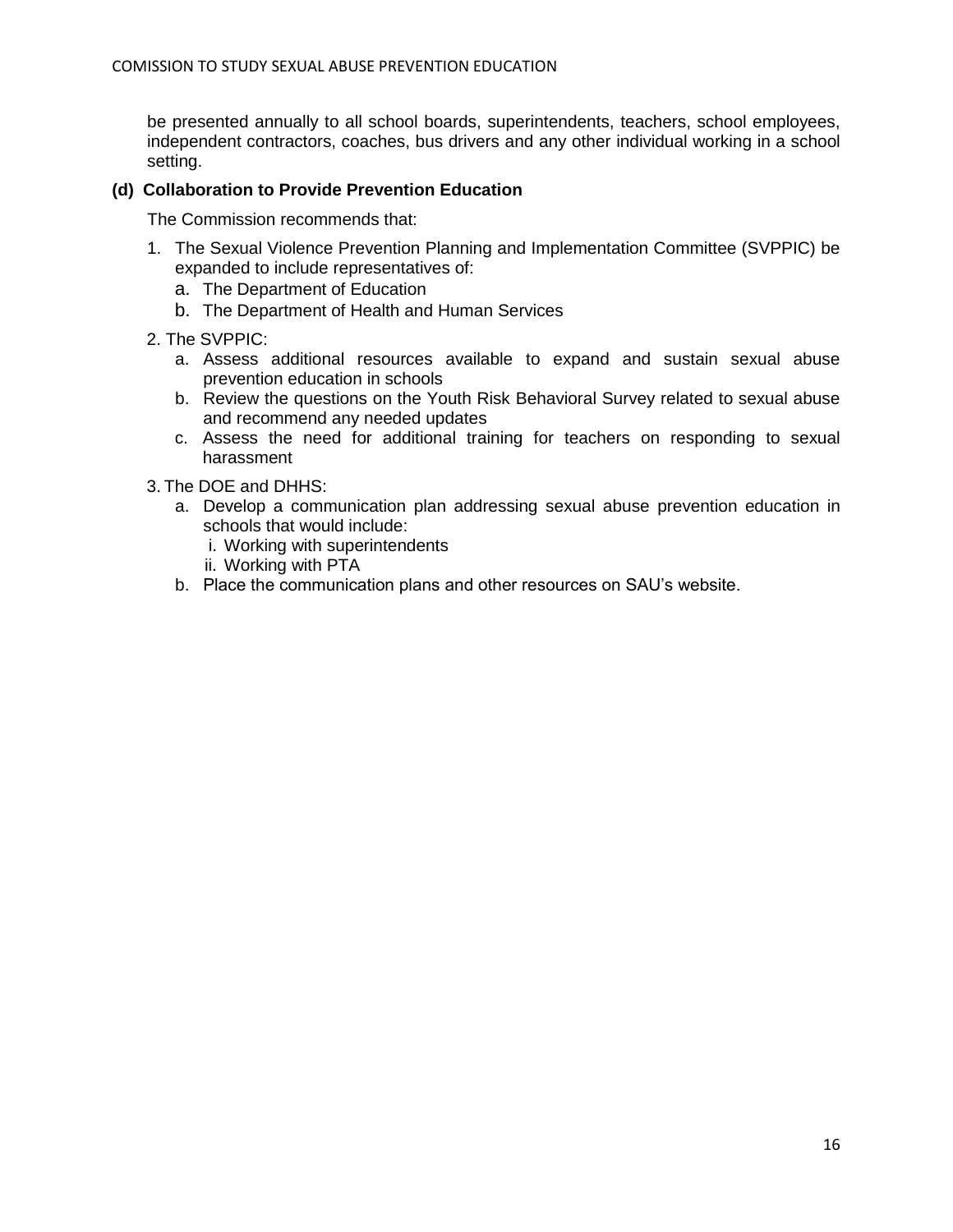## Resources

The 14 agencies listed below are all member programs of the New Hampshire Coalition Against Domestic and Sexual Violence. They all provide the same types of services, including:

- Prevention education and outreach in schools, communities and professional settings
- Support and information, available in person and through a 24-hour hotline
- accompaniment, support and advocacy to hospitals, police departments, and courts, support groups, information and referrals to community programs
- Access to emergency shelter
- Peer support groups
- Assistance with protective/restraining orders and referrals to legal services
- Information and referrals to community programs

RESPONSE to Sexual & Domestic Violence c/o Coos County Family Health Services 54 Willow Street Berlin, NH 03570 866 662-4220 (crisis line) 603-752-5679 (Berlin office) 603-636-1747 (Groveton office)

The Support Center at Burch House P.O. Box 965 Littleton, NH 03561 1-800-774-0544 (crisis line) 603-444-0624 (Littleton office)

Starting Point: Services for Victims of Domestic and Sexual Violence P.O. Box 1972 Conway, NH 03818 1-800-336-3795 (crisis line) 603-603-447-2494 (Conway office) 603-539-5506 (Ossipee Office)

Voices Against Violence P.O. Box 53 Plymouth, NH 03264 603-536-1659 (crisis line) 603-536-5999 (office)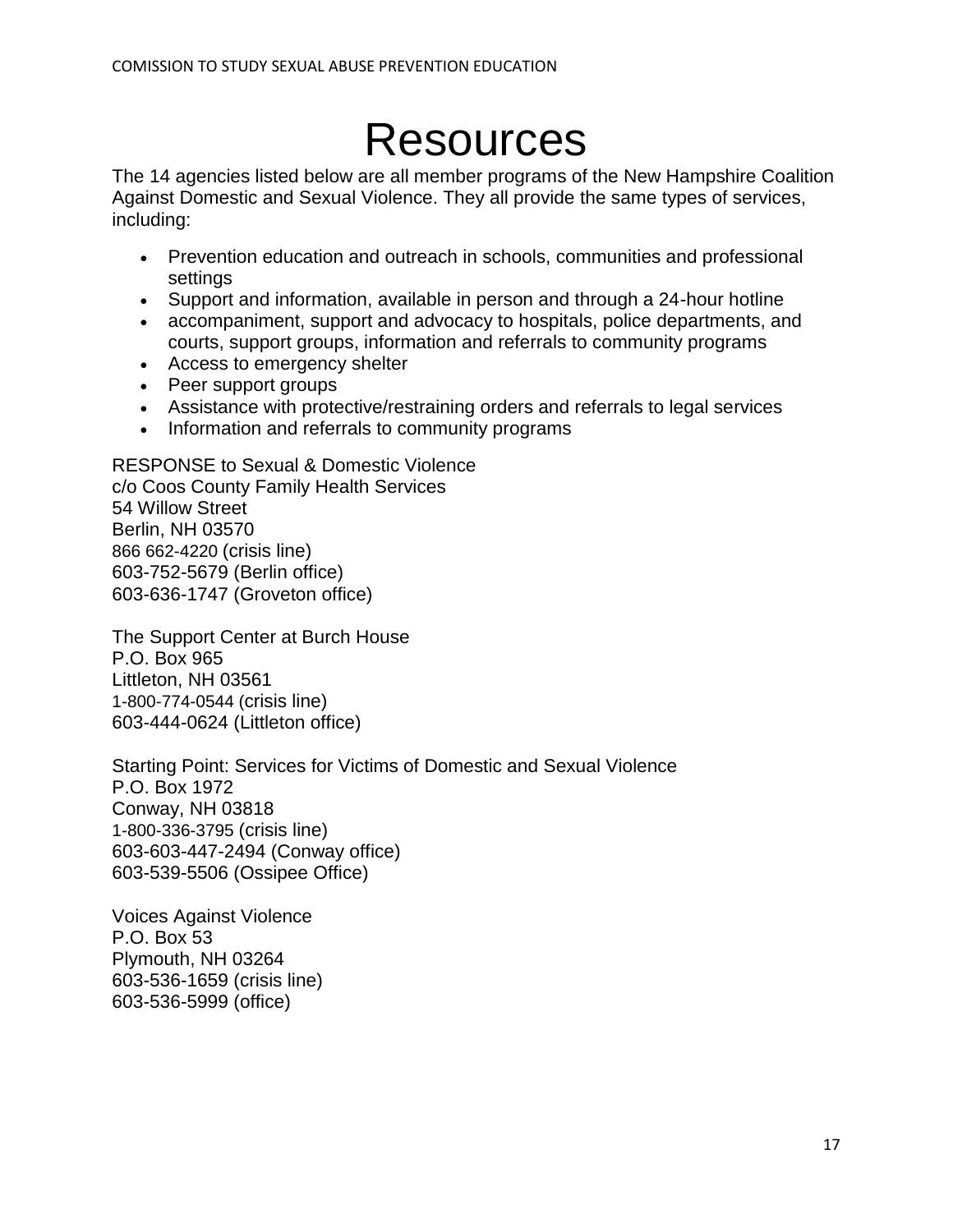#### COMISSION TO STUDY SEXUAL ABUSE PREVENTION EDUCATION

**WISE** 38 Bank Street Lebanon, NH 03766 1-866-348-WISE (toll-free crisis line) 603-448-5525 (local crisis line) 603-448-5922 (office)

New Beginnings Without Violence and Abuse P.O. Box 622 Laconia, NH 03247 1-866-644-3574 (domestic violence) 1-800-277-5570 (sexual assault) 603-528-6511 (office)

Turning Points Network (formerly Women's Supportive Services) 11 School Street Claremont, NH 03743 1-800-639-3130 (crisis line) 603-543-0155 (Claremont crisis line) 603-863-4053 (Newport office)

Crisis Center of Central New Hampshire (formerly Rape and Domestic Violence Crisis Center) P.O. Box 1344 Concord, NH 03302-1344 1-866-841-6229 (crisis line) 603-225-7376 (office)

Sexual Harassment and Rape Prevention Program (SHARPP) UNH - Durham 8 Ballard Street Wolff House Durham, NH 03824 1-888-271-SAFE (7233) (crisis line) 603-862-SAFE (7233) (local crisis line) 603-862-3494 (office)

A Safe Place & Sexual Assault Support Services 20 International Drive, Suite 300 Portsmouth, NH 03801 603-436-4619 (Portsmouth office) 1-888-747-7070 (crisis line) 603-436-4107 (Portsmouth Office) 603-330-0215 (Rochester Office) 603-890-6393 (Salem Office)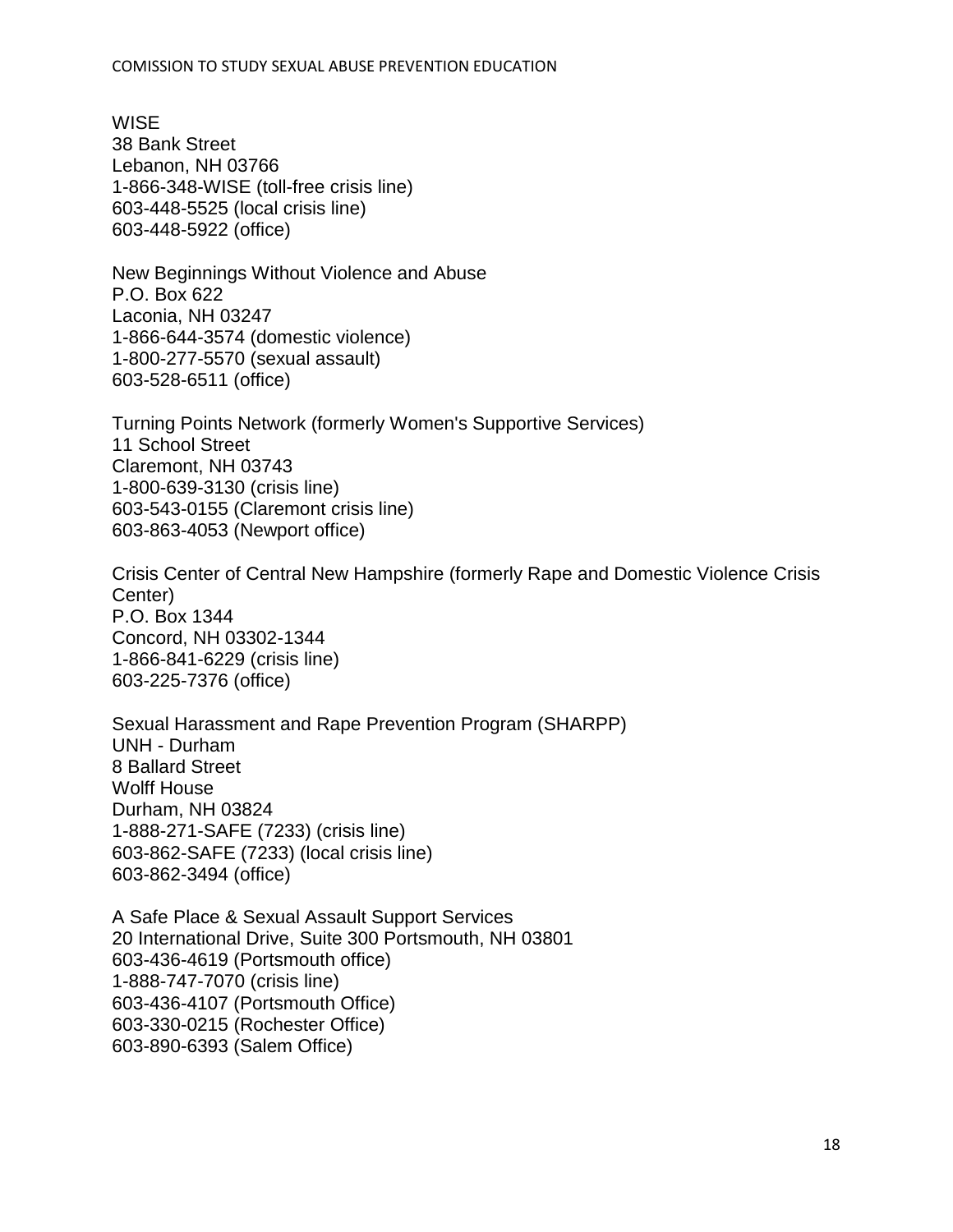YWCA Crisis Service 72 Concord St. Manchester, NH 03101 603-668-2299 (crisis line) 603-625-5785 (Manchester Office)

Bridges: Domestic & Sexual Violence Support P.O. Box 217 Nashua, NH 03061-0217 603-883-3044 (crisis line) 603-672-9833 (Milford office) 603-889-0858 (Nashua office)

Monadnock Center for Violence Prevention 12 Court Street Keene, NH 03431-3402 603-352-3782 (crisis line) 1-888-511-mvcp(6287) (toll-free hotline) 603-352-3782 (Keene office) 603-209-4015 (Peterborough office)

#### **Other Resources:**

[Prevention and Intervention of Sexual Violence in schools: Talking about "It"](http://www.co.ramsey.mn.us/NR/rdonlyres/AD200AC3-F5D9-4AD8-B47B-9B90CB84FAEE/811/Talkingaboutit.pdf) [Principles of Effective Prevention Programs](http://www.mentoring.org/downloads/mentoring_4.pdf)

### **Programs and Curriculum:**

New Hampshire Crisis Center Prevention Education Programs [Care for Kids](http://pcavt.org/index.php?id=471) [We Care Elementary](http://pcavt.org/index.php?id=470) [SAFE-T](http://pcavt.org/index.php?id=171) [Safe Dates Program](http://www.hazelden.org/web/public/safedatesproduct.page) [Coaching Boys into Men](http://www.futureswithoutviolence.org/engaging-men/coaching-boys-into-men/) [Shifting Boundaries](https://www.wcwonline.org/pdf/nstein/lss_versionshiftingboundaries_nstein_presentation_oct2011.pdf) [Green Dot](http://www.livethegreendot.com/) [Bringing in the Bystander](http://cola.unh.edu/prevention-innovations/bystander)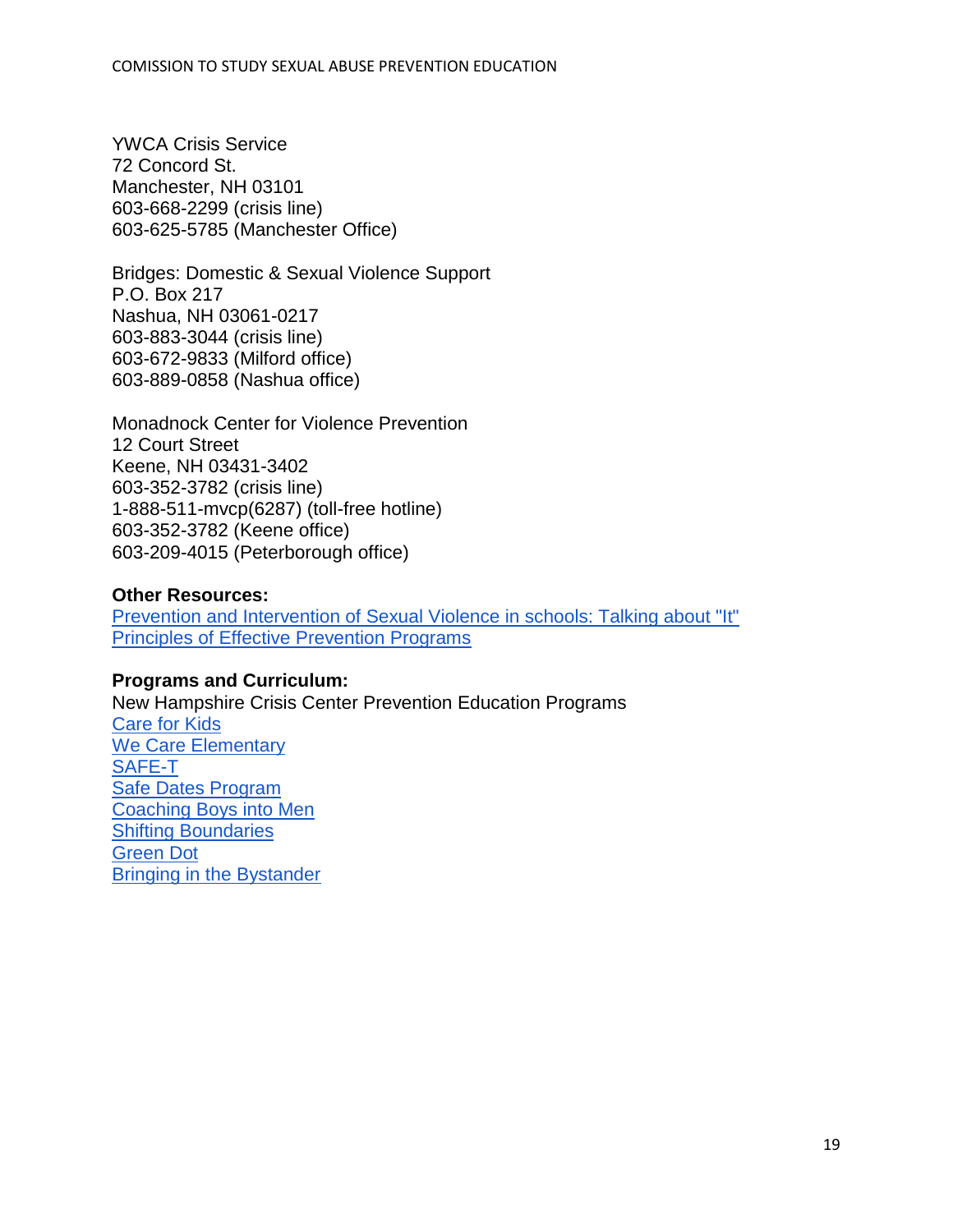## References

- *State Assessment and Comprehensive Plan for Sexual Violence Prevention in Oklahoma for 2010-2015.* (2012, November 5). Retrieved July 2015, from http://ocadvsa.org:<http://ocadvsa.org/wp-content/uploads/2014/05/State->Assessment-and-Comprehensive-Plan-for-Sexual-Violence-Prevention-in-Oklahoma-for-2010-2015.pdf
- *CHAPTER 143 SB 348 – FINAL VERSION.* (2014, February 13). Retrieved May 2015, from gencourt.state.nh.us: [http://www.gencourt.state.nh.us/legislation/](http://www.gencourt.state.nh.us/legislation) 2014/SB0348.html
- *Chapter 186 The State School Organization.* (n.d.). Retrieved June 2015, from gencourt.state.nh.us:<http://www.gencourt.state.nh.us/rsa/html/XV/186/> 186- 11.htm
- *National Children's Alliance Statistics - Statistical Report State of New Hampshire.* (2014). Retrieved June 2015, from National Children's Alliance : [http://www.nationalchildrensallian](http://www.nationalchildrensallia/)ce.org/sites/default/files/download-files /2014NewHampshireAnnual\_0.pdf
- Center for Disease Control. (2015, February 19). *Sexual Violence: Prevention Strategies.* Retrieved July 2015, from Centers for Disease Control and Prevention:<http://www.cdc.gov/violenceprevention/sexualviolence/> prevention.html.
- Fang, X., Brown, D. S., Florence, C. S., & Mercy, J. A. (2012, February). *The Economic Burden of Child Maltreatment in the United States and Implications for Prevention.* Retrieved June 2015, from Science Direct: [http://www.science](http://www.sciencedirect.com/science/article/pii/S0145213411003140)  [direct.com/science/article/pii/S0145213411003140](http://www.sciencedirect.com/science/article/pii/S0145213411003140)
- Force, N. A. (2002). *Child Abuse and Neglect: Guidelines for New Hampshire School Employees:Recognizing and Reporting Suspected Child Abuse and Neglect.* Retrieved June 2015, from NH Department of Justice:<http://doj.nh.gov/> criminal/victim-assistance/documents/child-abuse-education-protocol.pdf
- Foshee, V. (N.D.). *Safe Dates.* Retrieved July 2015, from National Institute of Justice: https://www.crimesolutions.gov/ProgramDetails.aspx?ID=142
- Green Dot Staff. (2010). Retrieved July 2015, from Green Dot, etc: https://www.livethegreendot.com/
- Hautala, K. (2014, September 10). *'Green Dot' Effective at Reducing Sexual Violence.* Retrieved July 2015, from University of Kentucky News: [http://uknow.uky.](http://uknow.uky/) edu/content/green-dot-effective-reducing-sexual-violence
- Hébert M, Lavoie , F., Piché, C., & Poitras, M. (2001, April 25). *Proximate effects of a child sexual abuse prevention program in elementary school children.* Retrieved July 2015, from National Center for Biotechnology Information,: [http://www.ncbi.nlm.nih.gov/pubmed/11370723.](http://www.ncbi.nlm.nih.gov/pubmed/11370723)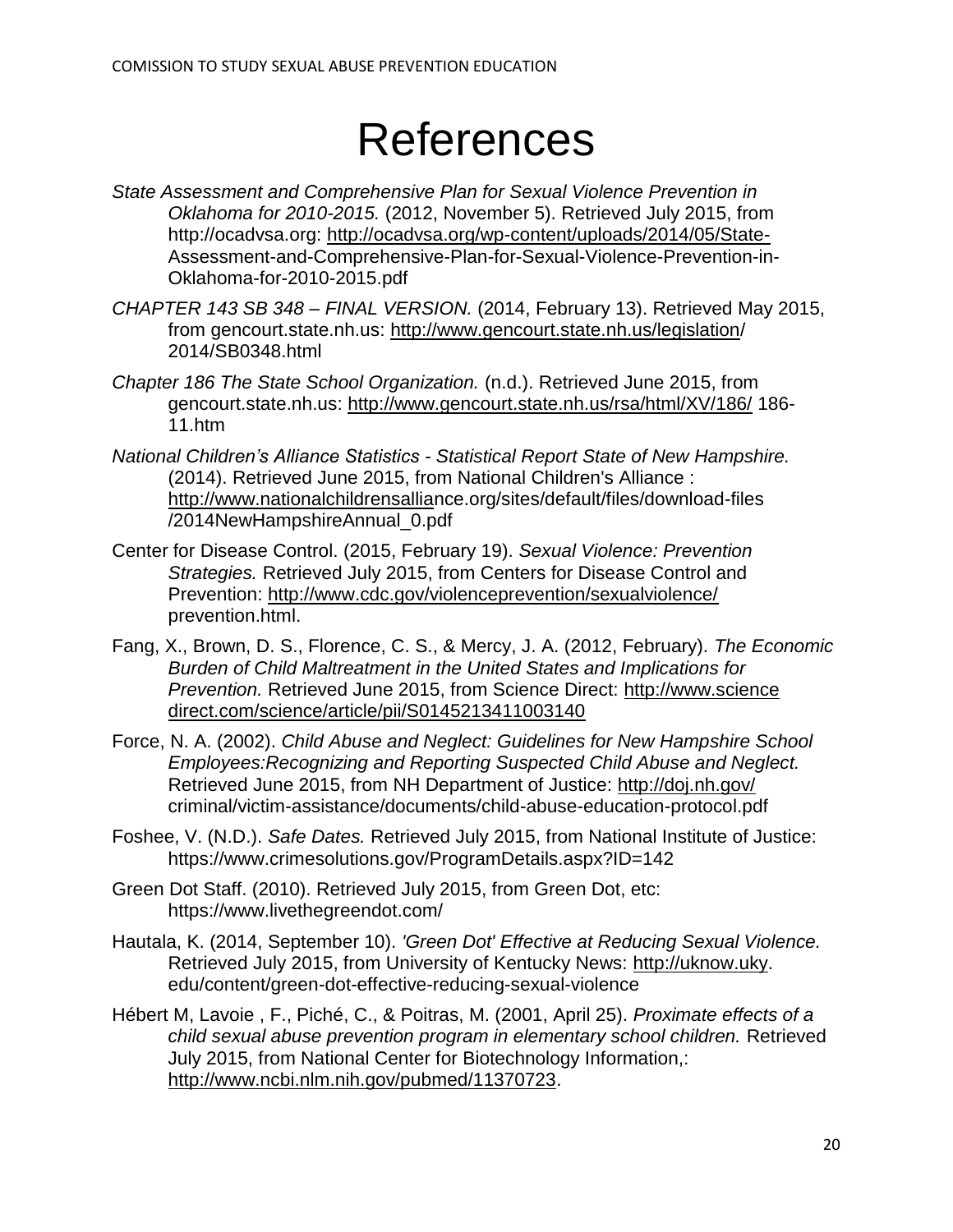Hyslop, S. (2015, February 6). *State Totals - Home Schooled Enrollments by Participating Agent.* Retrieved July 14, 2015, from New Hampshire Department of Education:

http://education.nh.gov/data/documents/home\_school\_ten13\_14.pdf

- Hyslop, S. (2015, February 24). *State Totals - Ten Years Public and Private Fall Enrollments.* Retrieved July 14, 2015, from New Hampshire Department of Education: http://education.nh.gov/data/documents/ten\_year2005.pdf
- Nation, M., Crusto, C., Wandersman, A., Kumper, K. L., Seybolt, D., Morrisey-Kane, E., et al. (2003). What works in prevention: Principles of Effective Prevention Programs. *American Psychologist*, 58: 449-456.
- NH Attorney General's Task Force. (2009, March 16). *Child Abuse and Neglect: Third Edition.* Retrieved June 2015, from<http://doj.nh.gov/criminal/victim> assistance/documents/abuse-investigation-protocol.pdf
- Stalberg, I. (2013, January 7). *Vermont Sexual Violence - 2012 School Assessment: Summary of Findings and Recommendations.* Retrieved July 2015, from http://www.leg.state.vt.us:<http://www.leg.state.vt.us/reports/2013> ExternalReports/287054.pdf
- Vermont DCF & DOE. (2011). *Educating Kids and Adults to Help Prevent Child Sexual Abuse in Vermont .* Retrieved July 2015, from Department for Children and Families Agency of Human Services: [http://dcf.vermont.gov/stepup/act\\_](http://dcf.vermont.gov/stepup/act_) one\_schools
- *Violence Against Women in New Hampshire*. (2007). Concord, NH: New Hampshire Coalition Against Domestic and Sexual Violence.
- Wilson, J. J., & Morgan, R. (2015, March 10). *Child Sexual Abuse Prevention: Erin's Law.* Retrieved February 2015, from National Conference of State Legislatures: <http://www.ncsl.org/research/human-services/erins-law-and> -child-sexual-abuseprevention-laws.aspx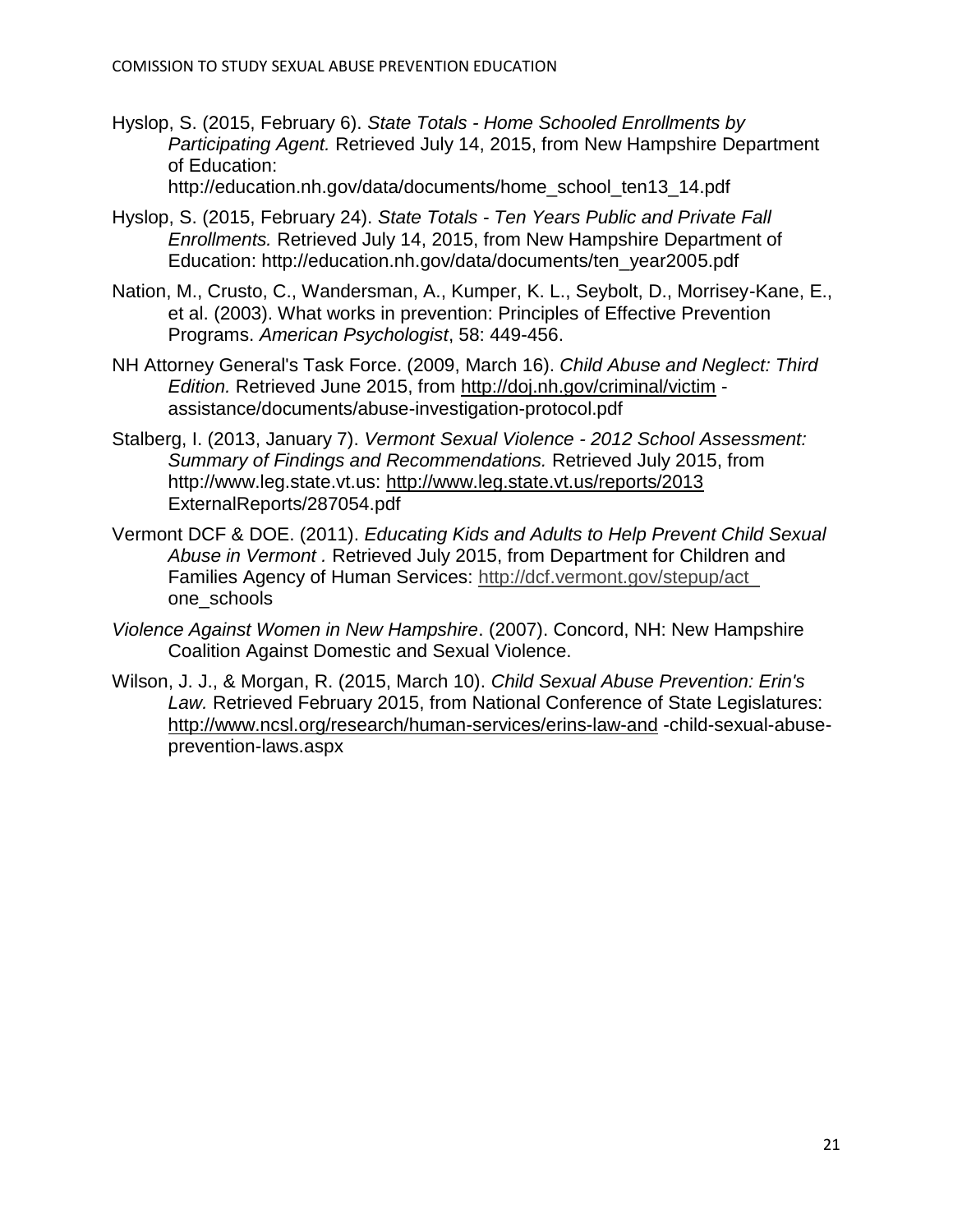## APPENDIX A

## **Minutes: October 20, 2014** Organizational Meeting

Commission to Study Sexual Abuse Prevention Education in Elementary and Secondary Schools Draft

Present: Sen. David Watters, Shanna Beckwith, Rep. Charlene Takesian, Jane Waterhouse, Kathy Beebe, Jessica Paradis, Rep. Lorrie Carey.

Sen. Watters called the meeting to order at 10:05, and the Commission members introduced themselves. The Commission reviewed SB 348, the duties of the Commission, and Chapter 91-A on procedures for the Commission's operation and communications.

There was discussion of the purpose of the Commission, focusing on the New Hampshire situation, the current capacity of educational programs, and the review of legislation in the eleven other states who have legislation on child sexual abuse prevention education.

Kathy Beebe of Sexual Assault Support Services was nominated to serve as Commission chair by Sen. Watters, seconded by Jessica Paradis. The vote in favor was unanimous. There was no nomination for clerk, so that election will occur at the next meeting when more appointments have been made.

Shanna Beckwith of the New Hampshire Coalition Against Domestic and Sexual Violence provided an overview of its 14 member programs. The Coalition provides technical assistance and disburses funds as a pass-through. It engages in public policy work and does programming statewide on issues of domestic and sexual violence and stalking. It provides a statistical overview of services and a database. She described prevention education programs for 2014. There are primary prevention programs, efforts, directly targeted to students. SASS has the largest potential and capacity. There are many catchment areas, each with unique programs suited to the area, but there is little coverage in the North Country. Nine of the fourteen Coalition agencies receive CDC funding, but given the paperwork involved, some decide not to accept funding. Schools are not obligated to do this educational work, nor to have outside centers come in. When they do, the programs can vary widely. There is little federal or state money for prevention, since most is for services.

The CDC provides \$7-50,000 for programs, most in the \$7-10,000 range except for SASS. Programs are also provided for youth outside of schools, through the Girl Scouts, the Ys, Big Brothers, Big Sisters, etc. but there do not appear to be programs particularly for home schoolers.

The Coalition is hiring a coordinator for prevention efforts and collaborating with Prevention Education at UNH to continue to provide training, build capacity, and evaluate programs. Rep. Takesian asked about what is effective and what are best practices in a curriculum, and Kathy Beebe responded that it is best to produce a framework rather than a detailed curriculum. Jessica Paradis noted that the State of Maine is making an effort to do training. Kathy Beebe noted that given the focus of many agencies on domestic violence, not as much focus has been given to sexual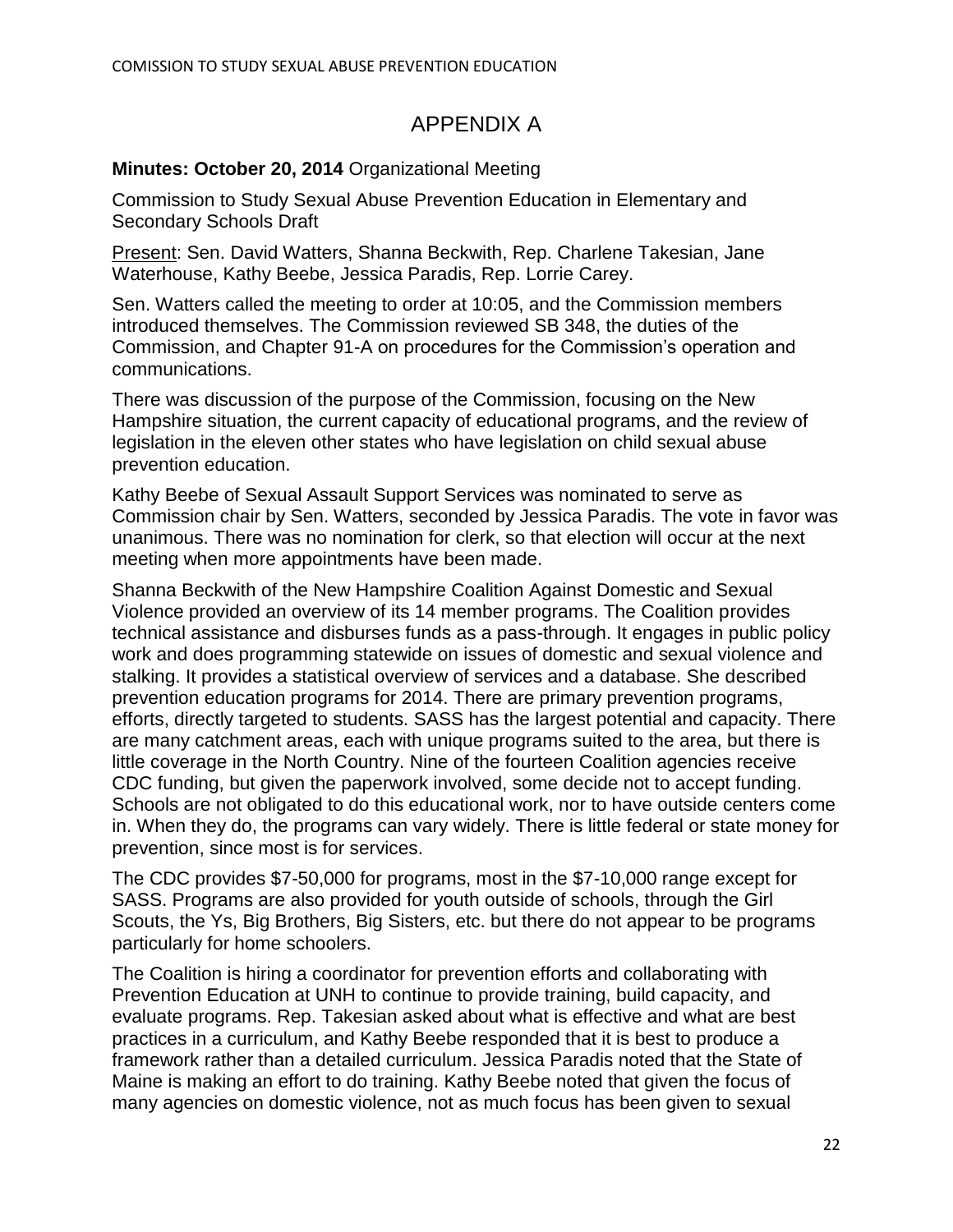abuse prevention education. There was a discussion of the reception of SASS programs and the issue of the need for funding to expand because programs are very welcome at schools and schools need multiple programs for them to be effective.

Kathy Beebe of SASS reported on its programs. They are age appropriate. She described the process and role of the programs in schools. They focus on safety rules, discussed with teachers, and on encouraging students to identify a trusted adult. The puppet program is very popular for the K-Grade 3 or 4 age. The teacher and guidance counselor are present. There is a tracking of disclosures made after SASS visits. In the older grades, SASS programs cover changing attitudes and abuse prevention. IN Grade 5, there is a focus on internet safety. In middle school, there is coverage of bullying and sexual harassment, bystander issues, relationships, consent, violence, blaming the victim, and bullying of someone who discloses abuse. There is also a media series which evaluates the messages on these issues in the media. SASS reaches 10,000 children a year in its Strafford and Rockingham County service area, about half are young children, about half in middle school, and thus less in high school. There is preand post-evaluation of programs. Brochures about the programs go home and schools notify parents, but there is not a parental sign-off.

Discussion of SASS programs followed concerning such issues as required training for reporting incidents, juveniles as abusers, bystander training, texting and laws on possession of child pornography.

Under Other Business, Chris Dornin reported on issues of concern about the treatment of sexual abuse offenders and about perceptions of levels of recidivism. He will be scheduled for a full presentation at a later meeting.

The Commission set meeting dates of 11/3, 11/17, and 12/1. Agenda items suggested for 11/3 include a report on legislation and programs in other states and a presentation from the School Board Association on reporting practices. For 11/7, a presentation will be requested from David Finkelhor and Lisa Jones of UNH on research, and for 12/1, there will be reports on other service providers and an opportunity for Chris Dornin to make a presentation. The Commission also discussed visiting a program.

The meeting adjoured at 11:30 a.m.

### **Minutes: Monday, November 3, 2014**

Present: Kathy Beebe, Chair - Sexual Assault Support Services of NH David Watters - Senate Charlene Takesian - House Member Lorrie Carey - House Member Jessica Paradis - Parent Lyn Schollett - NHCADSV Jane Waterhouse - Department of Education Absent: Mary Ann Cooney – DHHS Suzanne Carmichael - Teacher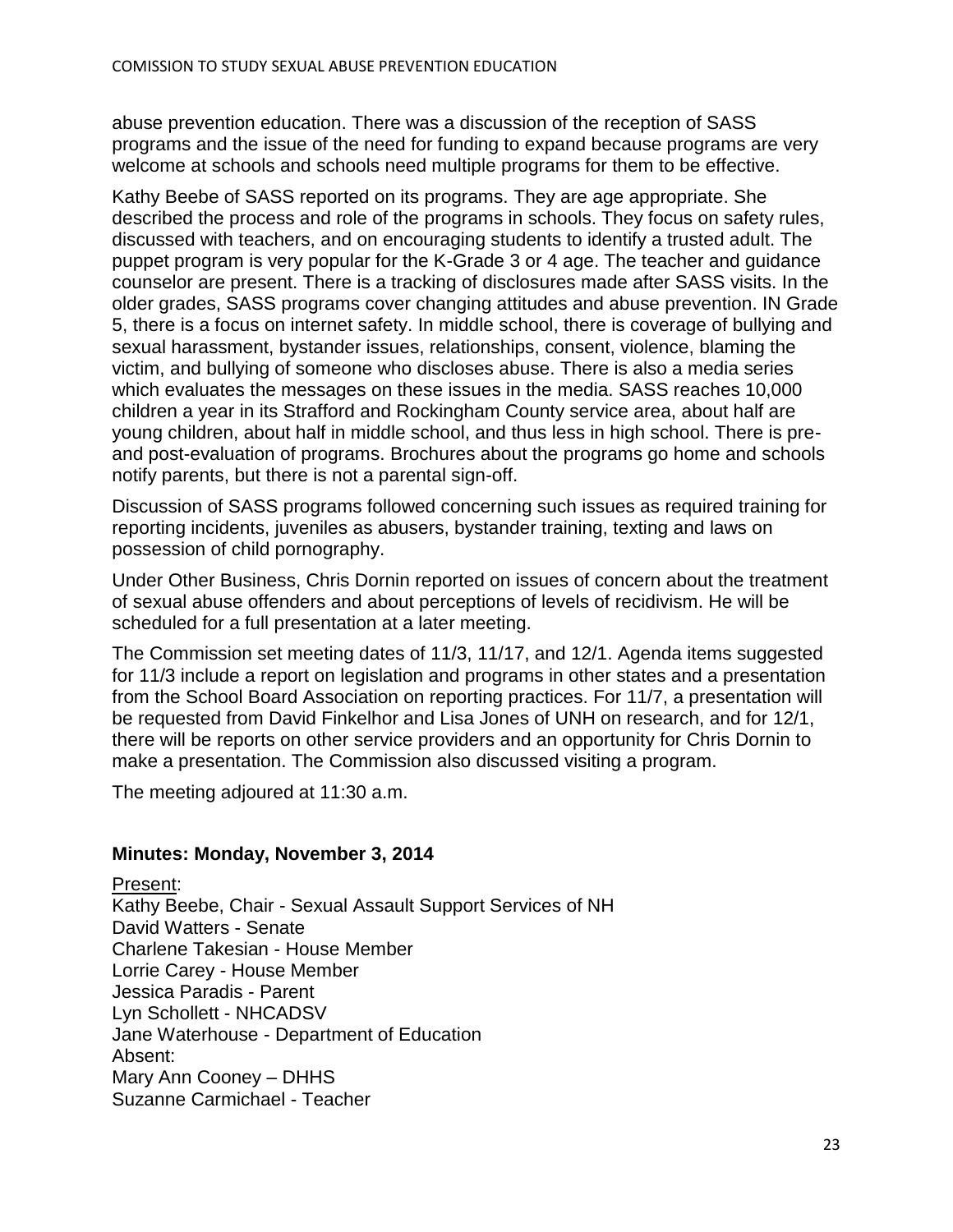Lyn Schollett, NHCADSV, was elected clerk (minutes taken by Jessica Eskeland, NHCADSV staff)

Minutes from previous meeting were approved.

Presenter Dean Michener, NH School Boards Association:

- School boards are the governing bodies of school districts. They are responsible for adopting policies and implementing procedures to ensure those policies are carried out.
- Mr. Michener recommended the Commission solicit information from Dr. Mark Joyce, Executive Director of the NH School Administrators Association, as he could provide some good practical insight for their consideration.
- All districts have local policies on student safety and the distribution of information to students relative to protecting themselves from harm such as abuse, abduction, and exploitation. These are specifically included in K-8 curriculum.
- While there isn't a specific curriculum for sexual abuse prevention, most districts have programs and guest speakers to come and talk to kids about safe touching, etc.
- School boards adopt policies calling for these programs, and then usually subsequent recommendations for curriculum come from school administrators, which are then brought to school boards for approval, and these recommendations are then implemented in the school district.
- Behavior management intervention policies address procedures that support student needs, all of which are coordinated through overarching policies with respect to guidance and counseling.
- Reporting child abuse and neglect is required by statute and Education rules. RSA 169-C:29: Persons Required to Report, has the duty to report within it, which includes teachers, school officials, nurses, counselors, or anyone with reason to suspect abuse. This requirement is also in the Education rules under Policy Development: Ed 306.04.
- Specific local procedures are generally a function of the administration as it implements its school board's policies.
- The NH School Boards Association distributes model curriculums. They provide school boards with proposed policies, and the individual boards review them, critique them and decide which policies to adopt. . Model policies go out after every legislative session and include anything that's been updated or impacted or needs changing.
- Model policy calls for staff to report suspicions to the building principal, who in turn notifies the Department of Health and Human Services. Notice to the school superintendent is also made, and a written report is done within 24 hours. This centralized process ensures awareness of appropriate officials and facilitates follow-up communications.
- All faculty handbooks that Mr. Michener is familiar with address this issue and highlight district policies and administrative procedures that implement those policies.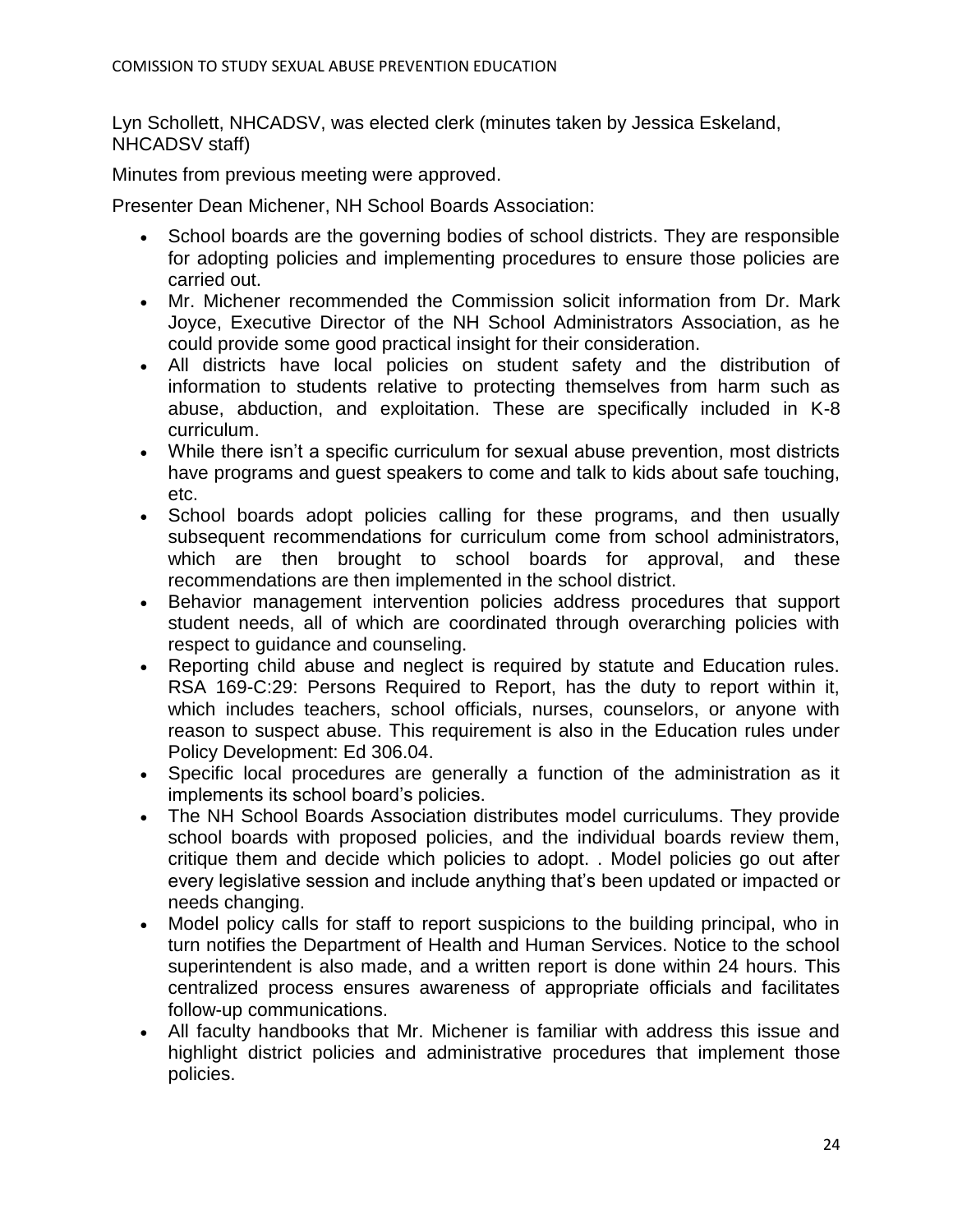- Required reports of suspected abuse are frequently made to a school resource officer, as well as local law enforcement.
- Based on working with local school boards, Mr. Michener suggested talking to the Department of Health and Human Services. He has been aware of concerns expressed over the Department's staffing capacity and ability to timely handle and conduct investigations.
- Local districts take the issue of investigating complaints very seriously. It's a very prominent issue for school boards. Districts may be held liable for claims that they failed to protect students if they knew or should have known about abuse and failed to take protective action. Several times they've put on school conferences and bring together administrators with local board members. There was a school law conference held just last month; it's held in the fall every year.
- They've known of student-to-student harassment; an emergent issue as of late has been mistreatment of students by teachers, and this can be either verbal or physical, and what's emerged recently has been concern over teachers grooming students, which has been a focal point of concern as of late. It's part of the issue of how they monitor social media and what's taking place in our increasingly digital world.
- Senator Watters asked if it would be possible for the Commission to get a copy of model policies that are distributed to school boards.
- Mr. Michener distributed these to the Commission. He has a policy on reporting child abuse and neglect, teaching about self-protection, behavior management and intervention, school guidance and counseling programs, and coordinated school health programs. He also submitted a copy of a handout from the latest school law conference on investigating complaints, which is used by most districts.
- Senator Watters noted that while the Commission is not tasked with examining reporting procedures, per se, it seems that reporting, and what Mr. Michener describes as the system of training, information gathering, and the interconnection between administrators seems like an opportunity for prevention education in that process. Perhaps there is an opportunity there to influence the system. Senator Watters asked what advice Mr. Michener might have for the Commission about how prevention education might be productively provided to teachers, school boards, administrators, and so on.
- Mr. Michener stated he doesn't know if he's the best person to answer that question. He did say that in terms of looking at what are best practices and model curriculum, getting that information to boards to be incorporated into policies is important as the process progresses from starting with administrators, having research conducted, generating a proposal, policy adoption by the board, and implementation.
- As he's seen in the past, much has come out in the realm of looking at best practices through task forces and study groups that have looked at the issue and come out with recommendations, which are presented in conferences. From there, policy makes its way into district requirements and then administration implements it. He thinks that process works well. He does not feel he is the best person to speak to the issue of what are best practices, best curriculum, etc.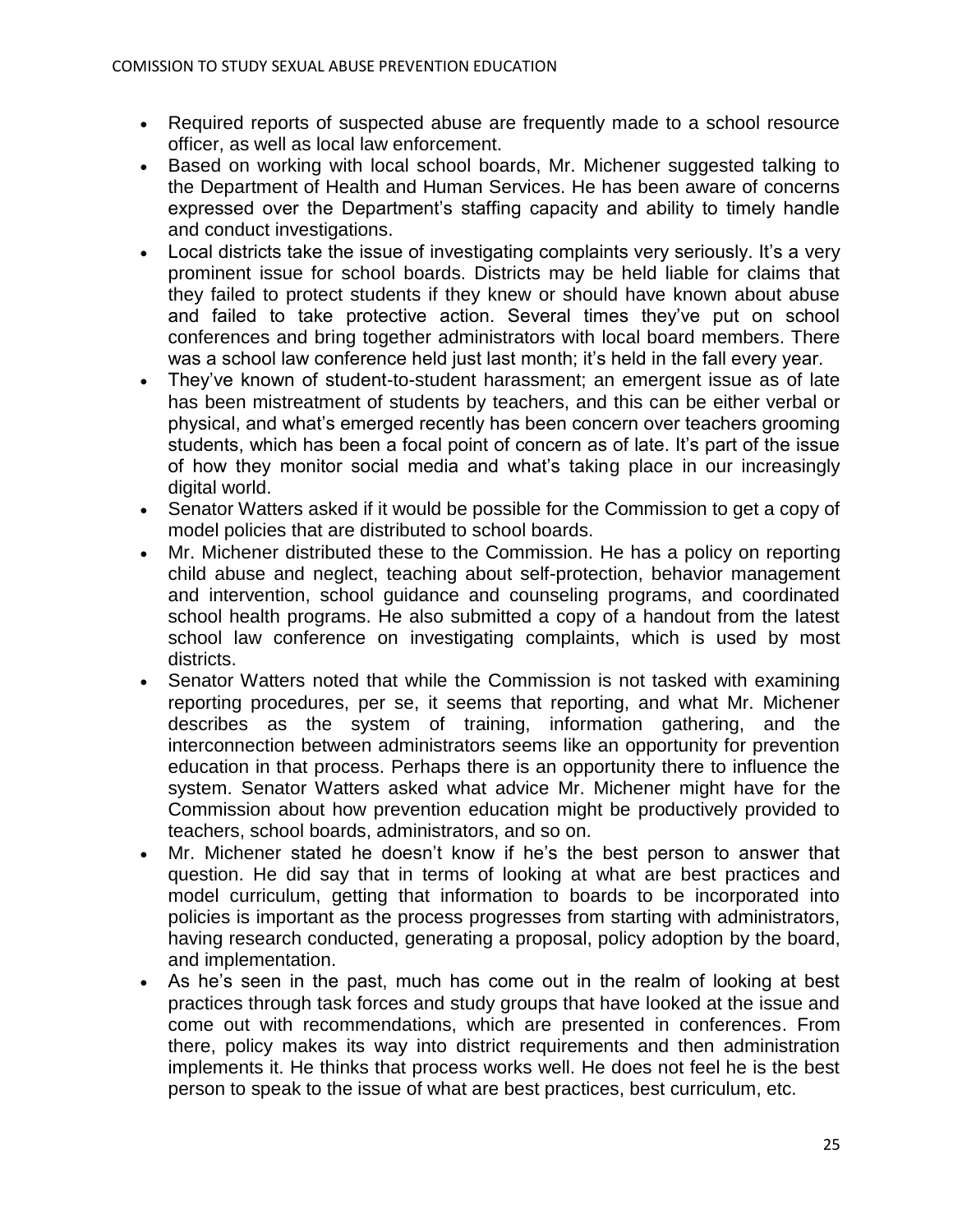- Lyn Schollett asked Mr. Michener whether he has a sense of how many school districts across the state have adopted a policy specifically about sexual abuse prevention education, bullying, harassment, etc.
- Mr. Michener indicated that they all do, as they are required to. What they are, specifically, he can't say.
- Lyn Schollett asked Mr. Michener to the extent that school districts are required to have a policy on these issues, is that to fulfill what he had mentioned in terms of K-8 classroom education requirements?
- Mr. Michener indicated that yes, it is. Some policies are suggested and some are required by law. He could not recall whether intervention programs are required or suggested policy. He'll check and get back to the Commission.
- Representative Carey brought up the social media piece. Whereas she sits on her local school board and has some familiarity with these policies, she shared that her own district struggles with the social media piece, which seems to be giving most trouble to school boards, as it presents the most opportunity for abuse, particularly student-to-student. They've been working on model policies to address this, and she asked whether the NH School Boards Association has developed any model policies in the area of social media and sexual abuse prevention.
- Mr. Michener indicated that social media was a big issue just last legislative session, and it came down to the House position versus the Senate position on social media. He indicated that the NH School Boards Association was pleased that the Senate held to its position that resulted in no Committee of Conference agreement. The issue was whether school districts should have access to students' personal social media accounts, and the House position was to maintain total privacy for the student and didn't allow school districts any access to a student's account. The legislation the NH School Boards Association supported was that privacy should be maintained at the postsecondary level, but not K-12. The issue was what they saw as a conflict between the state's current anti-bullying law and safety and violence prevention. Bill language would have prevented school administration from asking to see a social media account even if a student came to them with a claim reporting an abusive posting. The first thing they have to do in an investigation is get some documentation, and so they have model policies in the area of social media and their goal is not to be demanding access to social media accounts, but when the situation arises, to be able to conduct a thorough investigation, which often requires seeing the account.
- Representative Carey asked whether that aligns with guidance the NH School Boards Association has given to schools re: surveillance cameras, which pick up private activity.
- Mr. Michener indicated that if you have cameras on, say, a school bus and you'll be recording, you have to have signs up saying camera and audio recording is being used. Most schools, even if they implement video recording, usually only implement random audio recording, but they have to leave the signs up. But they do have model policies in all those areas, and he'd be glad to get those for the Commission if they'd like them.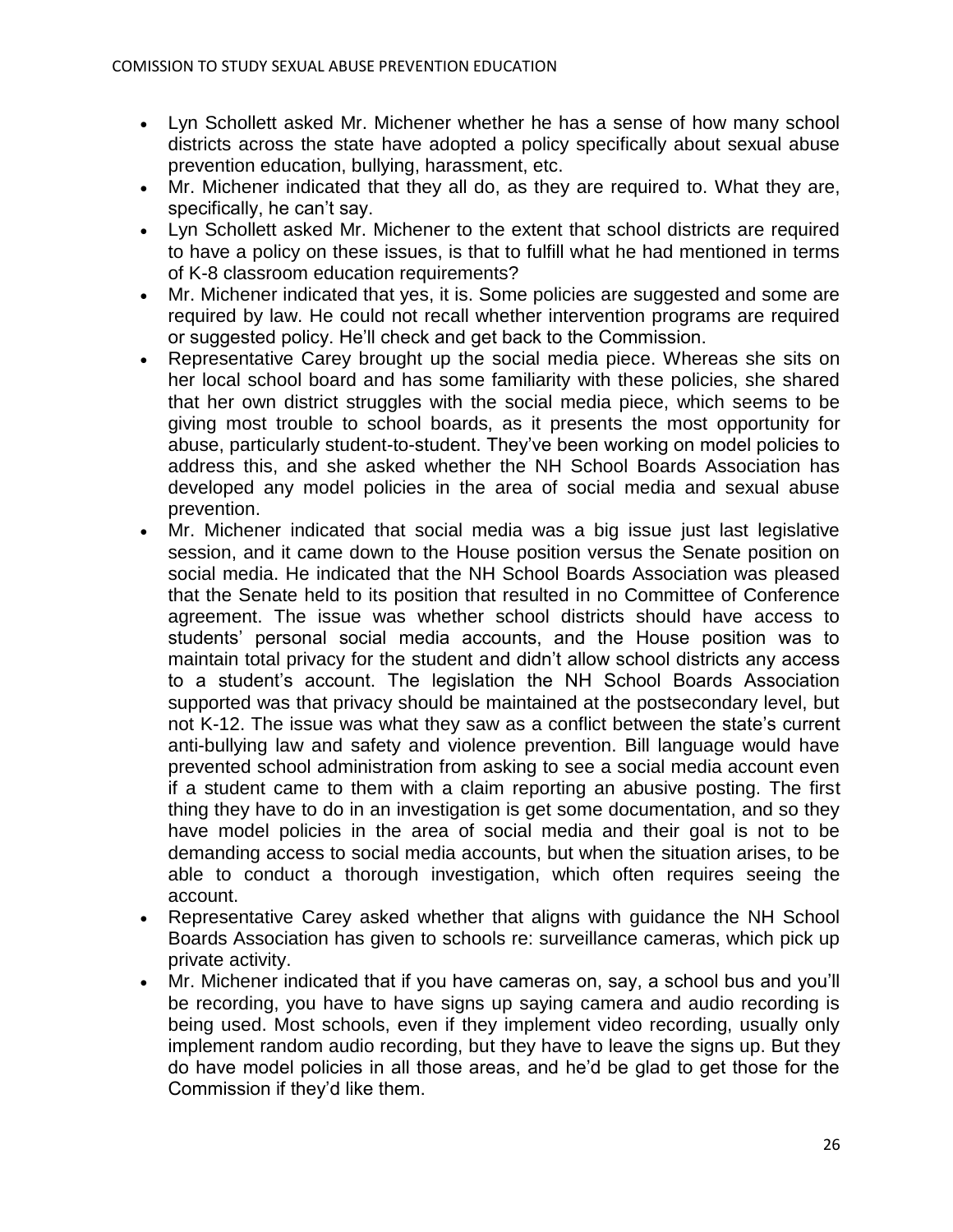- Senator Watters raised the issue of teachers engaging in grooming behavior and its intersection with social media. He asked what needs to be done to address that, and for the Commission's purposes, asked whether awareness around the grooming process is being delivered to students.
- Mr. Michener indicated that the NH School Boards Association is incorporating that awareness into what they do with their own faculty and staff so that not only aware and ready to report students but also faculty and staff are looking at this issue as well so they're Some of this has even stemmed from court cases, and as he'd previously mentioned, there was a court case a few years ago where the district discovered they were in a very bad situation and the court was very specific in saying even if you didn't' know about the abuse, you should have known. That is driving how they do staff development and training and what they're doing for programs. Dr. Mark Joyce could speak to the specific issues of what that training looks like. The NH School Boards Association does more specific training for school staff and is generally not part of that kind of training. But those programs are in place, generally, as a function of policy.
- Senator Watters raised the subject of safety policies. He referred to Mr. Michener's statement that there are no specific guidelines for child sexual abuse education, though it's assumed that it's covered.
- Mr. Michener said that based on his best recollection, there is no specific required curriculum laid out, but there's a requirement to address it. Individual districts could vary. Most programs he's seen have incorporated guest speakers to address these issues, and it's generally more prevalent in the K-8 age level.
- Jessica Paradis stated that when school districts have guest speakers, that's a cost to the school district. She asked what happens when a school district cannot afford that expense.
- Mr. Michener said he wouldn't say that nothing happens; local district administration may do it, or staff with professional development training. It's not that it doesn't get done; it's just gone about a different way.
- Senator Watters stated that the Commission is tasked with looking at model curricula and best practices, and as they won't create an unfunded mandate, he's wondering about if there is a way to provide training for districts that don't have a budget to bring someone in. It would be nice to provide good training for staff so they could take advantage of best practices.
- Mr. Michener stated that programs like that have flowed through the Department of Education, which uses funds to do regional approaches and put on events. So, that model has been used. All local districts have professional development programs and training programs, and districts have funds set aside for that. You don't universally need guest speakers. There are lots of resources available to districts through the Department of Education that can be utilized, as well as other sources that get used. Mr. Michener suggested that it is helpful to have the Department of Education research and offer programming on best practices, and have that programming available to all districts.
- Senator Watters asked for more background about stated concern over the Department of Health and Human Services not having enough staffing, and wondered what the issue was.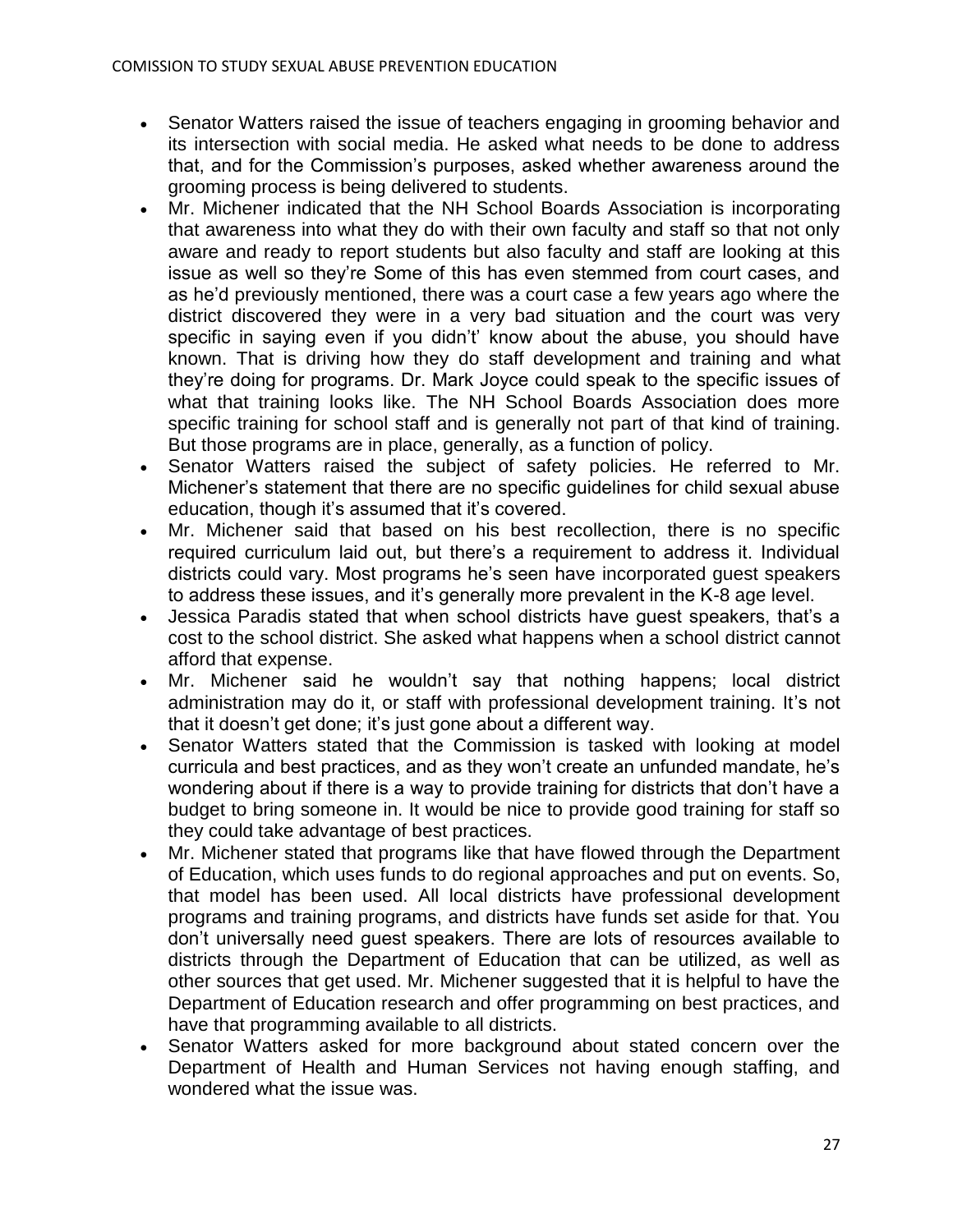- Mr. Michener clarified that it's not that he has seen this as a problem, but has heard anecdotal concern. The requirement is 48 hours for a report, and model policy is 24 hours. The Department of Health and Human Services then follows that up with a written report as required by RSA 169-C. He has heard frustrations from administrations and Boards that it's difficult to get these reports back from the Department in a timely manner.
- Lyn Schollett asked what the designation of "R" means in the policy handout, noting that the policy is marked as "R."
- Mr. Michener stated this indicates a required policy. The NH School Boards Association has a staff attorney who works on all policies. He works with the Legislature while they're in session and shares all activity going on with their attorney. Both suggested and required policies are available online for districts to access. If it says 'required' it probably lists the statutory reference at the bottom.
- Kathy Beebe, Chair, Sexual Assault Support Services of NH referred to the conference for administrators and boards that was previously mentioned and asked whether it is required for administration and boards.
- Mr. Michener indicated that the conference is not required.
- Kathy Beebe asked whether there is any required training for administrations and boards.
- Mr. Michener indicated that local districts have their own required training. He can't speak to what all those different practices are. The conference is open to administrators and board members, and legislators are invited.
- Representative Carey stated that this conference is usually heavily attended by administrators but not board members.
- Mr. Michener concurred that this is generally the case.
- Representative Carey stated she feels that the school boards are where training needs to lie because they make policy. Currently there is no mandated training to be a school board member.

The Commission looked at the legislation review of what other states have in place.

- Senator Watters noted that he thinks the chart may be a little out of date. He offered for Legislative Research to see if they can get more current data.
- Jessica Paradis noted that she thinks Maine's task force has led to state law. She thinks there might be four other states in the past year that created laws.
- Jessica Paradis noted that she is a NH School Boards Association delegate in Somersworth. She has seen lots of language and papers around this issue, but it doesn't happen at the school level. Programming is cost-prohibitive. They have five or six towns on the Seacoast working under a tax cap. There is no training required to become a school board member, so you have lots of divergent opinions. Her presentation to the board on the importance of this programming in schools wasn't well received; in general, it is not seen as the school's responsibility.
- Kathy Beebe asked Ms. Paradis if she feels like there's not an understanding of state policy requirements?
- Jessica Paradis stated that sexual abuse prevention education isn't enough a part of those requirements. She feels compliance with those requirements is seen as something districts will do because they have to, but programming is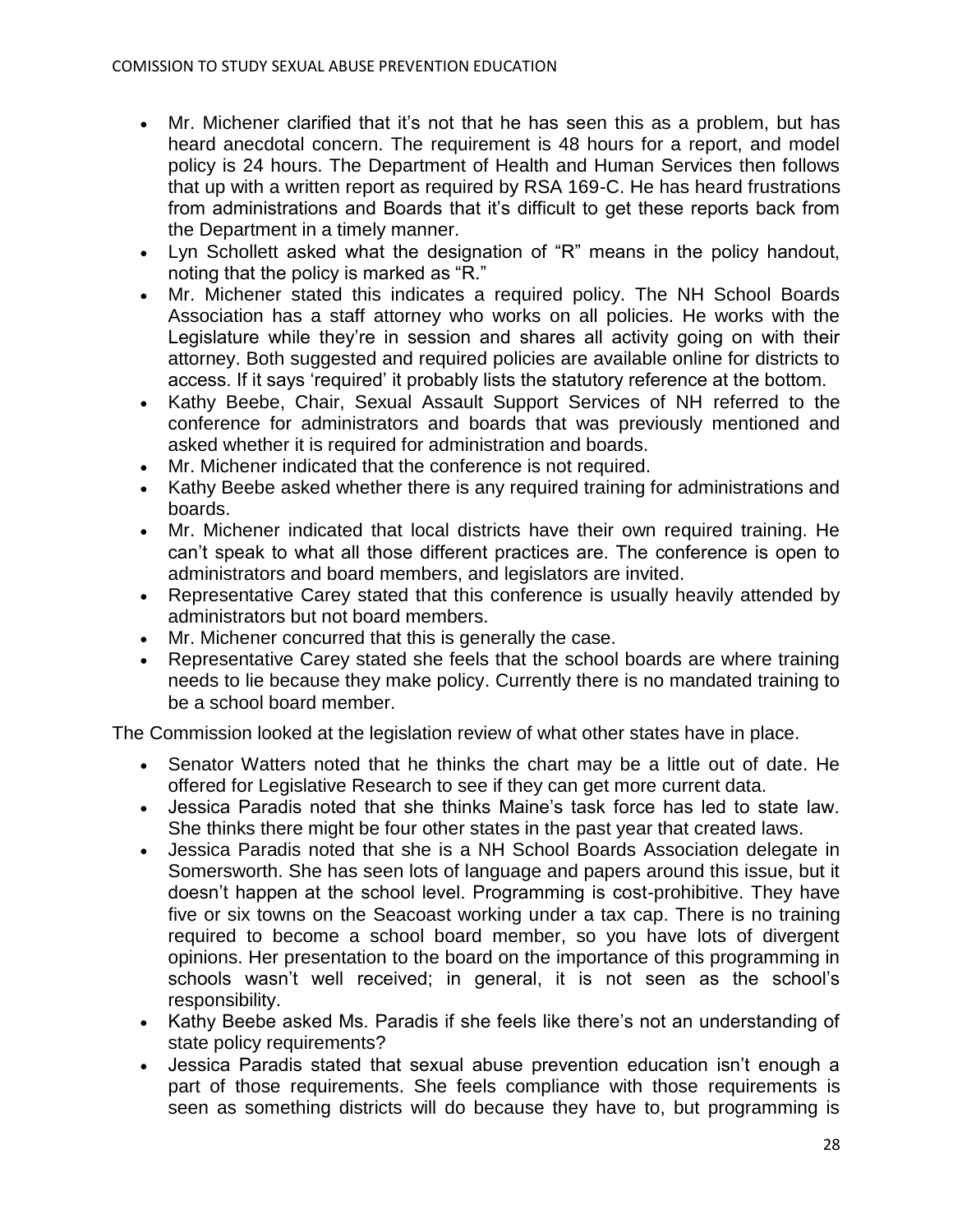largely reactionary and not proactive. She feels the prevention piece is not adequately being addressed. She feels there is woeful lack of awareness of the prevalence of the issue.

- Representative Carey noted that it might be worth exploring required training for incoming teachers and board members. The only trouble is that the law would not be retroactive and thus would not apply to current teachers and board members.
- Lyn Schollett wondered if the Commission could see a few school districts policies – just a sampling to see what they're doing around prevention education, as it could prove insightful for the Commission.
- Representative Carey asked whether it would be possible for the Department of Health and Human Services or the Department of Education could help. It was noted that this information is probably available on individual SAU websites.
- Senator Watters suggested the Commission ask Mr. Michener to provide the Commission with model policy as well as some samples of school districts policies. It would be helpful to know what districts are already doing in response to this mandate to teach children about self-protection, and to see what the policies and implementation look like.
- Jessica Paradis noted that she has been on her board for 3.5 years and has never seen a policy on prevention.

It was noted that the NH School Boards Association's lawyer is Barrett Christina. The Commission would like to make a request to Mr. Michener for information from Mr. Christina. Kathy will ask Patrick to do this in her name, as a request on behalf of the Commission.

- Senator Watters noted that what the Commission is looking at here blends into Erin's Law. When considering potential needs and actions, the Commission has to consider what is likely to be effective, feasible, and legal, because unfunded mandates are not. He further noted that even if the Commission can pass something, if the Department of Education and other stakeholders don't think it's possible or helpful, then it's not effective. He thinks the Commission needs to determine whether training for school board members can feasibly be increased, and whether more training can be provided to teachers that are providing inschool programming in lieu of guest speakers.
- Representative Carey noted that her school district has experienced instances of sexual abuse on several levels, and nothing was done regarding policy or training; the focus was instead on mitigating the event. They have had more than one incident and done nothing to address prevention.
- The Commission determined that Ms. Paradis would go through the chart of legislation in other states and separate the policies out into preventative/reactive categories and present them to the Commission in the future to save everyone time.
- Jessica Paradis noted that she really likes how Maine has managed this problem, which is that everyone that sits at the table when working with kids is included: sports coaches, after-school programmers, etc. She noted that she doesn't like having teachers have all this on their plate. She noted that,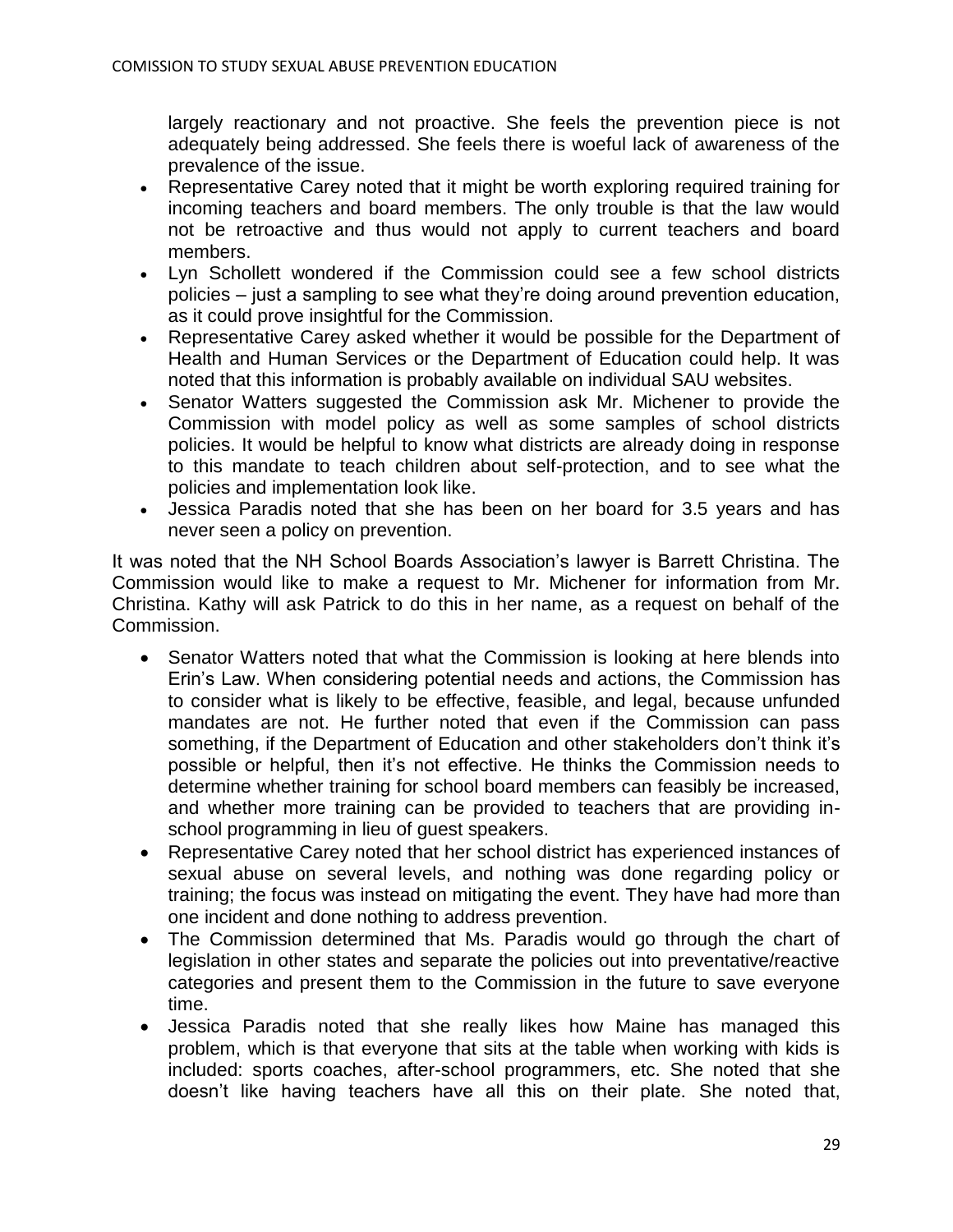statistically, 1/3 of female teachers have experienced sexual abuse, and they may be triggered by this programming. She further noted that it could possibly interfere with a judicial case if mandated reporting isn't done exactly right. She further noted that she prefers outside agencies coming into schools and doing this programming, as students listen better when it's an outside voice. However, that's where money becomes involved. When it's done by teachers it doesn't cost money. She's not sure what the answer is, but she can go through and highlight the different categories of policies for next time.

- Kathy Beebe noted that it's hard to figure out in looking at the small blurbs contained in the legislation chart which ones are looking beyond just the identification and reporting piece and which ones are looking at prevention curriculum.
- Senator Watters suggested it might be helpful to get the actual legislation for each of these states' policies. The Commission determined that it would be helpful, and Senator Watters will be asking Legislative Research to get the bills in a document and distribute it to the Commission.
- Senator Watters noted that given the legislative process, there's some proverbial low hanging fruit. If the Legislature can encourage school districts to provide prevention programming without getting into any unfunded mandates, the Legislature can ask the Department of Education to take the next steps after the Commission toward identifying or developing model educational materials, and whether they can take that on is an issue the Commission can address, but it means providing a service to districts that want to take it up. He thinks many districts will be able to do it early and some will take more convincing, based on variables such as cultural issues on boards, etc. Once the Commission reviews the legislation from other states, they can see what might be effective and practical. Incremental steps toward improvement are critical.
- Representative Takesian stated that on the municipal side of government, there's the NH Municipal Association. She asked whether there is something comparable to that for the Department of Education, in that the NH Municipal Association offers training and free services to member towns. Is there an equivalent for schools?
- Representative Carey stated that the NH Association of School Boards, the New England Association of School Superintendents, and the New Hampshire Association of School Principals all exist and offer comparable services, but that's only if you belong to them. Not all school districts belong, as it is an expense. In terms of providing model policies, all of these associations are a great resource.
- Representative Carey noted the importance of defining sexual abuse, because everyone involved may have different ideas about what that means. They need a clear definition of what they're trying to solve before they can get answers from associations on what they offer.
- Representative Takesian asked whether every school district belong to the NH School Boards Association.
- Representative Carey responded that there is a substantial fee associated with membership and that not all districts belong, though she thinks most do, because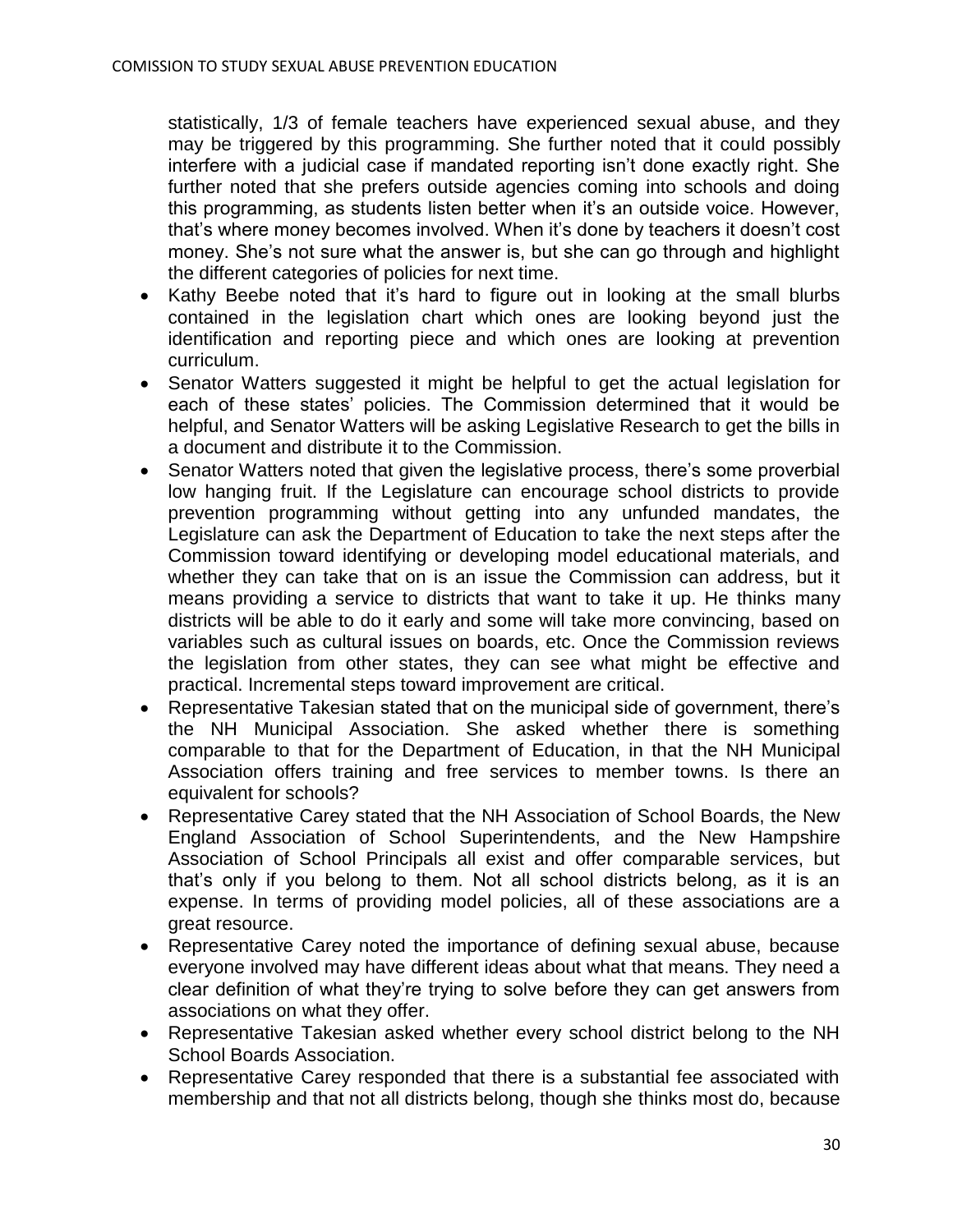it's a cost-saving resource. If you can have the Association write your policy rather than a school district attorney, it's a savings to the district.

- Representative Carey further noted that school board training has more to do with governance and process than creation of policy.
- Kathy Beebe asked whether the NH School Boards Association has any compliance or monitoring role, or if their role is just to provide TA support?
- Representative Carey stated that it's strictly a role of TA support. Training is centered mostly around TA, duties, hiring, Right to Know Law, etc.
- Senator Watters asked whether the NH School Boards Association offers online training or is it all in-person?
- Representative Carey noted that she believes it's mainly in-person training. She noted that the Local Government Center has a good online academy, but it is not school-specific the way the NH School Boards Association is.
- Senator Watters noted that it might be a useful way to start something if there were online resources/training modules available for board members who could then be encouraged to participate in an online training, or at least know that the information is available online. There are lots of opportunities to provide information that can be effective without forcing school board members to do a compulsory training. If you have one advocate on a school board that is on board with this endeavor, it's easier for them to refer peers to the website. The Commission may recommend that a model training video be created on this issue with a discussion of best practices and have and documents available for the NH Association of School Boards to post for use on their website.
- Representative Carey noted that cable access could even be a viable venue.
- Lyn Schollett inquired that if this policy is required, who ensures compliance?
- Senator Watters stated that each individual school board sets the policies for the district and administrators have to report to the board around implementation.
- Lyn Schollett inquired as to who ensures districts adopt mandated policy, or that adopted policy meets requirements.
- Representative Carey indicated that this would fall under the purview of the Department of Education. Therein lies "the joy of NH": enforcement is pretty much an honor system.
- Senator Watters noted that the fear of lawsuit is in front of these boards if they haven't adopted policies, and that the established liability of 'you should have known and had policies' may work in the Commission's favor as far as leverage to curry compliance.
- Lyn Schollett asked Jane Waterhouse if she could speak to the monitoring by the Department of Education of school board policies, and what that review process looks like.
- Jane Waterhouse, Department of Education, stated that she believes there is such a mechanism, but she is unsure. She will get answers and bring them to the Commission. She further noted that she will be meeting with the Commissioner of the Department of Education to see how she feels about this initiative and what her ideas are. She will bring that feedback to the next meeting.
- Senator Watters noted that the Commission should have Dr. Mark Joyce come in to speak to them and noted the Commission's limited timeframe.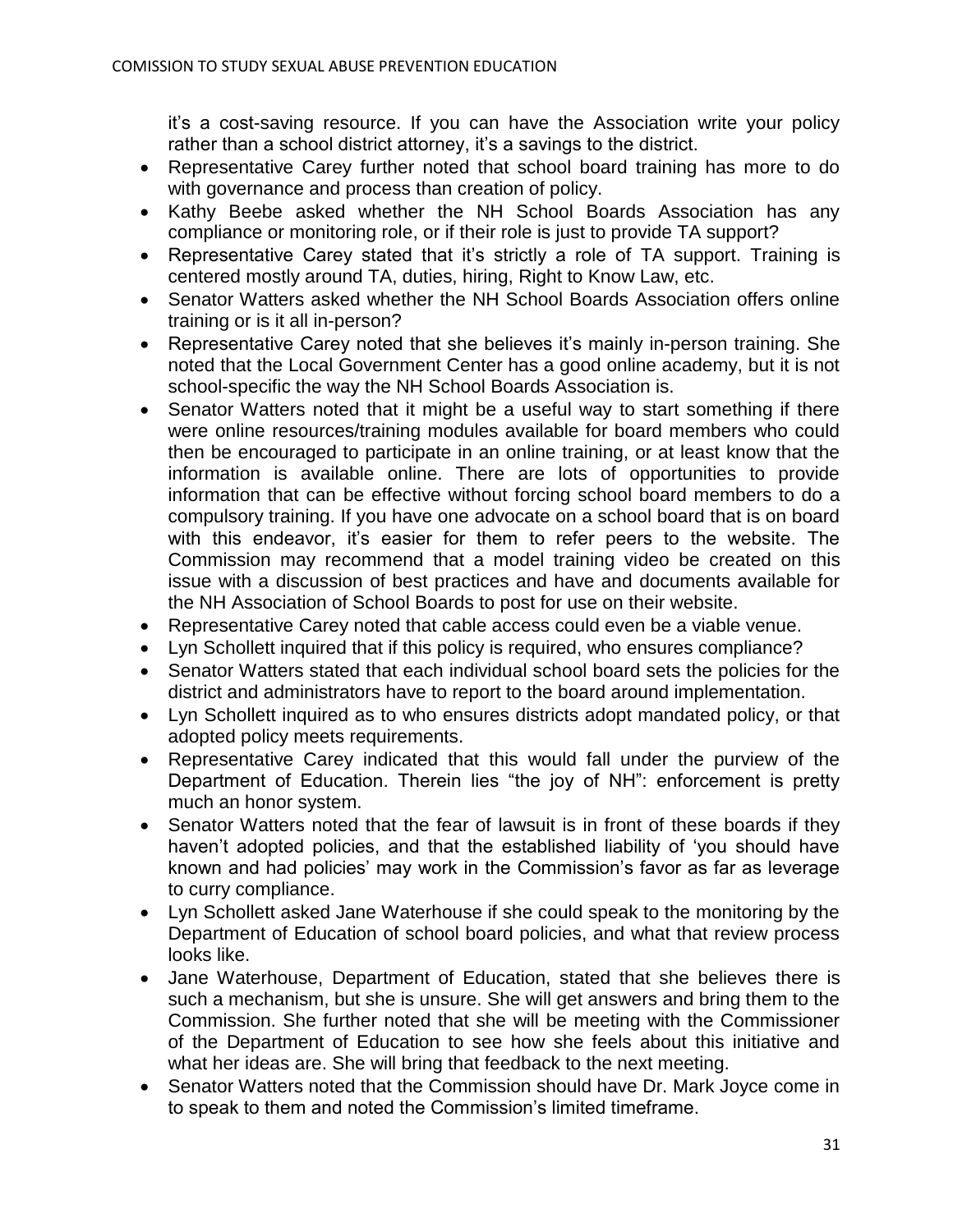- Representative Carey stated she believes the NH Association of School Boards conduct trainings for school districts for board cohesiveness and management, so Dr. Joyce should have a good idea, in his consultant capacity, of what school districts are doing if they're doing anything to identify the policy areas that are difficult to execute.
- Kathy Beebe revisited the chart of other states' legislation around this subject matter, and it was determined that Jessica Paradis would separate these out into the different categories of policy approach (mandated, suggested, reactive, preventive, etc.) and that Legislative Research will be asked to provide the actual bills for all of these policies.
- Senator Watters spoke to the reporting piece and indicated that there are lots of procedures around this, but they are not under the Commission's purview. He suggested that perhaps the Commission can piggyback prevention education onto the training about reporting. This might be a way to get something done without too much difficulty.
- Senator Watters noted he's interested in seeing what current programs are doing to address grooming awareness?
- Kathy Beebe indicated that there is some programming around this, but that it's not formalized. There have been trainings for bus drivers, administrators, and personnel about the whole picture, but that it's more focused on identifying instances of abuse and how to go about reporting. The other piece is that often the focus is on sexual harassment and Title IX and not prevention. Most the programming Sexual Assault Support Services provides has to do with a hostile school environment and doesn't address the grooming piece.
- Senator Watters asked about the social media piece in programming.
- Kathy Beebe indicated that Sexual Assault Support Services hasn't done anything with school personnel about the online piece of things.
- Representative Carey noted that that's where she's most recently seen the biggest problem, and at this point there's not a lot of guidance for boards when they see this issue.
- Senator Watters stated that he knows law enforcement is doing a lot of awareness around online grooming in terms of catching perpetrators, etc.
- Representative Carey noted that a school is a protective environment that doesn't do things the same way that regular law enforcement does. There's more protection going on within a school to protect that environment, so sometimes issues are dealt with very differently inside as opposed to outside. She made the comparison to the Catholic Church environment. Sometimes problematic individuals are let go and go into another environment where they resume their activity, so it's resolved in school but not outside.
- Kathy Beebe suggested that maybe there are school personnel trainings that exist that we don't have. The only administrator training they do now is for the teachers where they're coming in and doing the puppet show. Older students dealing with more online issues, and the teachers dealing with those issues, are not getting guidance.
- Senator Watters suggested that Kathy should ask Patrick to reach out to:
	- o David Finkelhor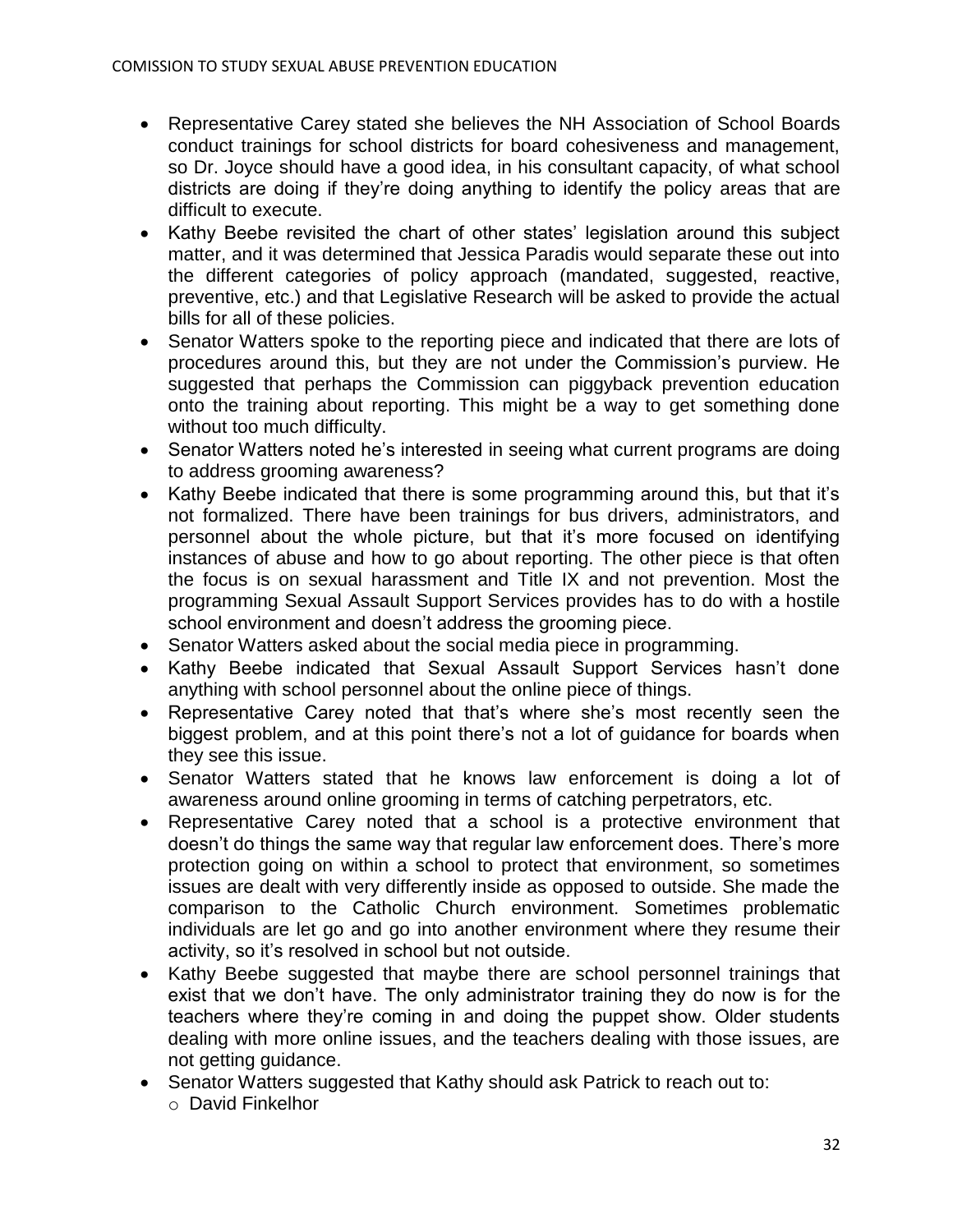- o Lisa Jones
- o Dr. Mark Joyce
- Ask Legislative Research to compile a document with the actual legislation behind each state's law for the Commission's review.
- Patrick will be writing a report based on the Commission's first two meetings, which is to be signed off on by the Chair and delivered to legislative leadership.

Representative Carey asked if any part of compliance with these policies is identified within the accreditation process. That would only apply to high schools though. Elementary and middle schools don't go through that process.

At the next meeting, November  $17^{th}$ :

- o David Finkelhor
- o Dr. Mark Joyce
- o Lisa Jones
- $\circ$  Jessica Paradis' presentation of legislation around the country

At the December 1<sup>st</sup> Meeting:

- Lyn Schollett presenting an overview of programming offered in schools across the state by Coalition member programs
- Jane Waterhouse will let us know next week who from DOE will come to present

Other business:

• Kathy Beebe mentioned that Senator Watters was wondering about the capability for the Coalition to have on its website all the things that are being gathered by the Commission because of the public component of it.

Whereas this is an impartial, public commission, it was determined to be more appropriate to see if there's a way this could be done through the General Court website, as the NHCADSV is a nonprofit entity.

 Jane Waterhouse is going to conduct research to present to the Commission regarding the findings and recommendations of other committees tasked with studying the same subject matter in other states.

Meeting Adjourned.

Minutes Recorded by:

Jessica Eskeland, NHCADSV

## **Minutes: November 17, 2014**

Present**:** Kathy Beebe, Sexual Assault and Support Services (Chairperson); Representative Carey; Jane Waterhouse, Department of Education; Erica Ungarelli, Department of Health and Human Services; Jessica Paradis, Parent Representative; Lyn Schollett, NHCADSV; Representative Takesian; Senator Watters

I. Lisa Jones, Crimes Against Children Research Center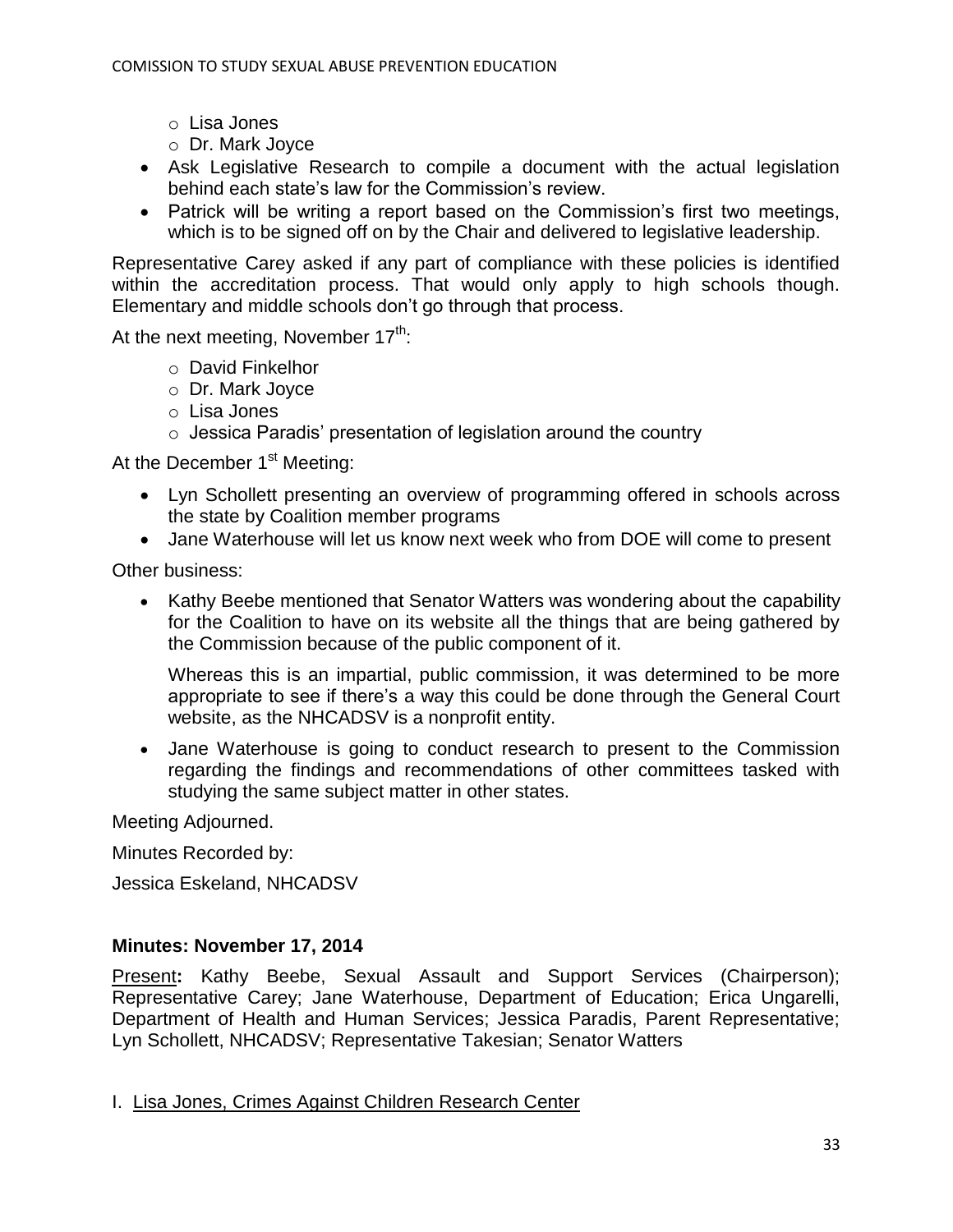Ms. Jacobs gave an overview of the research presented by the Crimes Against Children Research Center. The Center partners with other organizations engaged in research regarding child sexual abuse prevention. In particular, Ms. Jacobs described the Seattle-based Committee for Children's Second Step Social and Emotional Learning Program and its companion Child Protection Unit program, which includes both lessons for children and materials for schools, including model policies.

Much child sexual abuse prevention programming started in the 1980's with a focus on messages to children regarding assertiveness and telling an adult. Since that time, evaluation research has shown that

- children can understand those concepts
- some learning methods (e.g. interactive work) are more effective than only lectures, and
- children are not negatively impacted by prevention work.

Ms. Jacobs emphasized that messaging to both children and adults responsible for protecting them is most effective. The evaluations that have been done to date do not address the effectiveness of teachers providing this prevention education versus a specialized prevention educator presenting the program. When teachers present programs, the school must pay for the materials the first time, then ongoing online support is available to them.

The committee inquired as to why child sexual abuse has continued at such a high rate if prevention education has been available since the 1980's. Ms. Jacobs replied that child sexual abuse is a complex issue; offenders' tactics are evolving and layered; and prevention education is not available everywhere.

The Committee for Children's training includes training for all school staff (e.g. bus drivers) and how to best respond if a child discloses abuse. They have a separate training for teachers who will be presenting the lessons and an online program for parents. Schools may choose to implement this program but Ms. Jacobs was not aware of any school where using this program is mandatory.

Ms. Jacobs addressed how to best get buy-in from schools in adopting effective prevention education. She indicated that it is important for school districts to actively participate in the selection of the program that will be used. She advised against mandating that any school district use a specific program. She believes that all schools should have some minimum standards e.g. that they will respond to reported abusive behavior. Including the PTA's would be helpful in the implementation of prevention education programming.

Ms. Jacobs is beginning to do an evaluation of the Committee for Children's programs. An evaluation of the program "Darkness to Light" produced by another organization has been completed and is could be made available to this Commission.

The Commission discussed how schools notify parents of the education programs, the challenges when an abusive parent refuses to allow their child to participate in the programs, and the importance of teachers being aware of how the children in their classroom are behaving and/or what they are talking about that could indicate they are being abused.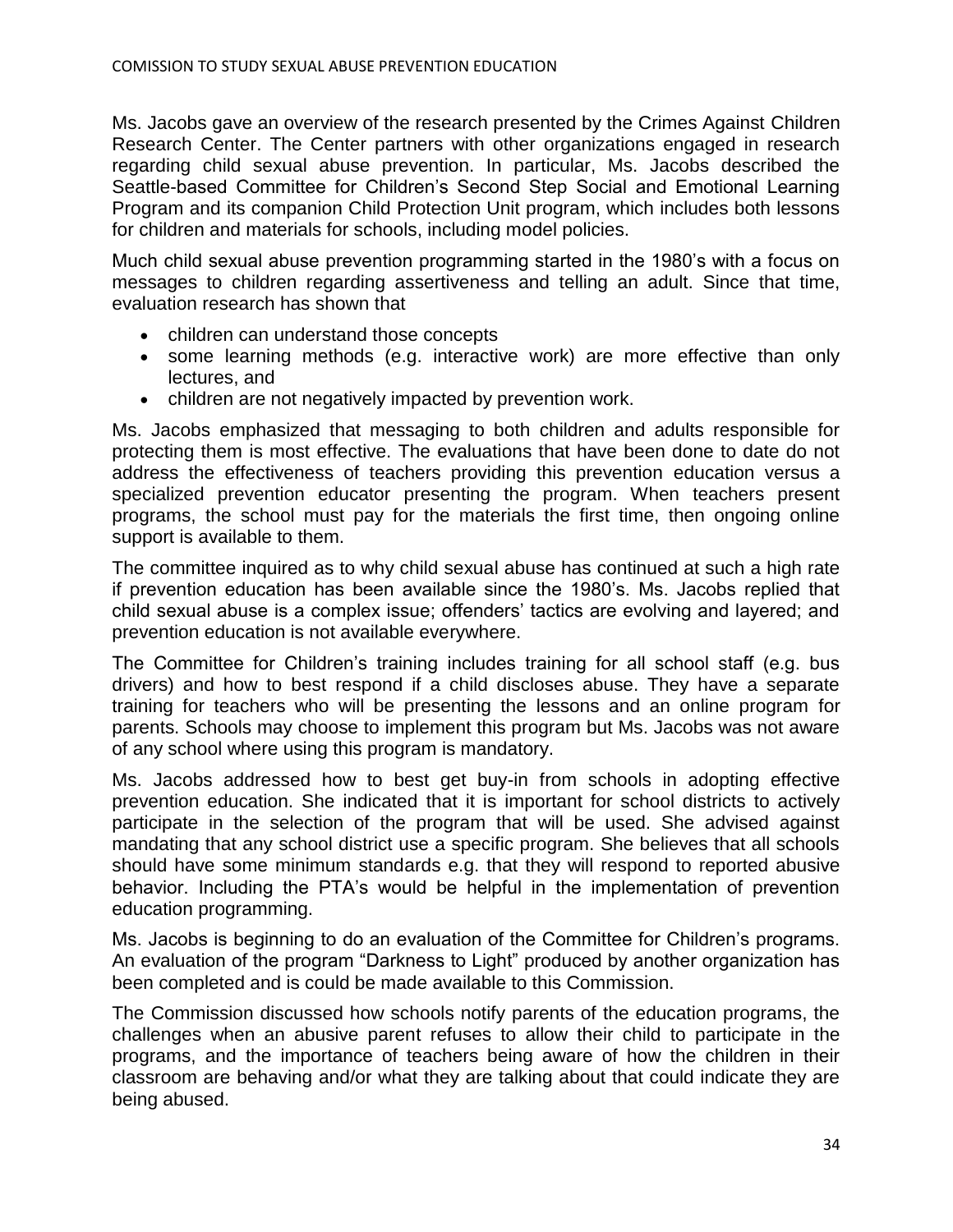The Commission discussed that some data about child sexual abuse is collected by Child Advocacy Centers, by DCYF and by NHCADSV. Some overlap in this data exists. Several committee members shared experiences of increased disclosures by children after prevention programs. After an inquiry by a committee member, Ms. Jacobs explained that research has shown that disclosures after prevention programs are largely truthful, and not the result of a child misinterpreting a touch or making a false statement as a result of the program.

Ms. Jacobs offered to share some of the evaluations of prevention programs with the Commission.

#### II. Mark Joyce Director of NH School Administrators' Association (NHSAA)

Dr. Joyce has worked as a school teacher, principal, administrator and now represents school administrators. NHSAA represents all school administrative leaders (superintendents, department heads, etc.).

A series of state laws and practices melded together to help define the role of schools *in loco parentis*. He clarified that that role is protective like a parent's role, rather than investigatory like law enforcement. Case law has clarified the obligation of schools to respond to any abuse of students. The way schools have addressed this responsibility is by comprehensively addressing the school environment and working to create a safe school culture.

The NHSAA presents a mandatory training for administrators on child abuse. This helps administrators pass their competency tests in school law and personnel practices. The NHSAA provides training specific to NH legal issues as well.

Dr. Joyce suggested that the most likely way to implement effective prevention education will not be through a mandate for investigation but rather by changing the culture to support investigation of all claims.

The NHSAA opposed legislation last year, and will oppose it again this year, that prevents schools from having access to students' social media accounts. Dr. Joyce stated that schools need this information to protect students, especially from adults who are grooming them on line.

Dr. Joyce explained the Positive Behavior Intervention System (PBIS) which some schools, including Merrimack, Somersworth and Berlin, are implementing. The program aims to change the culture to one of respect among all students at school as a method of preventing abuse. The Southeastern Regional Education Service Center (SERESC) in Bedford could provide information on this system as well. Dr.

Joyce recommends that this committee ask a representative who is utilizing the PBIS system to come present to this committee.

Members of the NHSAA may propose certain policies to school districts. Districts are responsible for adopting policies and then administrators implement the policies.

Approximately 185,000 school (K-12) age students live in NH; 2,000 attend charter school; approximately 3% are home schooled.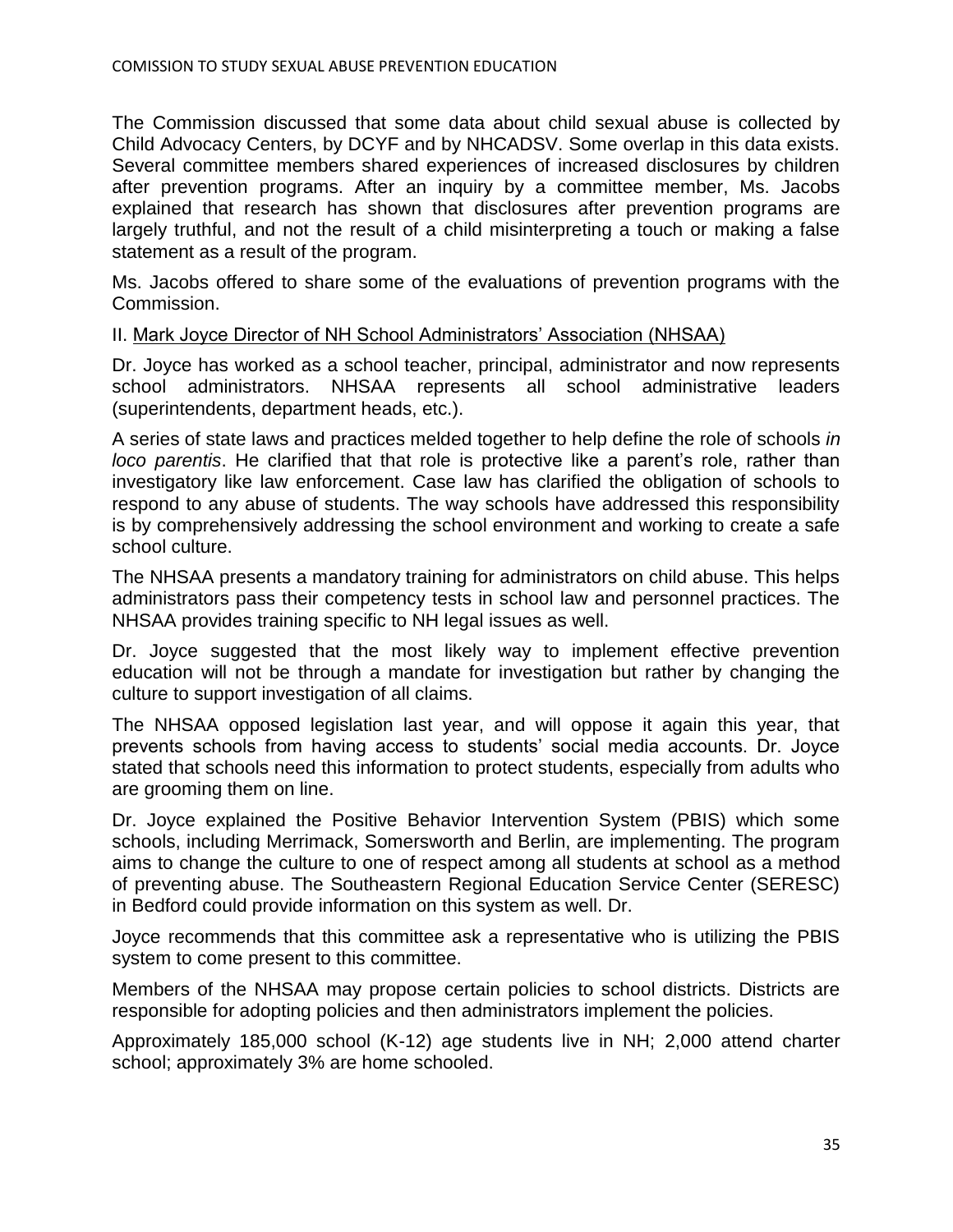Jessica previously recommended Jeni Mosca, Superintendent of SAU 56 (Somersworth and Rollingsworth) to serve on this committee. She recommended her as a possible presenter on PBIS. Mary Steady was also recommended as a resource on this topic.

## III. Minutes

The committee reviewed the minutes from the November 3, 2014 meeting. The committee approved the minutes as drafted.

Kathy will ask Patrick to send out all of the committee members' contact information and a meeting announcement with the agenda and minutes prior to the next meeting. Also, the dates for the initial and final report deadlines for this committee conflict with the dates on the [www.gencourt.state.nh.us](http://www.gencourt.state.nh.us/) website. The committee requested clarification on these dates.

## IV. Other State's Legislation

Committee members received hard copies of other state's legislation when they arrived at the meeting today and agreed to move discussion of these statutes to a future meeting.

## V. Future Meetings

The committee agreed on topics for future meetings:

• December 1

Title Funding - Mary Steady, NH Department of Education Other State's Legislation - Jessica Paradis, Parent Representative Chris Dornin, Citizens for Criminal Justice Reform

• December 15

PBIS – ask Patrick to invite someone from SERESC and/or one of the school districts Statewide Child Abuse Data - DCYF Representative

January 5

Overview of Prevention Education by Crisis Centers - Lyn Schollett, NHCADSV Prevention Education Program - SASS Educators

### VI. Report from Department of Education

Jane Waterhouse reported on several questions that the committee has raised previously. 79% of funding in NH for education comes from federal funding. The Department of Education will not support a mandate for prevention education because it will be unfunded. She indicated that some existing Title I funds could be used for these educational programs. Mary Earick from the DOE could provide more information on this topic if needed.

The DOE has no control over the policies adopted by individual school boards. This issue is entirely controlled on a local basis.

The state currently administrates three different behavioral surveys: one of students, one for teachers and principals, and another for principals and administrators.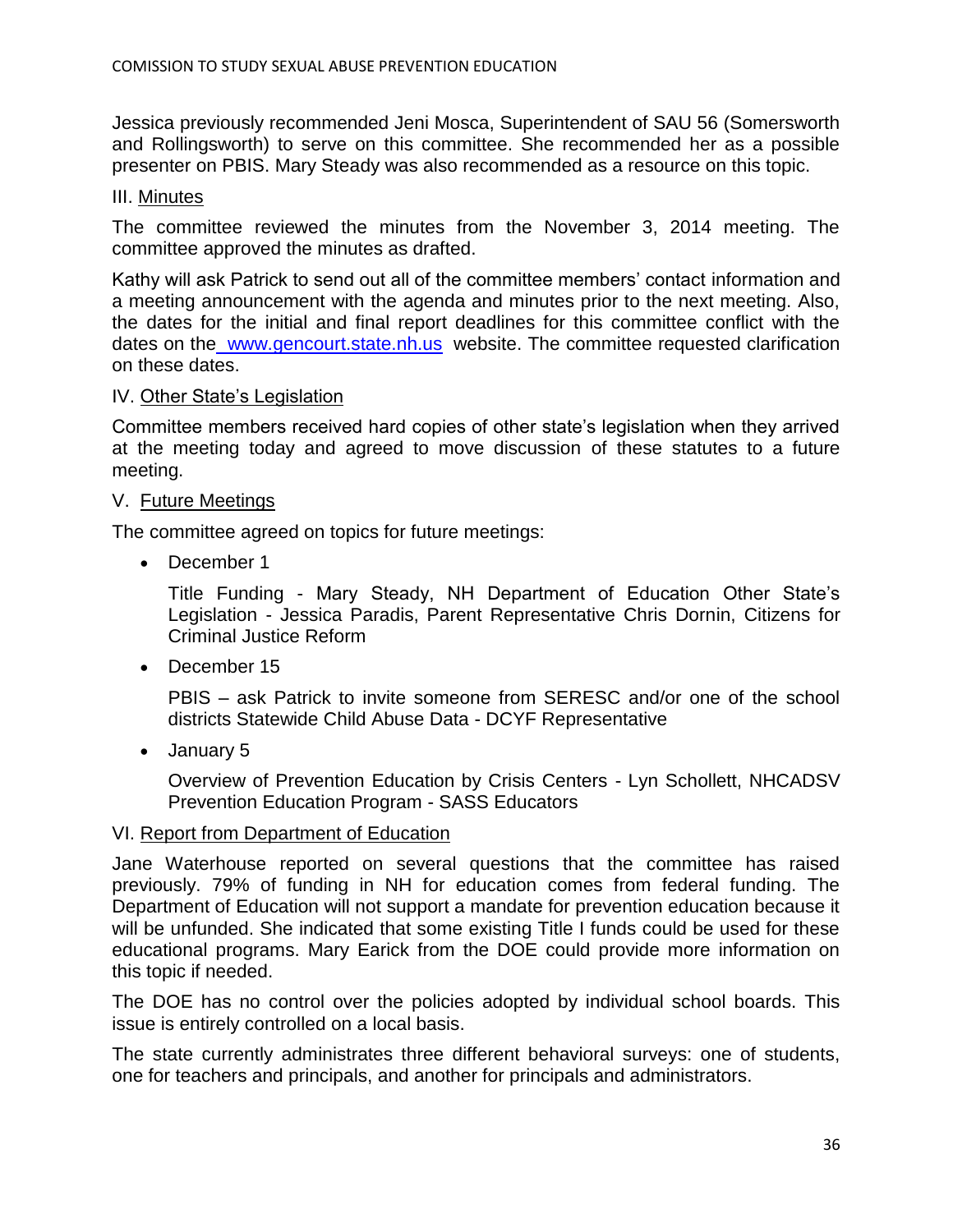## VII. Additional Members of the Committee

Jessica Paradis has recommended the following people to serve on the Committee but the Committee does not have information about the status of their potential appointments:

Jeni Mosca, Superintendent

Amy Michaels, Teacher and parent

Rob Munson, School Resource Officer in Portsmouth

Meredith Jacobs, Guidance Counselor

Also, Suzanne Carmichael has a name plate here but the committee does not know her status as a member.

The committee discussed whether it was too late to add new members. The committee needs some input from Senator Watters about the expected duration of the committee's work. If the committee is only going to meet a small number of additional times, the benefit of adding committee members this far into the committee's work may not be useful.

VIII. Weather

Jane Waterhouse agreed to be the person to decide whether the committee will meet in cases of inclement weather. She will send an email to the committee by 8 a.m. on a scheduled meeting date if the meeting is going to be cancelled.

Minutes Recorded by**:** Lyn M. Schollett NHCADSV

### **Minutes: January 5, 2015**

Present: Kathy Beebe, SASS; Suzanne Carmichael, Teacher; Jessica Paradis, Parent; Lyn Schollett, NHCADSV; Senator Watters; Representative Takesian; Jane Waterhouse, Department of Education; Erica Ungarelli, DHHS

#### I. Approval of Meeting Minutes

The committee reviewed the minutes from the December 1, 2014 meeting. The committee moved, seconded and approved the minutes.

## II. Overview of Prevention Education by Crisis Centers - Lyn Schollett

The Executive Director of the NH Coalition Against Domestic and Sexual Violence (NHCADSV) shared that the 14 member programs of Coalition have a real range of capacity and programming for prevention work. For the programs doing prevention programming, those programs select the curriculum they will use; no specific curriculum is required. Most use a pre-existing curricula that they have modified to meet community needs. NHCADSV has just received funding through the Center for Disease Control and is in the process of hiring the first statewide prevention coordinator at the statewide level.

Lyn provided examples of prevention programming provided by three of the Coalition's member programs.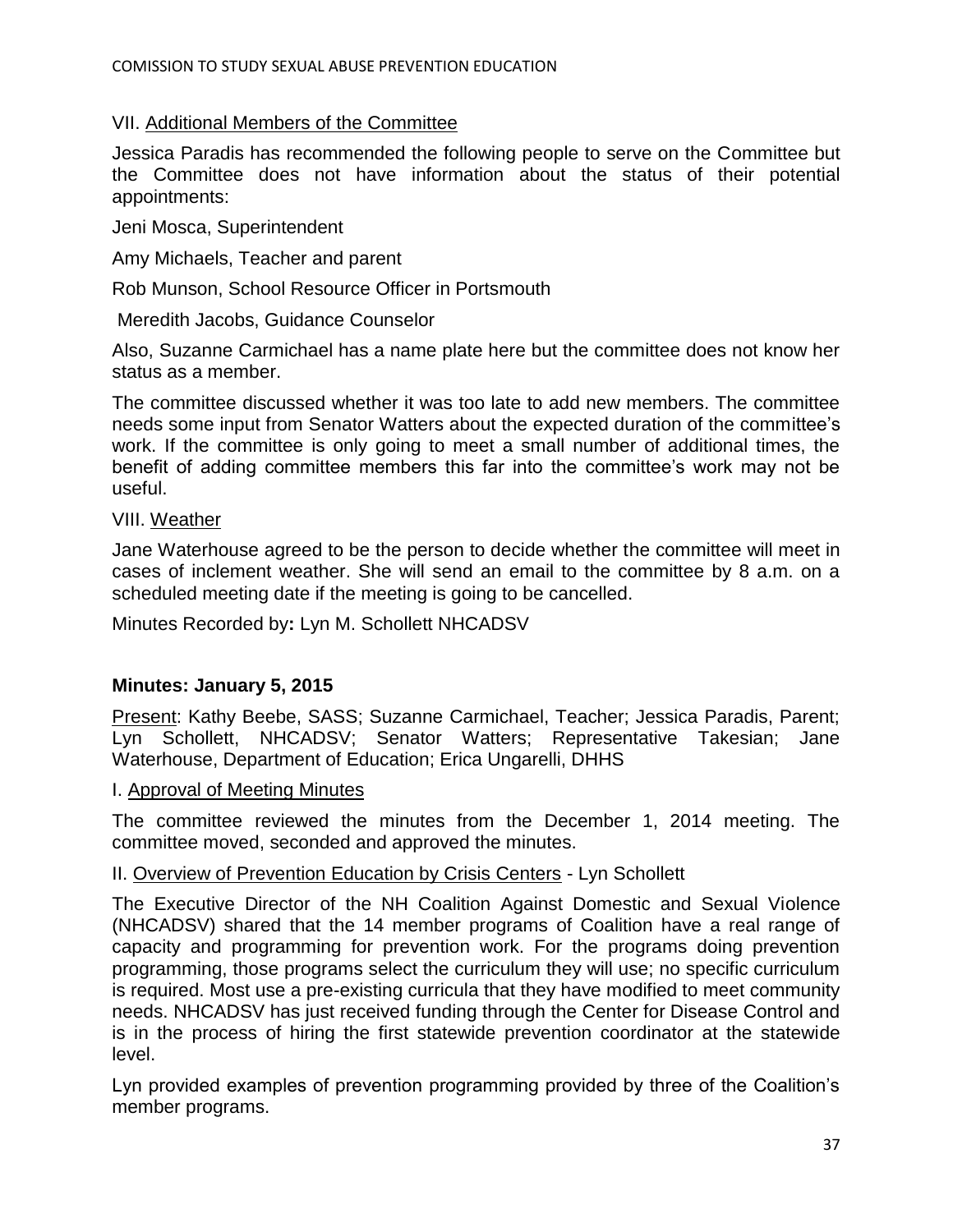## A. *Monadnock Center for Violence Prevention- Keene*

Lyn gave an overview of two programs utilized by MCVP. The program for grades 5-8 focuses on sexual harassment, also referred to as "gender-based bullying." The program helps students distinguish between friendly and flirting interactions and hurtful or harassing behavior. Methods include reviewing the school's policies and procedures and discussing how to maintain healthy boundaries with friends and family.

In  $7<sup>th</sup>$  and  $8<sup>th</sup>$  grade, MCVP presents a program on healthy relationships with goal of identifying safe and respectful boundaries, exploring gender stereotypes, and discussing effective communication skills.

#### B. *New Beginnings - Laconia*

New Beginnings utilizes a single methodology for all of its programs that focuses on engaging students in an interactive format using various teaching methods building on each program over the course of a multi-day program.

Lyn gave an overview of five programs that New Beginnings presents in elementary schools focusing on conflict resolution, rules for safe touch, bullying and teasing, healthy relationships and images in the media.

In high school, New Beginnings' programs focus on sexual assault, drug-and alcohol facilitated sexual assault, consent, root causes of violence, victimblaming myths and other topics.

#### C. *WISE - Lebanon*

Examples of programs presented by WISE include:

"Body Sense" - 6<sup>th</sup> grade: Students develop a sense of themselves as inhabitants in the world around them. They begin to identify and articulate what makes them feel comfortable and good and learning coping skills.

"Sexual Harassment:"- 7<sup>th</sup> grade: Students explore the differences between bullying, sexual harassment, flirting and playing.

"Intro to Consent"  $-7<sup>th</sup>$  grade: Reframing personal body safety to empower students to take responsibility of own body and safe and respectful behavior. Students define consent as an active ask and answer communication process and address the importance of consent in all relationships.

"Media Literacy" -  $7<sup>th</sup>$  and  $8<sup>th</sup>$  grade: to talk about challenges in distinguishing messages in media about beauty and relationships.

"Healthy Relationships" - 8<sup>th</sup> grade: unpacking unhealthy messages we learn in relationships and developing a commitment to empathetic relationships.

"Consent" -  $8<sup>th</sup>$  grade: basics of consent and utilizing a case scenario and to strategize how those involved could have done a better job to make circumstances safer.

D. *Statewide Statistics*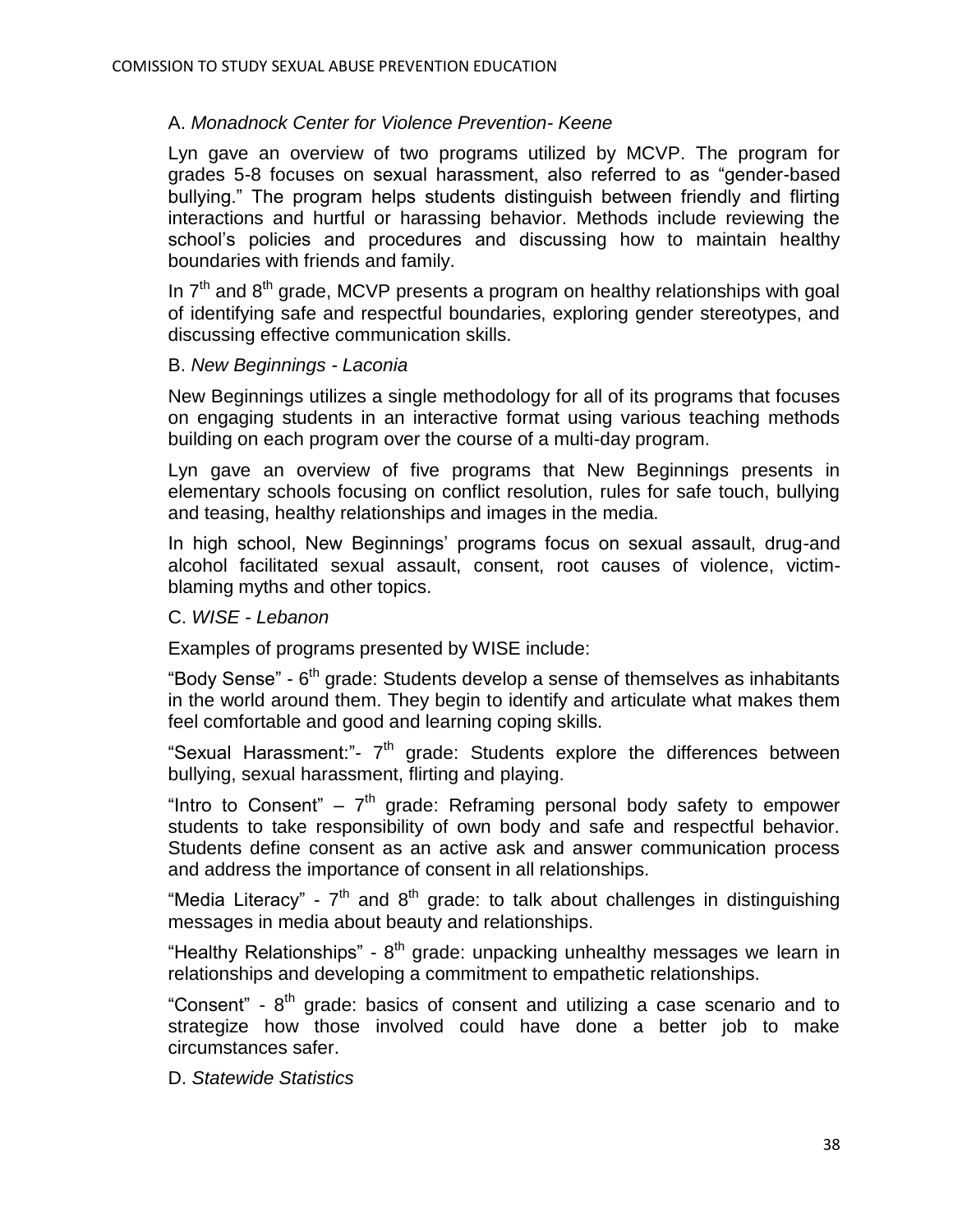Lyn shared the 2013 stats from the various crisis centers that have been providing prevention programming in NH. She also shared the list of the 9 programs that receive a small amount of sexual violence prevention funding through the Coalition. The funding is nominal, which limits the capacity of programs to provide this work.

Lyn addressed the challenge of evaluating the existing prevention programs being provided by crisis centers, including the variety of programming, lack of staff with evaluation expertise, and whether programs are able to do one-time or series of workshops.

Sen Watters spoke to the importance of the evaluation and outcome work in order to assist with the recommendation process. Senator Watters suggested inviting Jane Stapleton from Prevention Innovations to speak to the Commission. The Committee also discussed how providers of prevention programming share information with parents around the content of programming, particularly with the older students.

#### III. Prevention Education Program– SASS Educators

The educators from SASS presented a prevention program that they present to 1<sup>st</sup> graders. The initial part of the program focused on safety rules. The program covered good, bad and confusing touches. The presenter discussed when a grown-up might need to touch a child in her/his private areas: to keep the child clean or healthy. Examples include taking a bath, changing a diaper, or getting a check-up at the doctor's office. One of the safety rules emphasized is that "touches in the private areas are never a secret." Then the educator discussed what to do if an adult touches a child in the private areas and asks the child to keep it a secret. The next safety rule focused on telling an adult the child trusts.

Then two other educators presented a puppet show that is part of the prevention program for young children. The puppets creatively and energetically acted out a puppet show incorporating safety rules, including "it's never too late to tell."

After the presentation, the educators explained that they develop new scenarios each year, and work to have them build on each other for students who participate each year.  $SASS$  evaluated their  $8<sup>th</sup>$  grade program and the evaluation showed statistically significant changes in attitudes and beliefs.

The commission discussed using the internet to make presentations more available and the challenges of incorporating parents into discussions of the material.

IV. Statewide Child Abuse Data– Erica Ungarelli, DHHS

Erica presented statewide statistics of sexual abuse cases investigated by DCYF. DCYF only investigates cases of familial sexual abuse.

The number of investigated reports for the past three years is indicated below as well as the estimated number of substantiated cases, based on an average of 15% of cases per year being substantiated:

FY 2012 - 1303 (estimated 195 substantiated) FY 2013 - 1238 (estimated 186 substantiated) FY 2014 - 1147 (estimated 172 substantiated)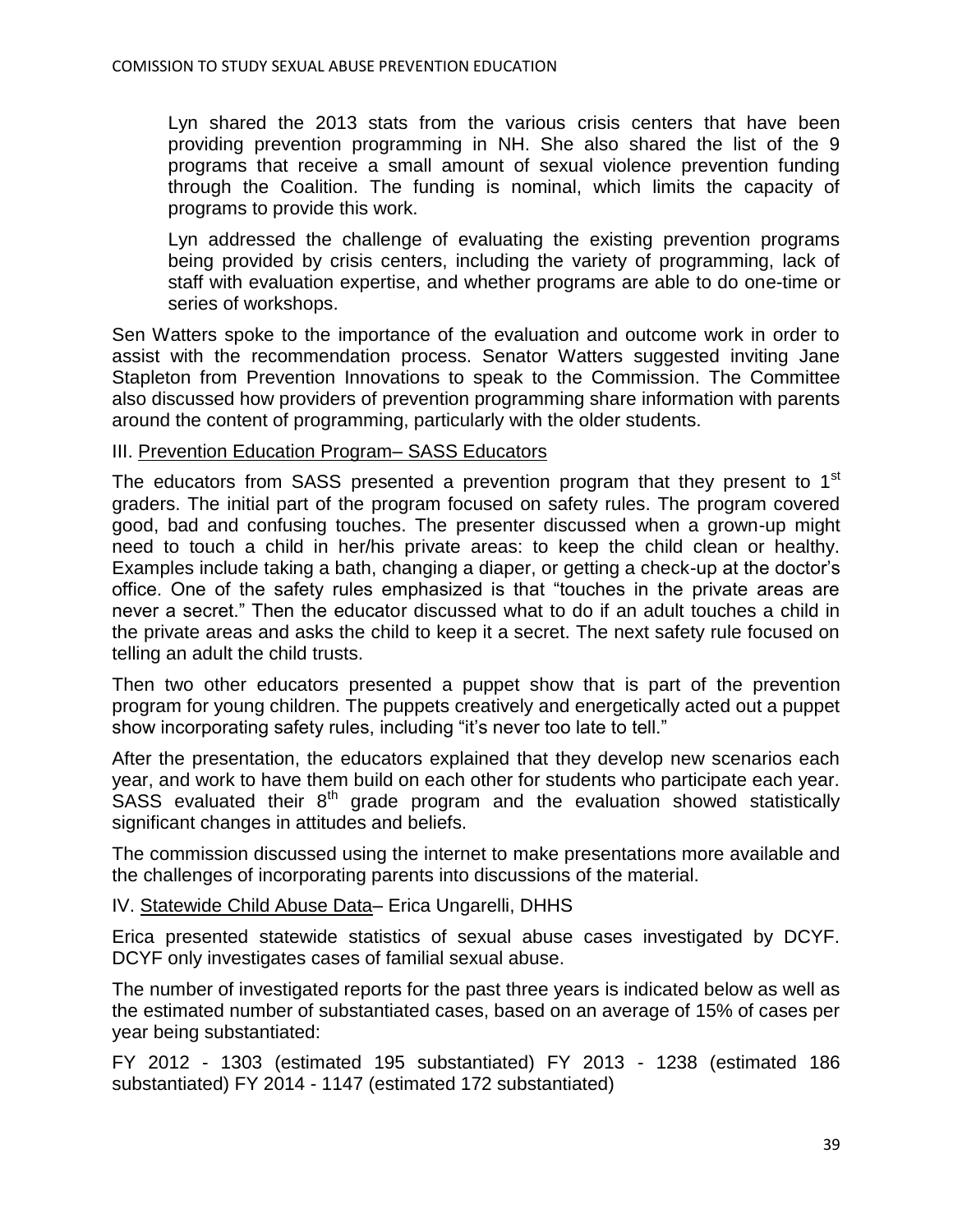Substantiated is defined as a preponderance of the evidence or more likely than not. These numbers reflect reports; one case could involve more than one report. The committee discussed the underreporting of sexual assault.

Reports are vetted by central intake. If the case reaches the legal threshold for DCYF involvement, the case is referred to district office. An assessment worker will contact the non-offending parent and work with the Child Advocacy Center and local law enforcement.

If the case is substantiated, then DCYF determines what the next step will be. Responses range from DCYF not doing anything if the caregiver is taking appropriate protective action to removal of the child.

V. Future Meetings

- Future meetings and topics include:
- $\bullet$  January 20<sup>th</sup> from 10 a.m. noon:
- Jane Waterhouse DOE policies
- Mary Steady Patrick will contact her to discuss Funding
- Suzanne Carmichael and Jessica Paradis assessment tools and data from other states
- Jane Stapleton Patrick will contact to talk about how prevention programs are evaluated
- **•** February  $4<sup>th</sup>$ , 10 a.m. noon.
- Jessica Paradis curricula recommended by other states

Minutes Recorded by:

Kathy Beebe and Lyn Schollett

### **Minutes: January 20, 2015**

Present: Kathy Beebe, SASS; Suzanne Carmichael, Teacher; Lyn Schollett, NHCADSV; Jane Waterhouse, NH DOE

Guest: Jane Stapleton, Prevention Innovations

I. Minutes

In light of the small number of commission members present, the commission will review the minutes from the January 5 meeting and this meeting at its next meeting.

### II. Prevention Innovations

Jane Stapleton, from Prevention Innovations: Research and Practices for Ending Violence Against Women, joined the committee. Prevention Innovations does extensive work related to the prevention of sexual violence. A current PI project extends their existing *Bringing in the Bystander* program to high schools.

The only two evidence-based prevention curricula for high school students are Safe Dates (focused on dating violence) and Green Dot (focused more on sexual assault prevention). Jane reiterated that single-session programs are less effective than multi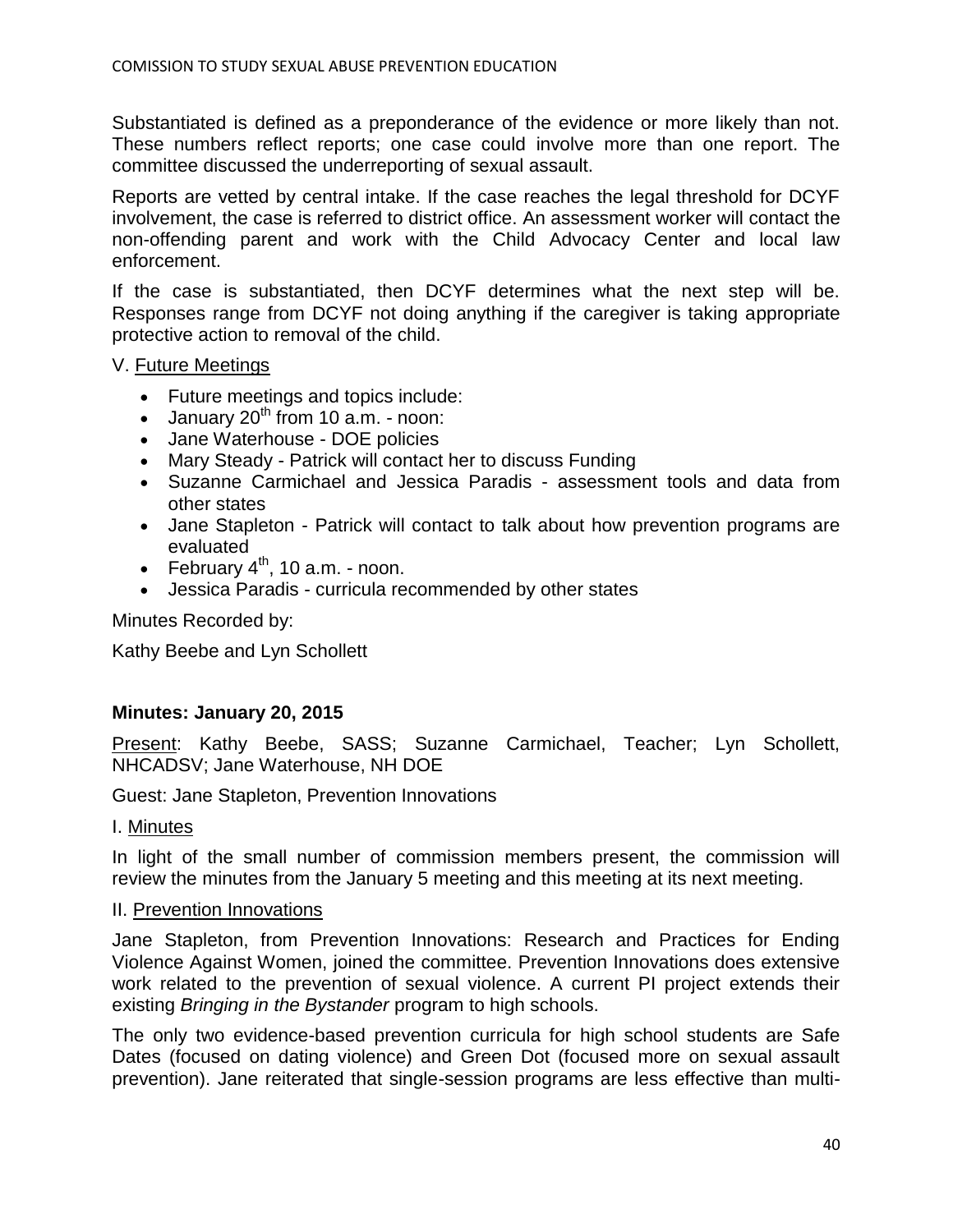session programs. She also discussed the importance of engaging other people (e.g. parents, teachers) in a comprehensive prevention program.

Prevention Innovations is working with "Stop it Now" out of Massachusetts. Stop it Now has received funding to create a national child sex abuse hotline. They also have a grant from the Paterno Foundation to adapt their *Circles of Safety* curriculum on the 14 state systems of higher education schools (Note: Penn State not part of this group). Stop it Now's research showed that up to 500,000 minors are on these 14 campuses each year. The goal of this program is to educate adults to intervene and prevent child sexual abuse. Jane is enthusiastic about this revolutionary approach to preventing these crimes by encouraging adults to intervene, not just by working with kids. She strongly encourages this commission to consider ways to involve adults in any prevention programming. We should consider ways to infuse these messages into adults' lives.

The committee discussed the on-line training that teachers are mandated to complete on sexual harassment. Suzanne and Jane expressed significant concerns about the quality of the training, and Jane stated that it is not an evidence-based training. Suzanne expressed concern that teachers are not trained to intervene in a student-onstudent situation related to dating.

The committee discussed that teachers are not mandated to receive any training on identifying and responding to children in their classrooms who are experiencing violence at home. Jane includes this topic in an undergraduate class in Family Studies that she teaches for teachers.

Jane recommended that this committee:

- emphasize using local resources
- partner with crisis centers to help build their capacities
- look for unusual partners like the business community
- offer resources to groups in the education community e.g . school counselors, school administrators
- collaborate with faith communities.

### III. Future Meetings

The February 4 meeting is cancelled.

Jane Waterhouse will send a meeting wizard to schedule upcoming meetings. The agenda for the next meeting will include:

- Approve minutes from January 5 and January 20 meetings.
- Jane Waterhouse NH laws regarding health education; safety data collection; school health profiles; and curriculum guidelines for primary, middle and high school.
- Suzanne Carmichael and Jessica Paradis assessment tools and data from other states.

Minutes Recorded by: Lyn M. Schollett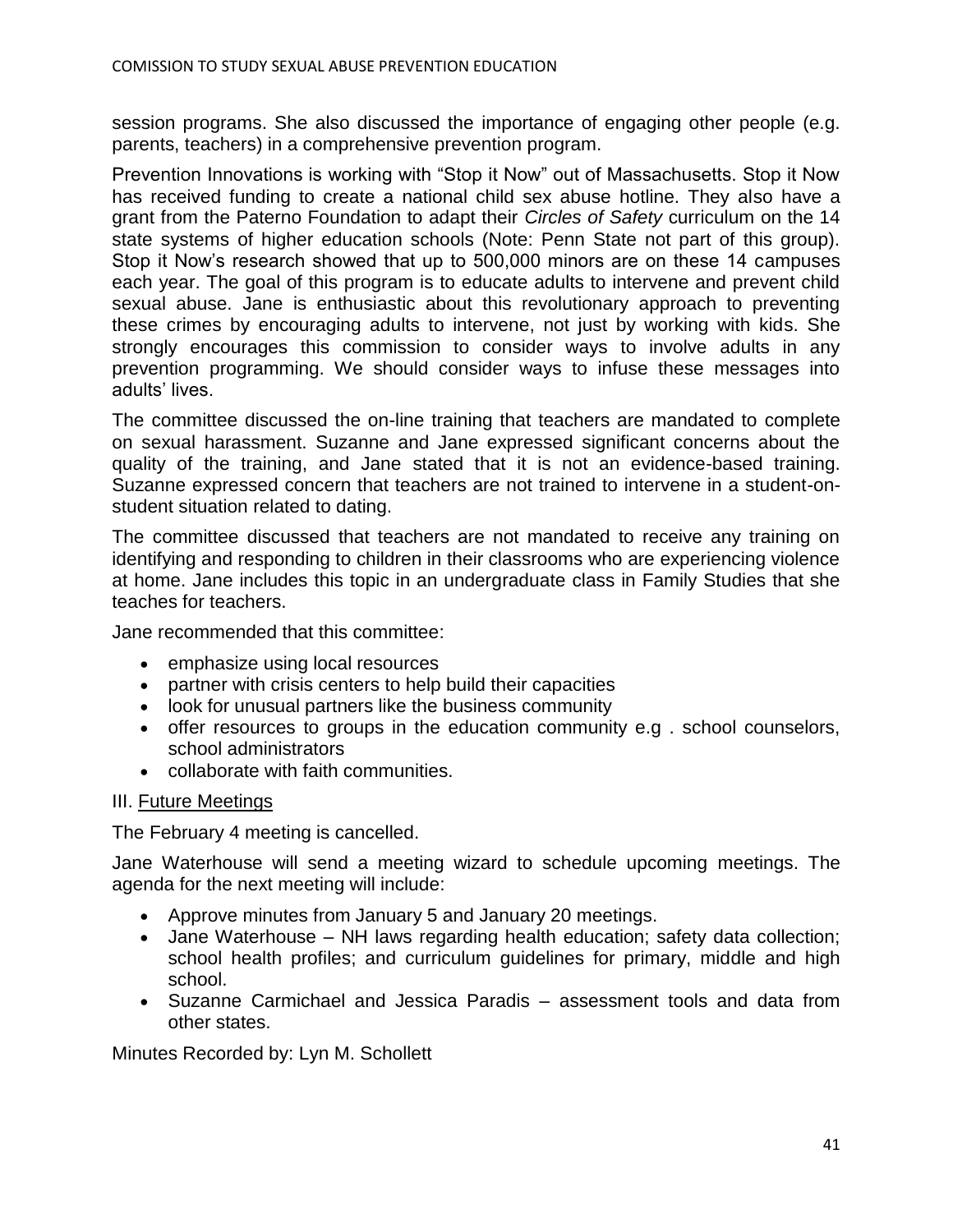#### **Minutes: March 30, 2015**

Present**:** Kathy Beebe, SASS; Suzanne Carmichael, Teacher; Representative Suzanne Harvey; Jessica Paradis, Parent; Lyn Schollett, NHCADSV; Erica Ungarelli, DHHS; Jane Waterhouse, NH DOE

#### I. Minutes

The committee approved the minutes from the January 5, 2015 and January 20, 2015 meetings.

II. NH Laws Governing Prevention Education

Jane Waterhouse gave an overview of New Hampshire Laws impacting teaching about and reporting child abuse:

- RSA 189:10 requires that child abuse be taught as part of health education and physical education.
- RSA 169:C governs mandated reporting of child abuse to DCYF. Among others, teachers, school officials, school nurses and school counselors are required to report pursuant to RSA 169:C-29.
- RSA 193-E:3(b) requires schools to submit a narrative explaining how they will comply with each standard (which would include teaching about child abuse in RSA 189:10).
- RSA 193-4 requires that all schools have a policy on bullying and cyberbullying including how to report and investigate the cases.

The DOE issues Minimum Standards for Public Schools. Jane distributed an excerpt from the most recent Standards, which will become effective July 1, 2015. The Standards require that each school have "a systematic, developmentally appropriate, sequential, and comprehensive health and wellness program" for grades K-12 consistent with RSA 189:10. Areas to be addressed include, among others, violence prevention, healthy relationships, comprehensive sexuality education, behavioral health and others.

Next Step: Jane will bring back information on how the DOE will roll out these Standards.

Jane distributed a DOE Technical Advisory, issued by a task force that reviewed health education around the country. The Advisory recommends a specific *curriculum* (i.e. certain content that should be included). Jane distributed excerpts from the elementary, middle and high school curriculum guidelines addressing injury prevention. The DOE does not recommend a specific *program*.

There is an opt-out provision if parents do not want their child to participate based on religious objections.

Jane distributed information from the 2012 and 2013 Youth Risk Behavior Surveys. Some years the survey asks about dating violence prevention. The survey does include questions regarding sexual activity.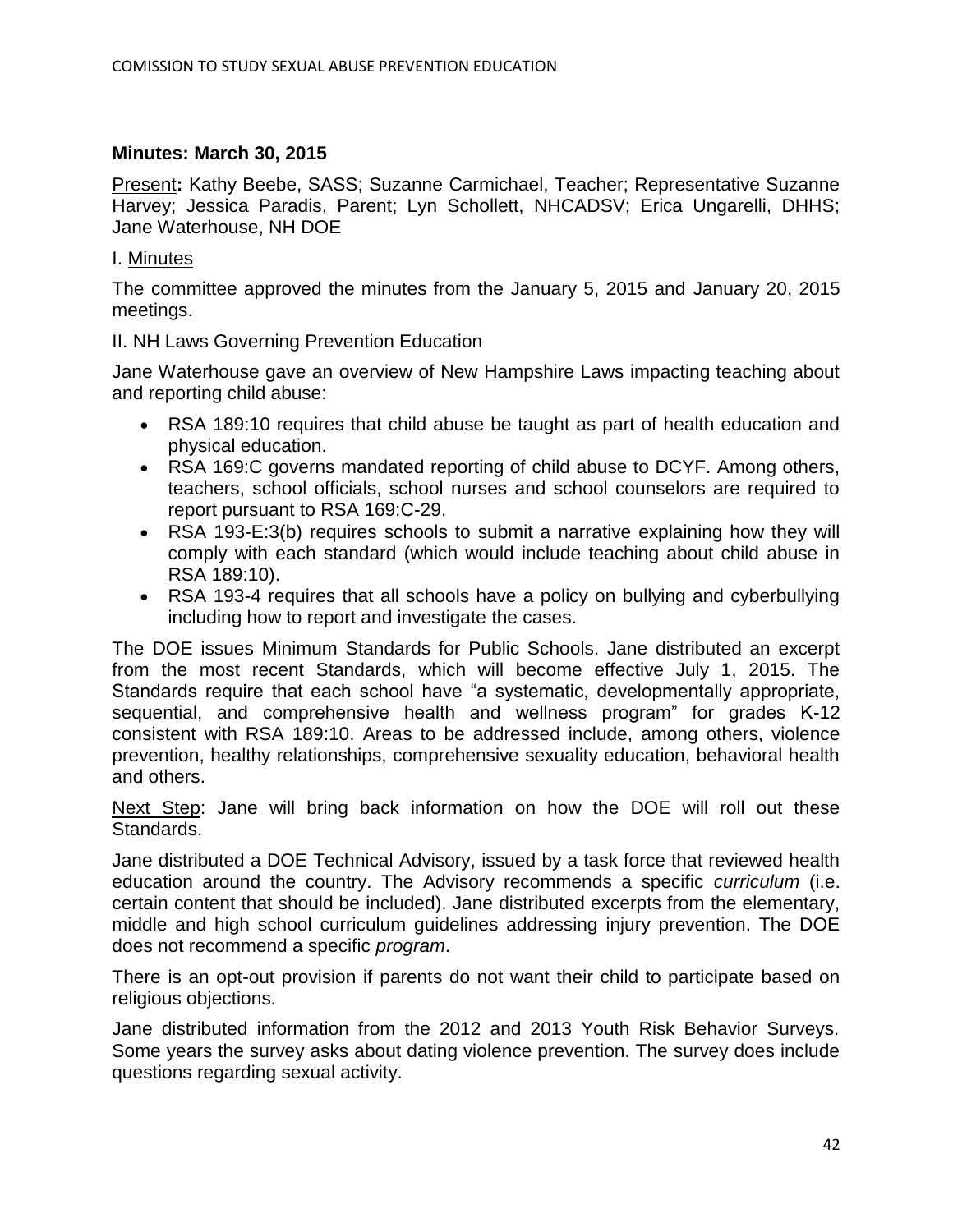Jane distributed the School Safety Data Collection Form for 2013-2014 which keeps track of safety issues at schools.

The committee agreed that sexual abuse prevention is addressed throughout the statutes and guidelines governing schools.

Recommendations:

- Jane recommended the following next steps:
- If this Commission wants to get on the monthly Superintendents' meeting, September would be the best options for a 15-minute presentation
- Check into whether HHS has funding that could be used to support prevention education
- Federal Title I and Title II Educational Grants might be available
- The Statewide Educators' Conference is the Summer Summit on August 5th,  $6<sup>th</sup>$ and  $7<sup>th</sup>$ . School culture is one of the strands this year. A presenter would have to do four presentations.

#### III. Overview of Other States' Curricula

Jessica gave an overview of three frequently used curricula: Safe Dates (evidence based), Care for Kids (research based) and The Safe Child Program (research based). Suzanne provided an overview of the effectiveness of statewide sexual assault prevention education campaigns in Public Schools.

Suzanne distributed very powerful testimonials from high school students about what they need in terms of sexual assault prevention education. The committee discussed how arbitrary it is whether a specific child in a NH school receives effective prevention education.

The committee also discussed the challenge of resources. If resources are not allocated for sexual assault prevention, as is happening in the arena of campus sexual assault, private companies will likely pop up to do the work. Suzanne discussed the challenges in helping teachers to access the professional development they need to teach this well.

#### IV. Future Planning

Suzanne inquired as to whether a train-the-trainer model could be used to help prepare teachers in NH to present this material. According to the CDC, Green Dot and Safe Dates are the only evidence-based high school prevention programs. She suggested that NH might be able to train a small number of teachers who could then trade their peers.

#### Next Steps:

Suzanne will follow up with VT to obtain more information about their Nine Principles of Effective Prevention Programs.

Kathy will contact Jane Stapleton regarding coming to a future meeting to talk about translating Bringing in the Bystander for high school students, how Green Dot and Bringing in the Bystander are collaborating, and whether train the trainer models are available for either of these curricula.

#### V. Diocese of Manchester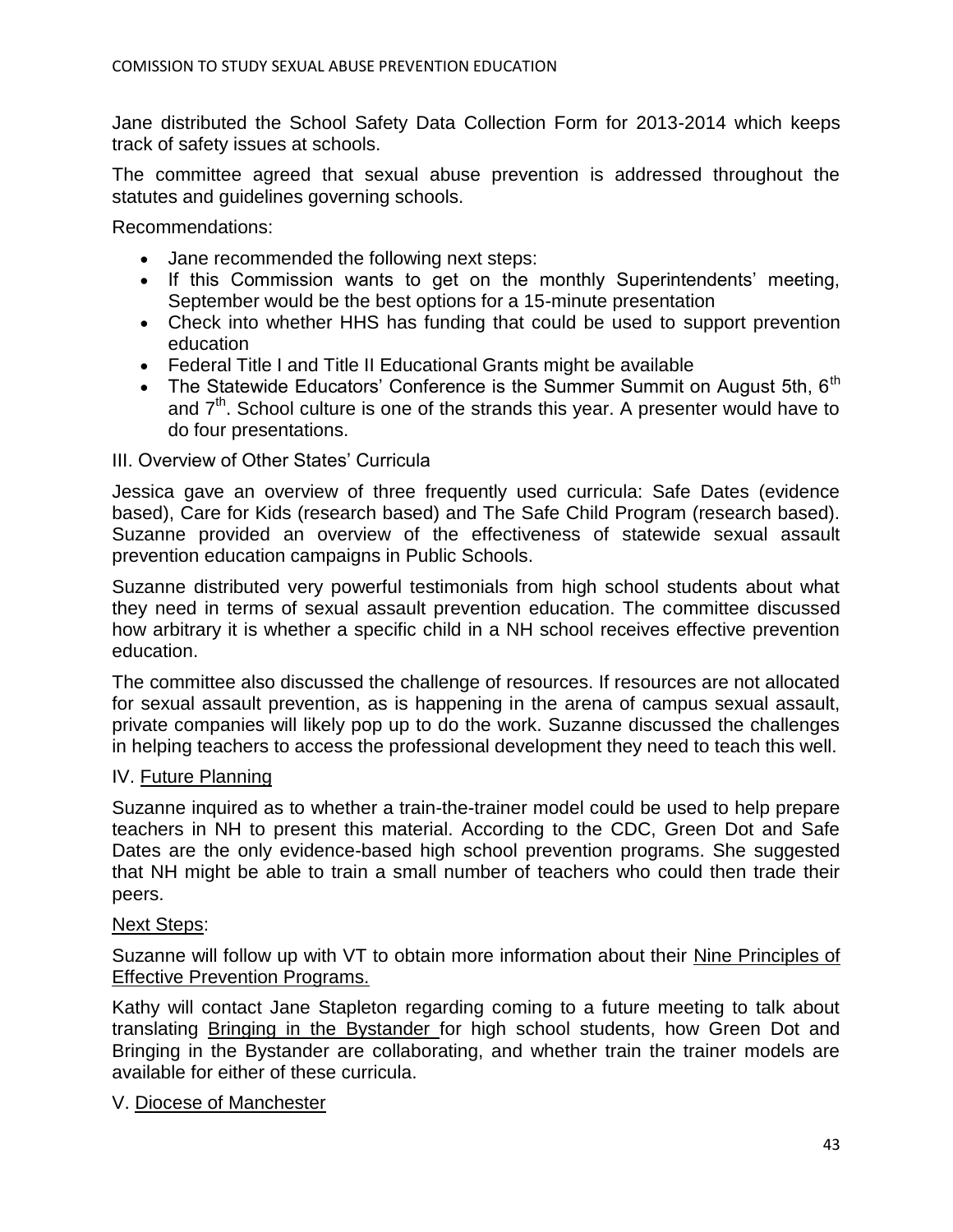The committee reviewed a message from Mary Ellen D'Intino offering to bring information about prevention education work being done by Diocese of Manchester.

#### Next Steps:

Lyn will contact Mary Ellen and tell her she is welcome to attend the next meeting. At this point we are not asking her to present or join the commission.

VI. Next Meetings

Kathy will follow up with Patrick and Senator Watters about future meeting dates.

Minutes Recorded by:

Lyn M. Schollett

#### **Minutes: May 11, 2015**

Present: Rep. Harvey, Jessica Paradis, Sen. Watters, Kathy Beebe, Jane Waterhouse, Suzanne Carmichael

Meeting called to order at 9:30 a.m.

The agenda included the one item of discussion of the final report and recommendations.

Discussion DHHS and DOE:

- DHHS group working on a coalition group on violence prevention under terms of grant;
- SAU guidelines needed for policy on child sex abuse prevention education training for staff on response policies, reporting, recognition of warning signs;
- All school entities, including independent contractors, should be included in policy;
- School Boards should implement policies, and inform parents about policies and warning signs;
- DOE supervises/enforces policy development and implementation;
- Recommend strategies and information sources;
- Clarification of reporting process in training;
- DOE educator network, professional development available for all, so these vehicles could include sex abuse prevention education, for credit, like sexual harassment prevention; 75 professional development credits needed every two years.

Curriculum:

- Possible recommendation on funding
- Need to add "including sexual abuse" to RSA 189:10; and in standards, p. 64, "including child sexual abuse."
- Recommendations—curricula, programs
- Who teaches?
- Task force on program development?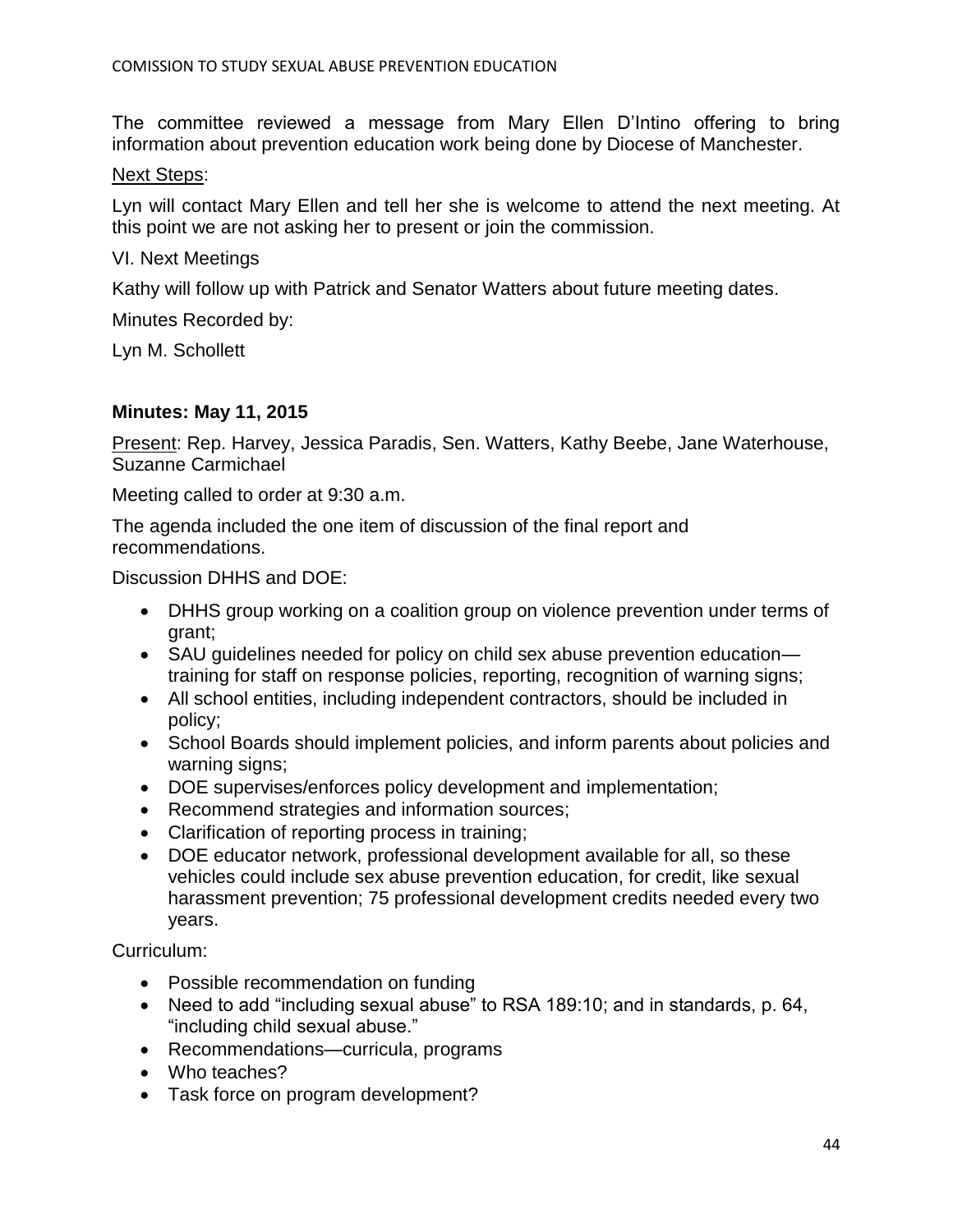- Discussion of how this applies to juveniles, public safety detention centers; have to follow education laws
- Schools should have webpage informing Home School parents about available curricula and policies, or on DOE website, page for Home Schoolers, including sex abuse prevention education
- How to make materials, information, available to Charter School?
- There was discussion of methods and responsibilities for compiling the final report and recommendations.
- Meetings to compile the report and approve recommendations were scheduled for June 8, 2015 and June 22, 2015 at 9:00 a.m.

### **Minutes: June 8, 2015**

Present**:** Kathy Beebe, SASS; Suzanne Carmichael, Teacher; Representative Suzanne Harvey; Jessica Paradis, Parent; Allison Power Bernal, NHCADSV; Lyn Schollett, NHCADSV; Representative Takesian; Erica Ungarelli, DHHS; Jane Waterhouse, NH DOE; Senator David Watters

### I. Minutes

Senator Watters will type up his notes for the May 11 meeting.

Lyn will send all of the approved minutes (minus the Draft watermark) to Senator Watters to include in the final report.

### II. Report Drafting

The Commission discussed content areas for the Summary of Findings and Recommendations for the Commission.

### A. Mission

The Commission reviewed the legislation creating the Commission and the charges to the Commission and agreed to add that language to the mission portion of the report.

### B. Background

The meeting minutes will go in the background section.

### C. Participants

This section will list the members of the Commission, the dates that the Commission met, and any guests who presented on specific days.

### D. Summary of Information

Information to be included will be:

- State of the State Introduction including any data that indicates that experiencing sexual abuse negatively impacts a student's capacity to succeed in school (Suzanne Carmichael and Allison Power Bernal)
- Information on presentations by Commission Members (by the commission member who presented)
- Information from each outside presentation by presenter (Kathy Beebe)
- Model curricula (Jessica Paradis and Suzanne Carmichael)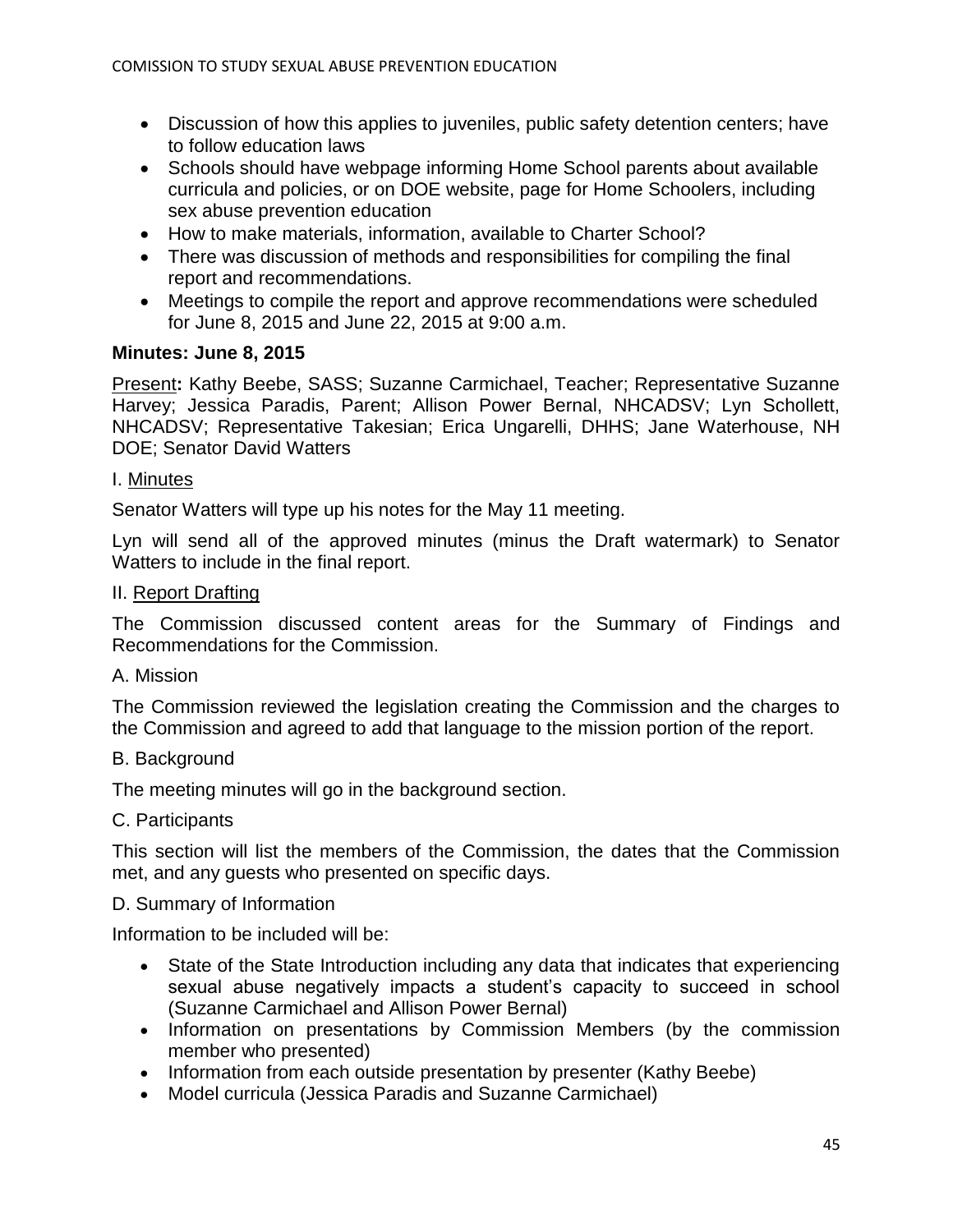- Overview of curriculum being used in other states (Jessica Paradis and Suzanne Carmichael)
- Statistics from HHS (Erica Ungarelli)
- Prevalence statistics for child sexual abuse (Lyn Schollett)
- Coalition statistics for serving 1) minors and 2) non-offending parents (if possible, SFY 14, in the alternative, 2014) (Lyn Schollett)
- Statewide data from the Children's Advocacy Centers for 2014 (Lyn Schollett)

Commission members should upload the information that they are responsible for into the draft report prior to the June 22, 2015 meeting.

Jane Waterhouse will be scheduling a meeting with the Commissioner of the NH Department of Education. She invited other Commission members to attend and several members expressed interest.

Commission members expressed interest in the final report being posted on publicly online. The Commission agreed that finding ways to distribute the report e.g. a public hearing or a press conference

#### E. Recommendations

This section will start with:

- Summary of information about statewide prevention resources at the first Commission meeting (Shanna Beckwith - NHCADSV).
- The Commission identified five areas for recommendations:
	- 1. Curriculum or curriculum delivery recommendation
	- 2. Advisory Group to continue the work and their primary tasks
	- 3. Policy
	- 4. Identifying point person at school
	- 5. Staff training on substantive issues and procedure for responding

Also discussed were:

- Opportunities for collaboration, especially with crisis centers
- Funding options including supporting private fundraising and accessing grants, and commitment by schools to use existing resources for prevention education.
- III.Next Meeting, June 22.

### **Minutes: June 22, 2015**

Present: Suzanne Carmichael, Teacher; Jessica Paradis, Parent; Allison Power Bernal, NHCADSV; Lyn Schollett, NHCADSV; Erica Ungarelli, DHHS; Jane Waterhouse, NH DOE; Senator David Watters

### I. Minutes

The Commission approved the minutes from the June 8, 2015 meeting.

II. Meeting with Department of Education Commissioner Virginia Berry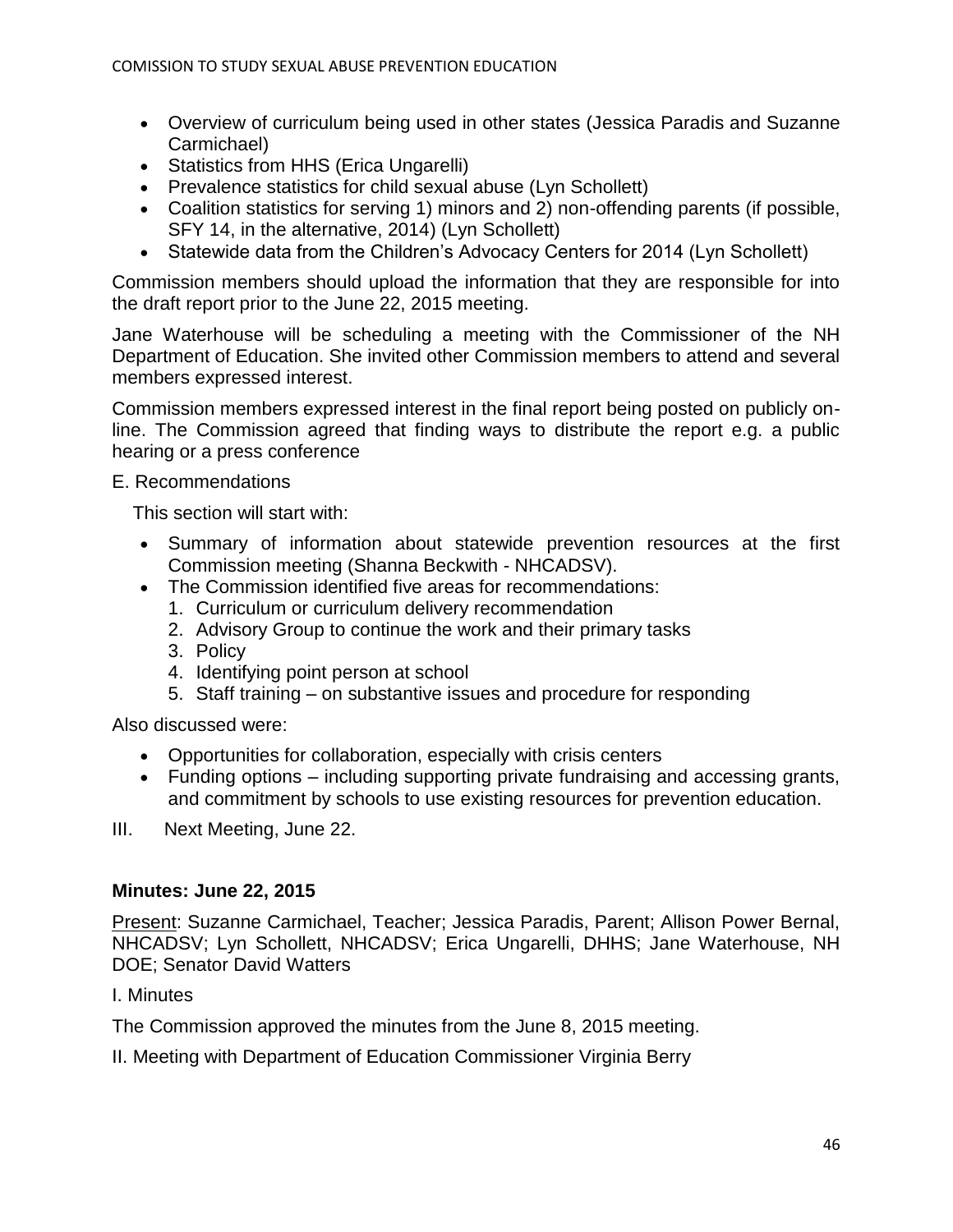Jane Waterhouse and Suzanne Carmichael met with the Commissioner. She would like to see all recommendations that come out of this committee. She would be willing to post them on the DOE website.

The Commissioner indicated that "adequacy" funding would not be available to fund prevention education in schools. She might be able to access small amounts of funds from various places to support this work.

The Commissioner is aware that problems with mandated reporting are happening and that more training is needed. She suggested that the DOE could partner with DCYF. In the discussion at this meeting, Erica Ungarelli said that DCYF leadership also is interested in such a partnership.

She also recommended that this group or its successor group collaborate with the superintendents and the PTA. She would like the DOE to develop a communication plan around this issue.

III. Recommendations

The committee drafted numerous recommendations and will edit them moving forward in a Google document:

(a) Study Existing Practices

The Commission studied the current practices and legislation in other jurisdictions regarding sexual abuse prevention education in Elementary and secondary school, including activities and practices of state and local agencies, community basedorganizations and other public and private organizations, and solicited advice and testimony from such groups.

(b) Model Based Curricula

The Commission recommends that:

1. DOE develop a model curriculum for use by trained teachers in schools that do not use outside agencies for child sex abuse prevention education. The model curriculum should be based on principles of effective prevention education in Appendix \_\_\_\_. In selecting a program, DOE should consult the model curricula from other states in Appendix .

2. DOE develop a training for the teachers who will present the model curriculum or identify outside agencies who will present the curriculum.

3. The Department of Education Health Education Curriculum Guidelines for comprehensive health education graduation requirements to include sexual abuse prevention education.

[\(http://education.nh.gov/instruction/school](http://education.nh.gov/instruction/school) health/documents/curr guidelines.pdf)

4. The Minimum Standards for Public School Approval be amended in section ED 306.401(d)(4) Health and Wellness Education Program as follows:

"Family life; healthy relationships; child abuse prevention, including child sexual abuse".

(c) Training on Mandated Reporting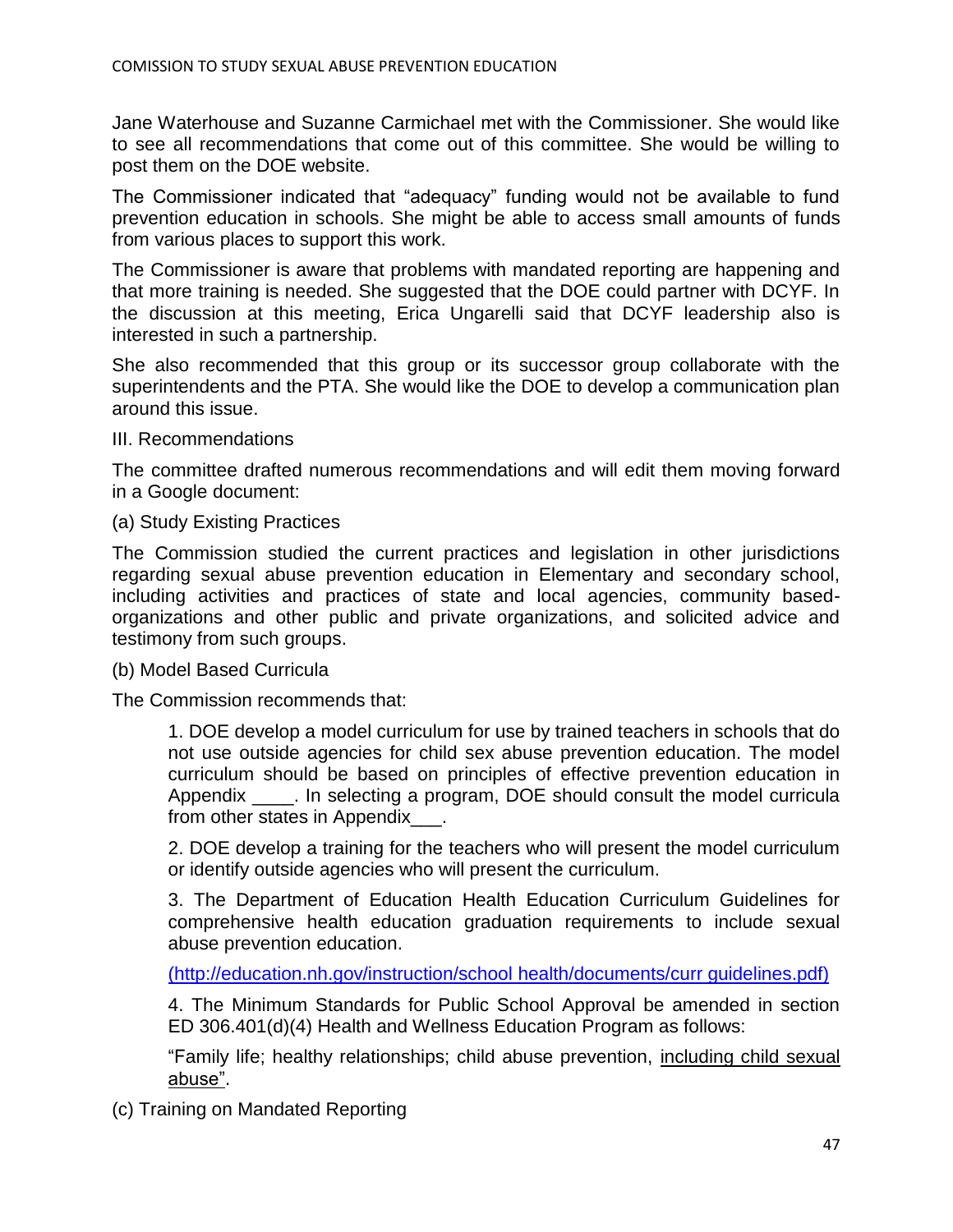1. The DOE and DHHS develop a training curriculum on mandated reporting for child abuse and neglect.

2. The DOE require that this training be presented annually to all school boards, superintendents, teachers, school employees, independent contractors, coaches, bus drivers and any other individual working in a school setting. (insert language to make this parallel to suicide prevention – Jane checking) Necessary legislation should be introduced to require this.

3. The DOE and DHHS develop training for teachers on:

a. The warning signs of sexual abuse

b. Responding Sexual harassment

c. Creating a safe learning environment

(d) Collaboration to Provide Prevention Education The Commission Recommends that:

1. The Commission recommends an expansion of child sexual abuse prevention education to reach

all public school students in New Hampshire. Therefore the Commission makes the following recommendations:

2. Expanded use of community-based organizations, and other public and private organizations, specializing in preventing and responding to sexual abuse to provide prevention education services. We recommend utilizing services provided by the New Hampshire Coalition Against Domestic Violence member programs listed in Appendix \_\_\_\_.

3. The Sexual Violence Prevention Planning and Implementation Committee (SVPPIC) expanded to include representatives of:

- a. The Department of Education
- b. The Department of Health and Human Services

4. That the SVPPIC:

a. Review the questions on the Youth Risk Behavioral Survey related to sexual abuse and recommend any needed updates.

b. Assess additional resources available to expand and sustain sexual abuse prevention education in schools.

5. The DOE and HHS designate individuals to coordinate with the SVPPIC on issues including:

a. Developing a communication plan addressing sexual abuse prevention education in schools that would include:

i. Working with superintendents

ii. Working with PTA

b. The communication plans and other resources related to sexual abuse will be place on SAU's website.

Minutes Recorded by: Lyn Schollett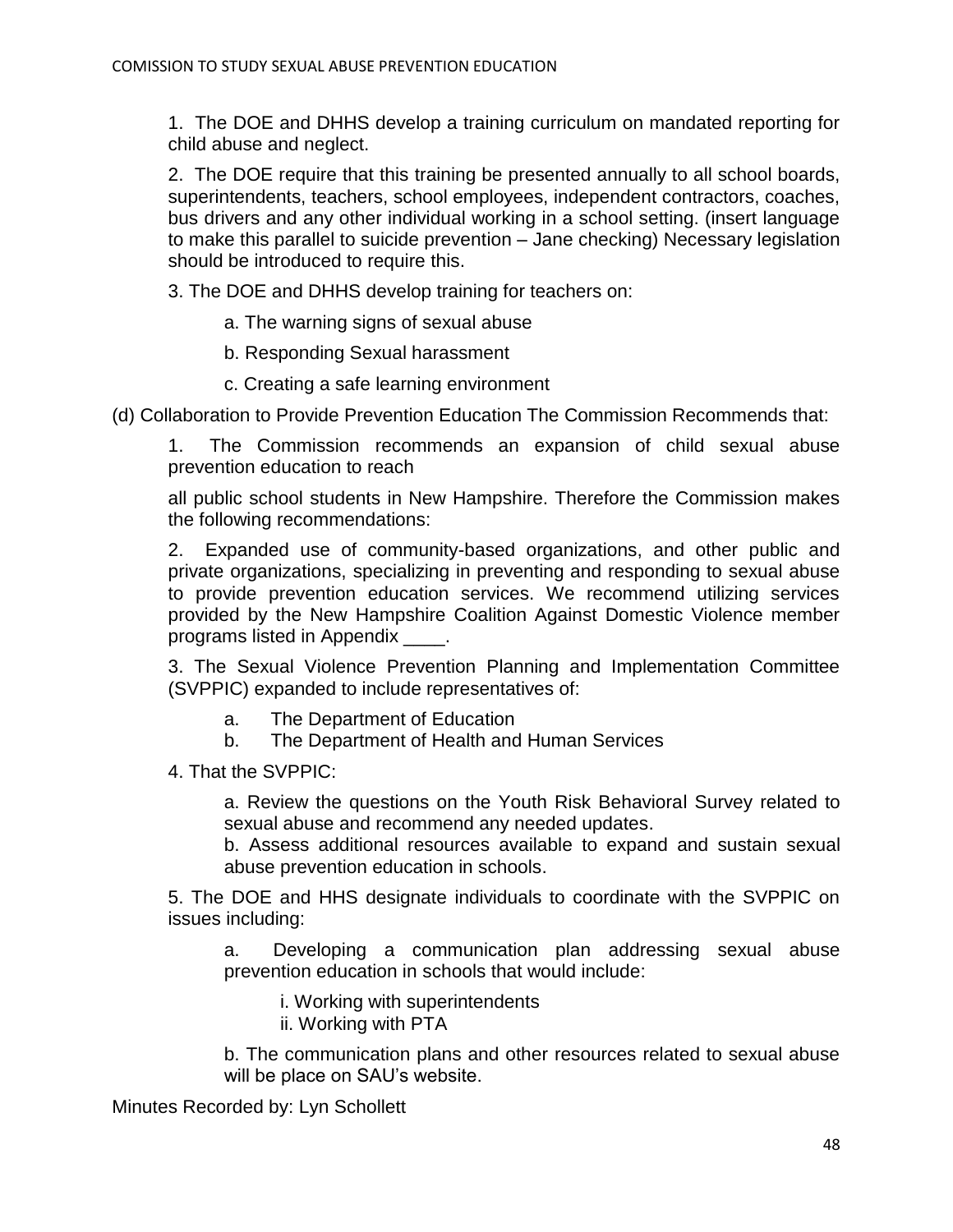#### **Minutes: July 9,2015**

Present: Kathy Beebe, ASP/SASS; Suzanne Carmichael, Teacher; Jessica Paradis, Parent; Allison Power Bernal, NHCADSV; Lyn Schollett, NHCADSV; Erica Ungarelli, DHHS; Jane Waterhouse, NH DOE; Senator Watters

I. Minutes

The Commission approved the minutes from the June 22, 2015 meeting.

II. Review of Report

The Commission reviewed the draft report and provided feedback.

III. Approval of Report

The Commission approved the Report of the Commission to Study Sexual Abuse Prevention Education in Elementary and Secondary Schools.

IV. Approval of the Commission Recommendations

The Commission approved the Recommendations of the Commission to Study Sexual Abuse Prevention Education in Elementary and Secondary Schools.

Minutes Recorded by:

Lyn M. Schollett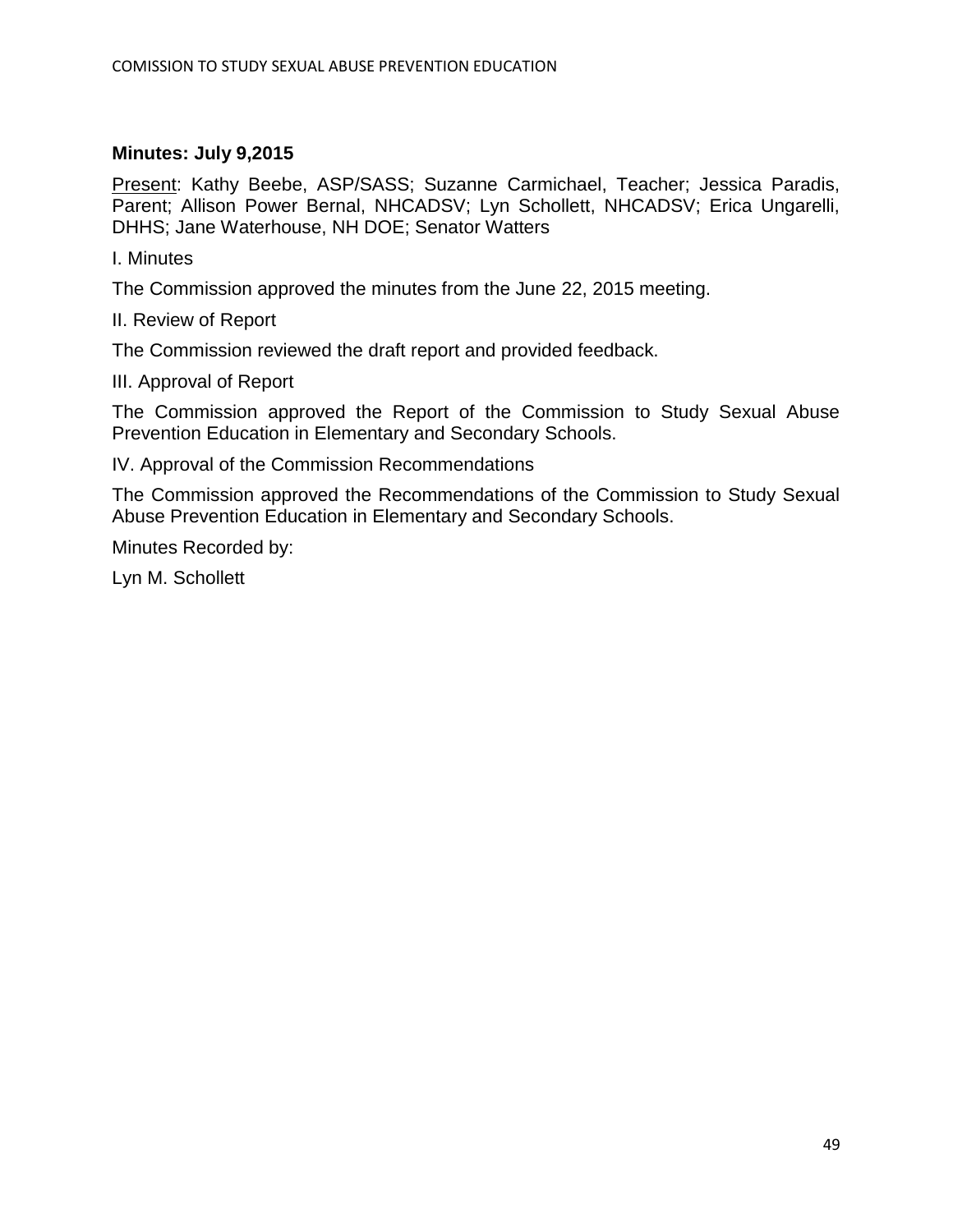## APPENDIX B

## The State of New Hampshire Education Laws relevant to this study

#### **TITLE XV**

### **EDUCATION**

### **CHAPTER 193E**

#### **ADEQUATE PUBLIC EDUCATION**

#### **Section 193-E:1**

#### **193-E:1 Policy and Purpose. –**

 I. It is the policy of the state of New Hampshire that public elementary and secondary education shall provide all students with the opportunity to acquire the knowledge and skills necessary to prepare them for successful participation in the social, economic, scientific, technological, and political systems of a free government, now and in the years to come; an education that is consistent with the curriculum and student proficiency standards specified in state school approval rules and New Hampshire curriculum frameworks.

 II. Respecting New Hampshire's long tradition of community involvement, it is the purpose of this chapter to ensure that appropriate means are established to provide an adequate education through an integrated system of shared responsibility between state and local government. In this system, the state establishes, through school approval and student proficiency standards and curriculum guidelines, the framework for the delivery of educational services at the local level. School districts then have flexibility in implementing diverse educational approaches tailored to meet student needs.

**Source.** 1998, 389:1. 2005, 257:15. 2007, 270:3, eff. June 29, 2007.

#### **Section 193-E:2**

 **193-E:2 Criteria for an Adequate Education. –** An adequate education shall provide all students with the opportunity to acquire:

 I. Skill in reading, writing, and speaking English to enable them to communicate effectively and think creatively and critically.

 II. Skill in mathematics and familiarity with methods of science to enable them to analyze information, solve problems, and make rational decisions.

 III. Knowledge of the biological, physical, and earth sciences to enable them to understand and appreciate the world around them.

 IV. Knowledge of civics and government, economics, geography, and history to enable them to participate in the democratic process and to make informed choices as responsible citizens.

 V. Grounding in the arts, languages, and literature to enable them to appreciate our cultural heritage and develop lifelong interests and involvement in these areas.

 VI. Sound wellness and environmental practices to enable them to enhance their own wellbeing, as well as that of others.

 VII. Skills for lifelong learning, including interpersonal and technological skills, to enable them to learn, work, and participate effectively in a changing society.

**Source.** 1998, 389:1. 2005, 257:15. 2007, 270:3, eff. June 29, 2007.

#### **Section 193-E:2-a**

**193-E:2-a Substantive Educational Content of an Adequate Education. –**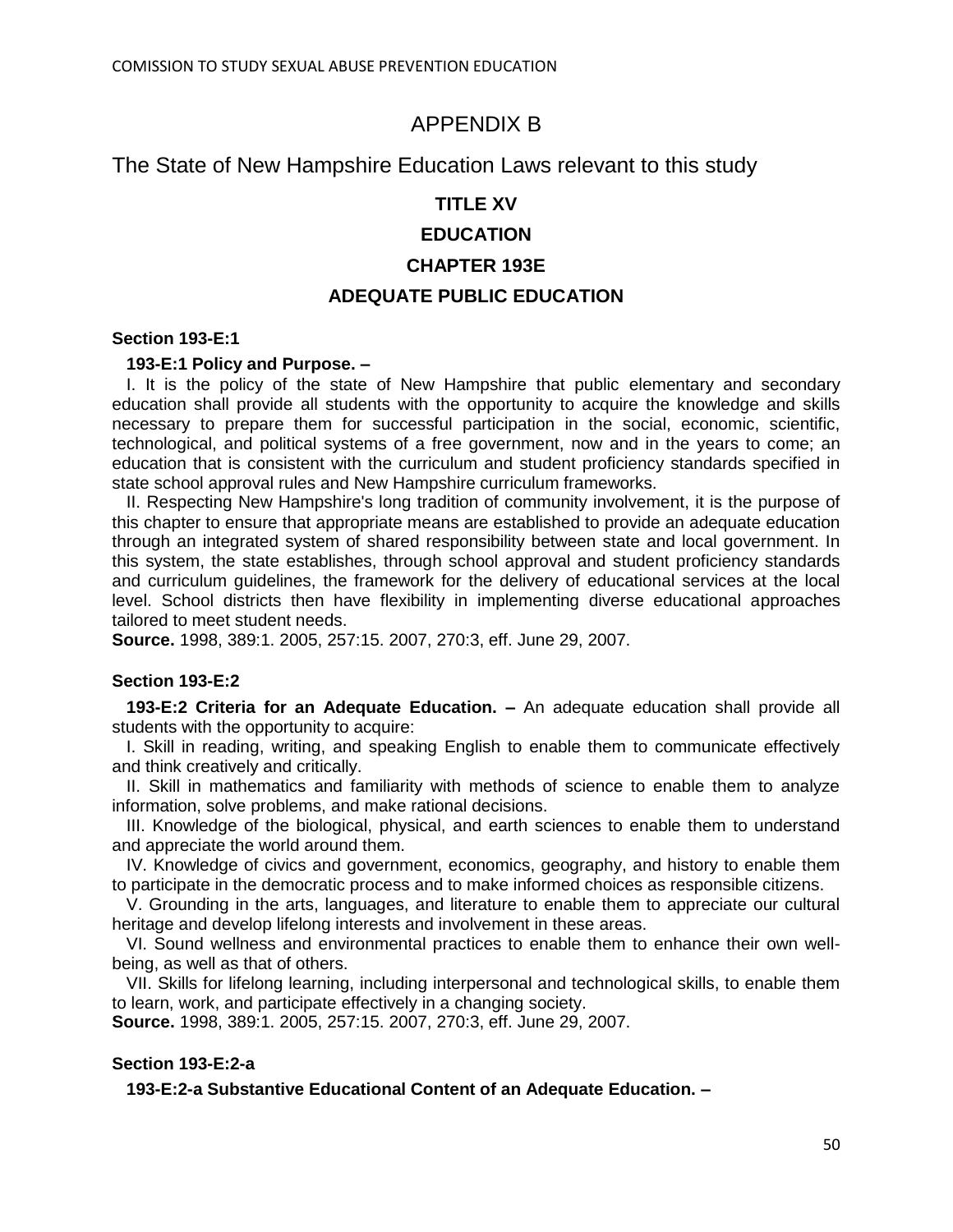I. Beginning in the school year 2008-2009, the specific criteria and substantive educational program that deliver the opportunity for an adequate education shall be defined and identified as the school approval standards in the following areas:

(a) English/language arts and reading.

(b) Mathematics.

(c) Science.

(d) Social studies.

(e) Arts education.

(f) World languages.

(g) Health education.

(h) Physical education.

(i) Technology education, and information and communication technologies.

 II. The standards shall cover kindergarten through twelfth grade and shall clearly set forth the opportunities to acquire the communication, analytical and research skills and competencies, as well as the substantive knowledge expected to be possessed by students at the various grade levels, including the credit requirement necessary to earn a high school diploma.

 III. Public schools and public academies shall adhere to the standards identified in paragraph I.

 IV. The school approval standards for the areas identified in paragraph I shall constitute the opportunity for the delivery of an adequate education. The general court shall periodically, but not less frequently than every 10 years, review, revise, and update, as necessary, the standards identified in paragraph I and shall ensure that the high quality of the standards is maintained. Changes made by the board of education to the school approval standards through rulemaking after the effective date of this section shall not be included within the standards that constitute the opportunity for the delivery of an adequate education without prior adoption by the general court. The board of education shall provide written notice to the speaker of the house of representatives, the president of the senate, and the chairs of the house and senate education committees of any changes to the school approval standards adopted pursuant to RSA 541-A.

 V. The general court requires the state board of education and the department of education to institute procedures for maintaining, updating, improving, and refining curriculum frameworks for each area of education identified in paragraph I. The curriculum frameworks shall present educational goals, broad pedagogical approaches and strategies for assisting students in the development of the skills, competencies, and knowledge called for by the academic standards for each area of education identified in paragraph I. The curriculum frameworks shall serve as a guide and reference to what New Hampshire students should know and be able to do in each area of education. The frameworks do not establish a statewide curriculum. It is the responsibility of local teachers, administrators, and school boards to identify and implement approaches best suited for the students in their communities to acquire the skills and knowledge included in the frameworks, to determine the scope, organization, and sequence of course offerings, and to choose the methods of instruction, the activities, and the materials to be used.

 VI. In this section, "school approval standards'' shall mean the applicable criteria that public schools and public academies shall meet in order to be an approved school, as adopted by the state board of education through administrative rules.

**Source.** 2007, 270:2, eff. June 29, 2007.

#### **Section 193-E:2-b**

#### **193-E:2-b Cost of an Adequate Education. –**

 I. The general court shall use the definition of the opportunity for an adequate education in RSA 193-E:2-a to determine the resources necessary to provide essential programs, considering educational needs. The general court shall make an initial determination of the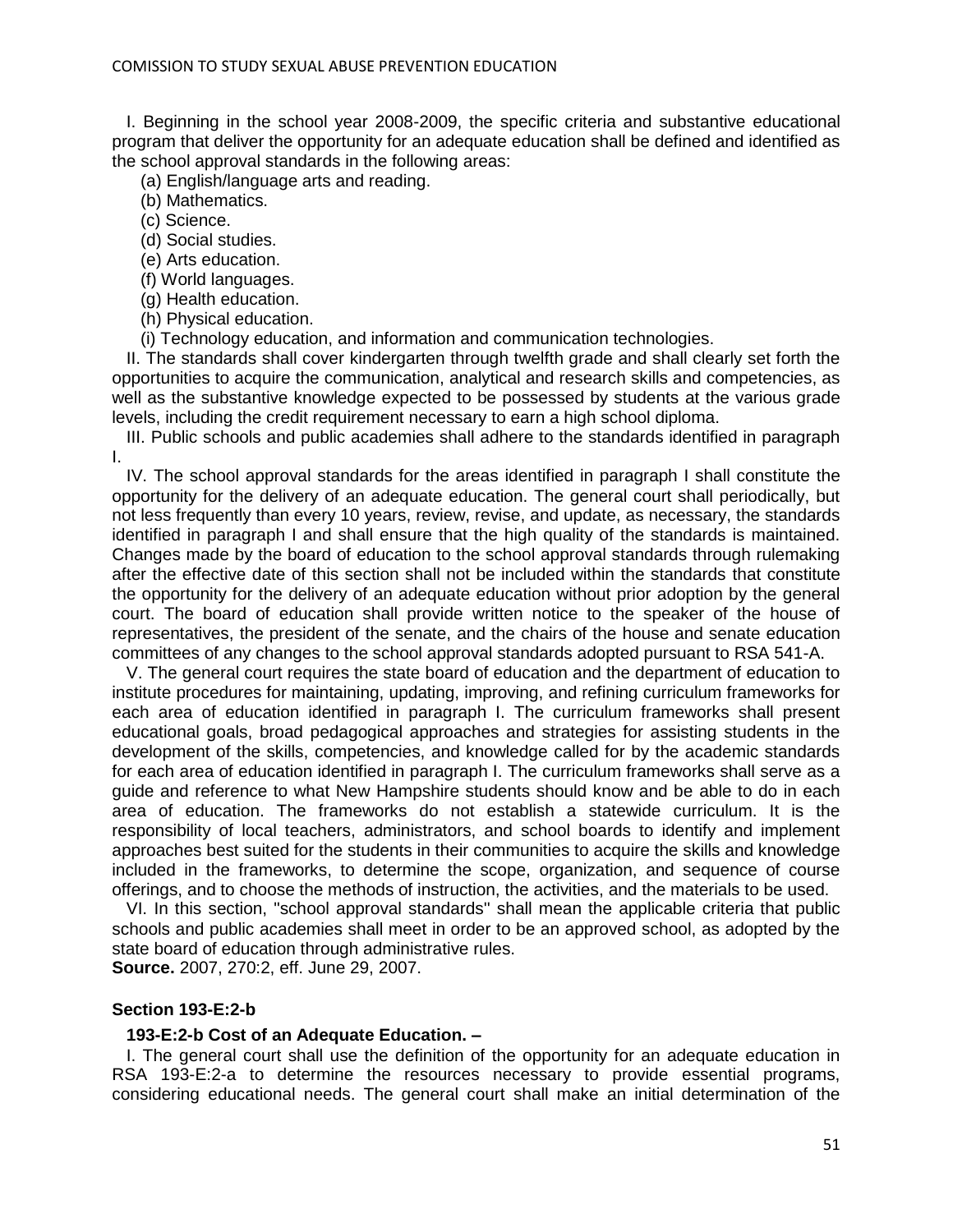necessary specific resource elements to be included in the opportunity for an adequate education.

 II. The general court shall create a process for the periodic determination of the specific resource elements essential to providing the substantive educational content of an adequate education. This review should occur no less frequently than every 10 years.

III. [Repealed.]

**Source.** 2007, 270:2, eff. June 29, 2007. 2012, 264:1, VII, eff. Aug. 17, 2012.

#### **Section 193-E:2-c**

 **193-E:2-c Resource Elements. –** The general court recognizes that schools with greater educational challenges will benefit from varying resources. Schools with varying educational challenges often exist within a single school district. The general court is committed to addressing the varying educational challenges that exist among the schools of the state. **Source.** 2007, 270:2, eff. June 29, 2007.

#### **Section 193-E:2-d**

 **193-E:2-d Duties of the Legislative Oversight Committee. –** [Repealed 2009, 198:4, eff. July 14, 2009.]

#### **Section 193-E:3**

#### **193-E:3 Delivery of an Adequate Education. –**

 I. Annually, beginning with the 2002-2003 school year, each school district shall report data to the department of education at the school and district levels on the indicators set forth in this paragraph. The report shall not contain personally identifiable information including but not limited to name, gender, or social security number. The department of education shall develop a reasonable schedule to phase-in the reporting of new data required by federal law. The requirements for data keeping and the form of the report shall be established in accordance with rules adopted by the state board of education. Indicators shall include the following areas:

- (a) Attendance rates.
- (b) Annual and cumulative drop-out rates of high school pupils and annual drop-out rates for pupils in grades 7 and 8.
- (c) School environment indicators, such as safe-schools data.
- (d) Number and percentage of graduating pupils going on to post-secondary education, military service, and advanced placement participation.
- (e) Performance on state tests administered pursuant to RSA 193-C and other standardized tests administered at local option.
- (f) Expulsion and suspension rates, including in-school and out-of-school suspensions, which shall be reported for each school year.
- (g) Number and percentage of classes taught by highly qualified teachers.
- (h) Teacher and administrative turnover rates at the school and district levels.
- (i) Pupil course information.

 II. (a) The department of education, with the approval of the legislative oversight committee established in RSA 193-C:7, may implement and report data on any additional indicators deemed relevant to the purposes of this section.

 (b) The department of education shall enter into an agreement with the board of trustees of the university system of New Hampshire or the community college system of New Hampshire, or both, if necessary, to determine additional indicators applicable to postsecondary institutions within their respective jurisdictions which are not required under paragraph VI.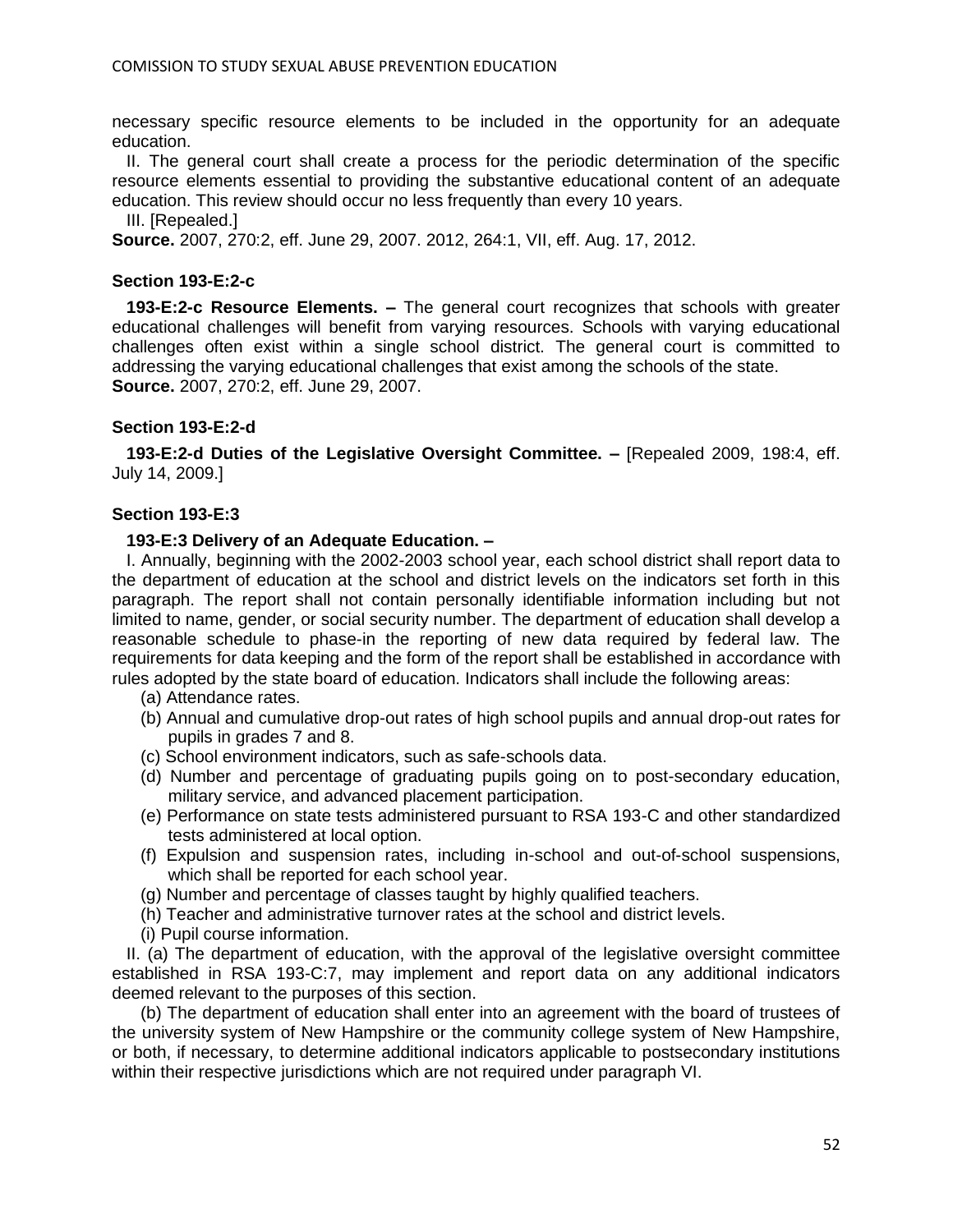III. (a) Not later than December 1, 2003, and annually thereafter, the department of education shall issue a public report on the condition of education statewide and on a district-by-district and school-by-school basis. This report shall be entitled "New Hampshire School District Profiles'' and shall be made available at every school administrative unit for public review. It shall include demographic and pupil performance data reported in paragraph I and other relevant statistics as determined by the department of education. Comparisons with state averages shall be provided for all data reported. Comparisons of each district and school to itself based on its own statewide improvement and assessment performance for the prior school year and its most recent 3-year rolling averages shall be provided. Statewide rankings of each district and school shall be provided, including a statewide ranking of each school and school district based on the percentage increase of improvement as compared with the same school district's performance in the previous year. The report shall be organized and presented in a manner that is easily understood by the public and that assists each school district with the identification of trends, strengths, and weaknesses and the development of its local school education improvement plan.

 (b) Beginning with the annual report issued in 2013, the department of education shall include data provided by early childhood programs, districts, and postsecondary institutions.

 IV. Data reported in paragraph I shall be disaggregated as required by federal law and shall include numbers and percentages of pupils with disabilities, limited English proficient pupils, pupils in advanced placement programs, economically disadvantaged pupils, and pupils of major ethnic, racial, and multi-racial groups.

 V. In order to reduce school districts' administrative time and costs, the department of education shall develop and utilize user-friendly, computer forms and programs to collect the data set forth in paragraphs I, VI, and VII.

 VI. (a) Annually, beginning with the 2011-2012 school year, each postsecondary institution as defined in RSA 193-E:4 shall submit a report, which shall not include any personally identifiable information such as, but not limited to, name, gender, or social security number, to the department of education containing information on indicators in the following areas:

(1) Remedial education courses.

- (2) Entry, withdrawal, and transfers.
- (3) Degrees and certificates granted.

 (b) The department of education shall integrate all data collected into the data warehouse. The department of education shall have access to data solely to conduct studies, track and report annual and longitudinal pupil outcomes, and improve postsecondary readiness, retention, and articulation between educational institutions.

 (c) The state board of education, in consultation with the university system of New Hampshire board of trustees and the community college system of New Hampshire board of trustees shall adopt rules, pursuant to RSA 541-A, for developing a form to be used for the report and to establish requirements for data maintenance.

 VII. (a) Annually, beginning with the 2011-2012 school year, each early childhood program as defined in RSA 193-E:4 shall submit a report, which shall not include any personally identifiable information such as, but not limited to, name, gender, or social security number, to the department of education containing information on indicators in the following areas:

(1) Program participation.

(2) Entry, exit, and type of program.

(3) Participant demographics as identified in RSA 193-E:3, IV.

 (b) The department of education shall integrate all data collected into the data warehouse. The department of education shall have access to data solely to conduct studies, track and report annual and longitudinal pupil outcomes, and improve education programs.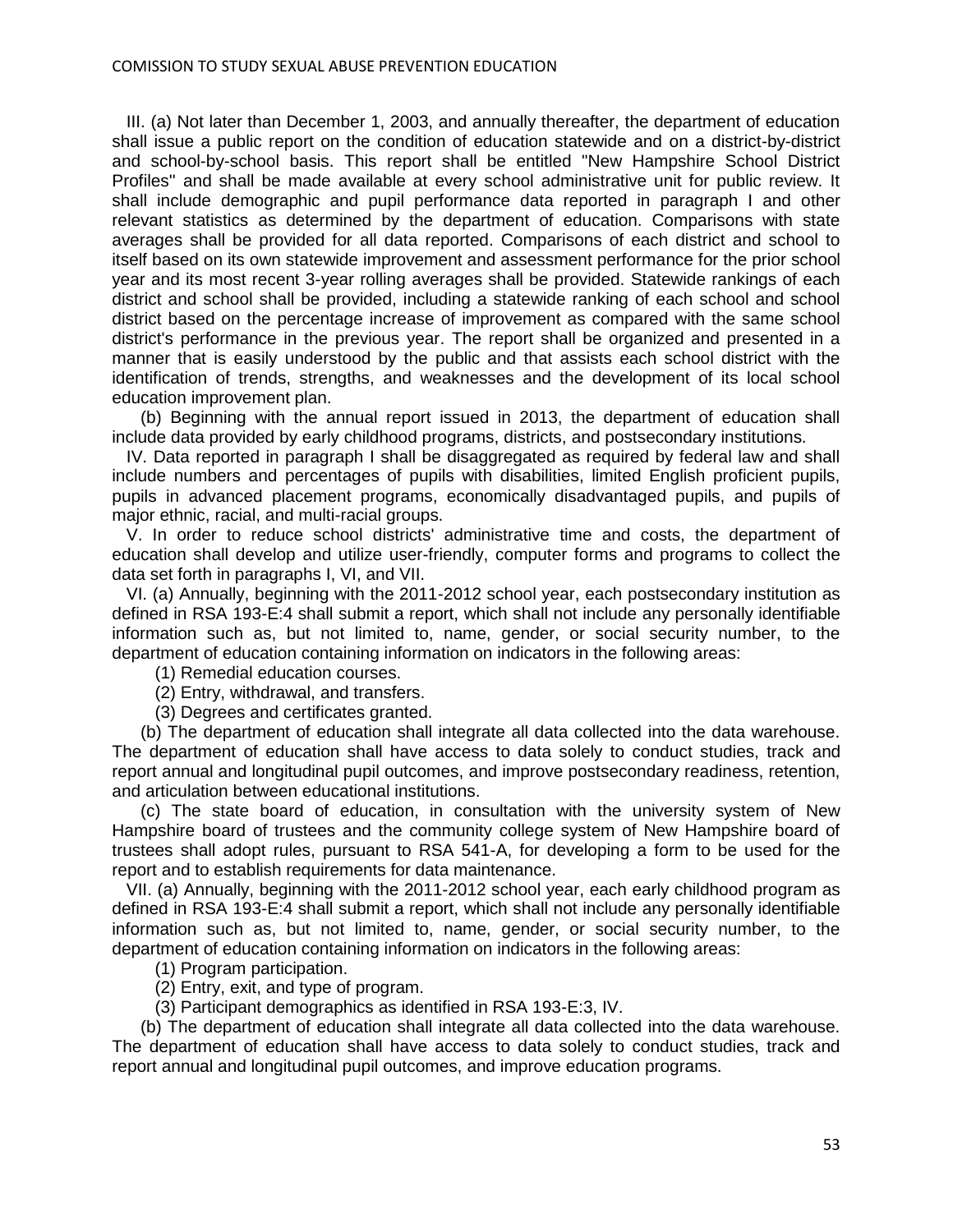(c) The state board of education, in consultation with the department of health and human services, shall adopt rules, pursuant to RSA 541-A, for developing a form to be used for the report and to establish requirements for data maintenance.

**Source.** 1998, 389:1. 2003, 314:1. 2004, 147:2. 2005, 257:15. 2007, 270:3, eff. June 29, 2007. 2010, 356:1, eff. Sept. 18, 2010.

#### **Section 193-E:3-a**

**193-E:3-a Definitions. –** In this section:

I. "Commissioner'' means the commissioner of the department of education.

II. "Department'' means the department of education.

 III. "Input-based school accountability system'' means the certified narrative explanation describing how a school has demonstrated compliance with the school approval standards included in the opportunity for an adequate education required under RSA 193-E:3-b.

 IV. "Performance-based school accountability system'' means the scoring system required under RSA 193-E:3-b and implemented by the department in rules adopted pursuant to RSA 541-A.

 V. "State board'' means the state board of education. **Source.** 2009, 198:1, eff. July 14, 2009.

#### **Section 193-E:3-b**

 **193-E:3-b Accountability for the Opportunity for an Adequate Education. –** Beginning with the 2009-2010 school year, a school shall demonstrate by the end of the school year that it provides the opportunity for an adequate education under RSA 193-E:2-a by meeting the requirements of subparagraphs I(a) and (b) of this section. Beginning with the 2011-2012 school year, a school shall demonstrate, by the end of the school year, that it provides the opportunity for an adequate education by meeting the requirements of either paragraph I or II of this section. Following the adoption of the performance-based accountability system as provided in RSA 193-E:3-c and RSA 193-E:3-d, the department shall evaluate all schools using both the inputbased school accountability system under subparagraphs I(a) and (b) of this section and the performance-based accountability system under RSA 193-E:3-c and RSA 193-E:3-d. A school that satisfies the requirements of either paragraph I or II shall be providing the opportunity for an adequate education.

 I. (a) A school may demonstrate that it provides the opportunity for an adequate education as set forth in RSA 193-E:2-a by establishing that it meets the following input-based school accountability standards in effect as of the effective date of this section:

(1) English/language arts and reading as set forth in Ed 306.37.

- (2) Mathematics as set forth in Ed 306.43.
- (3) Science as set forth in Ed 306.45.
- (4) Social studies as set forth in Ed 306.46.
- (5) Arts education as set forth in Ed 306.31.
- (6) World languages as set forth in Ed 306.48.
- (7) Health education as set forth in Ed 306.40.
- (8) Physical education as set forth in Ed 306.41.

 (9) Technology education, and information and communication technologies as set forth in Ed 306.42 and Ed 306.47.

(10) School year as set forth in Ed 306.18.

 (11) Minimum credits required for a high school diploma as set forth in Ed 306.27(f) and  $(m)$ .

 (b)(1) The commissioner shall require school officials to submit a narrative explanation detailing how the school has complied with each of the standards included in the opportunity for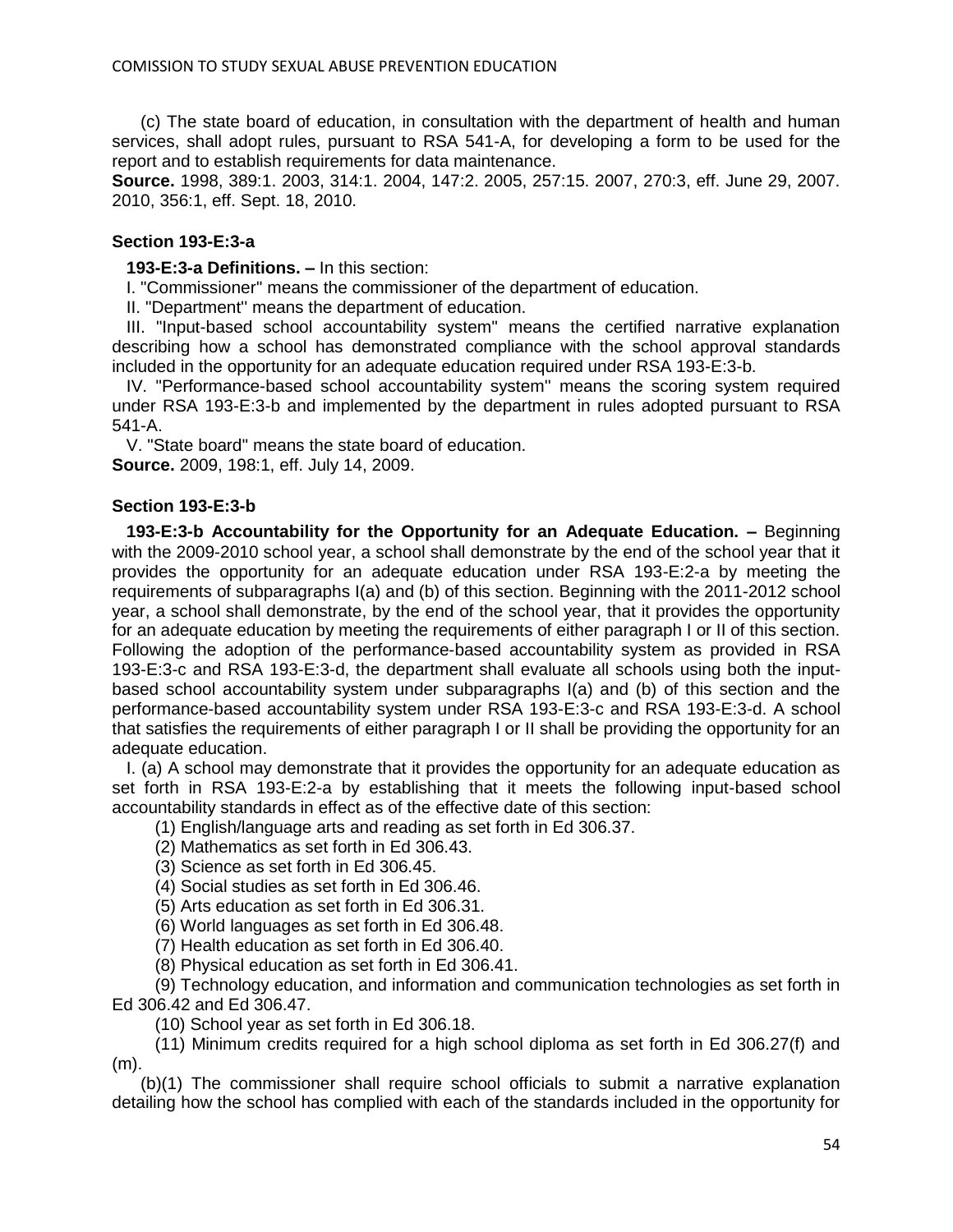an adequate education contained in subparagraph (a). The school principal and school district superintendent shall certify in writing that the responses submitted are accurate. The commissioner shall develop a form which conforms to the provisions of this paragraph.

 (2) The commissioner shall review the responses to each school's self-assessment required under this section and shall verify that the responses comply with the standards included in the opportunity for an adequate education specified under subparagraph (a).

 (3) Schools that successfully demonstrate that they provide the opportunity for an adequate education through the input-based school accountability system for any year beginning with the 2009-2010 school year shall be required by the commissioner to resubmit the narrative explanations at least once every 2 years.

 (4) Schools that are unable to demonstrate that they provide the opportunity for an adequate education through the input-based school accountability system for the 2009-2010 school year, or for any year thereafter, shall be required by the commissioner to resubmit the narrative explanations annually until such demonstration has been made.

 (5) The commissioner shall integrate, to the maximum extent practicable, the input-based school accountability system to demonstrate the opportunity for an adequate education with the school approval process pursuant to RSA 21-N:6, V.

 (6) Beginning September 1, 2012, the department shall annually conduct site visits at 10 percent of schools statewide to assess the validity of the input-based school accountability system and to determine whether those schools demonstrate the opportunity for an adequate education by meeting the school standards identified in this paragraph. To the extent feasible, the commissioner shall conduct these site visits together with other site visits conducted by the department for other purposes and programs. The commissioner may require more frequent site visits at schools which have been unable to demonstrate that they provide the opportunity for an adequate education. To the extent that the department conducts school site visits for other state and/or federal programs after the commencement of the 2009-2010 school year, but prior to September 1, 2012, the department shall, to the maximum extent practicable, endeavor to audit the input-based school accountability self-reporting completed by the visited school.

 (c) A school that furnishes the commissioner with evidence that it has received full accreditation from the New England Association of Schools and Colleges (NEASC) shall be deemed to be in compliance with the provisions of subparagraphs (a) and (b). The school shall submit to the commissioner copies of documentation necessary during the school's accreditation process including, but not limited to, the accreditation self-study report, peer review reports, reports of any follow-up activities taken by the school in response to NEASC's recommendations for accreditation, and the annual school update report as required by NEASC each fall. In the fifth year of the 10-year accreditation, the school shall submit a progress report to the commissioner. A school accredited by NEASC shall meet or exceed NEASC's standards and shall use those standards to measure improvement.

 II. Beginning with the 2011-2012 school year, a school may demonstrate by the end of the school year that it provides the opportunity for an adequate education through the performancebased school accountability system to be developed and implemented by the department, pursuant to RSA 193-E:3-c and RSA 193-E:3-d and designed to measure educational outcomes.

**Source.** 2009, 198:1, eff. July 14, 2009. 2011, 255:1, eff. Sept. 11, 2011.

#### **Section 193-E:3-c**

#### **193-E:3-c Development of the Performance-Based Accountability System. –**

 I. There is hereby established a task force to develop a performance-based school accountability system that, beginning with the 2011-2012 school year, will serve as one method a school may use to demonstrate by the end of the school year that it is providing the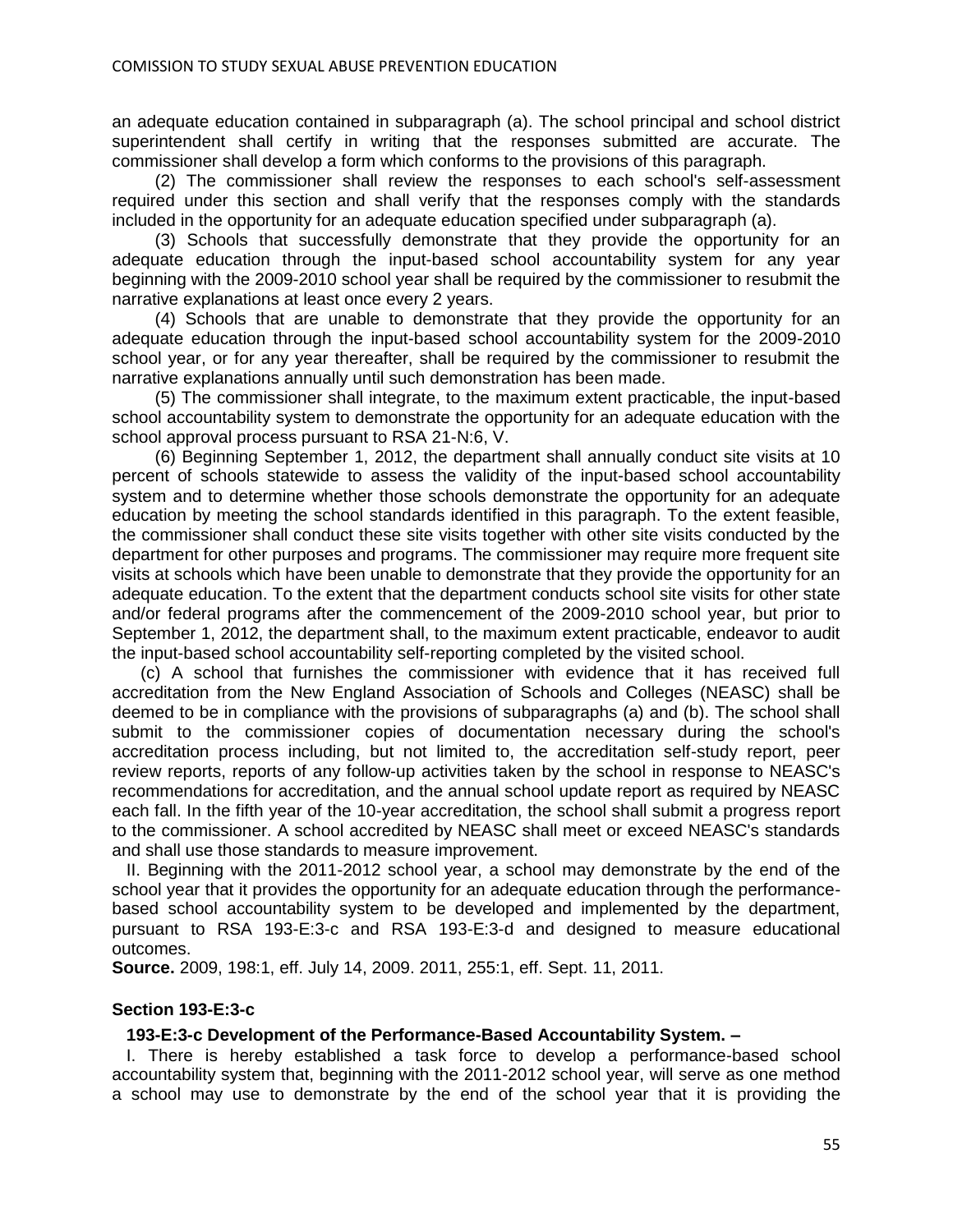opportunity for an adequate education. The commissioner shall be the chairman of the task force and shall appoint no fewer than 9 and no more than 13 members to the task force which shall consist of department personnel, one or more representatives of a school district including at least one school board member, educational experts, parents or guardians of a current public school pupil, members of a public interest group concerned with education, members of the business community, and other individuals with information or expertise of benefit to the task force's duties. The task force shall include one member of the house of representatives, appointed by the speaker of the house of representatives, and one member of the senate, appointed by the president of the senate.

II. The task force shall have the following duties:

 (a) Define the performance-based accountability system to be used by schools that will ensure that the opportunity for an adequate education is maintained.

(b) Identify performance criteria and measurements.

(c) Establish performance goals and the relative weights assigned to those goals.

 (d) Establish the basis, taking into account the totality of the performance measurements, for determining whether the opportunity for an adequate education exists, which may include the assignment of a value for performance on each measurement.

 (e) Ensure the integrity, accuracy, and validity of the performance methodology as a means of establishing that a school provided the opportunity for an adequate education as defined in RSA 193-E:2-a.

 III. The task force shall develop a performance-based scoring system using only the best available data and indicators which are already provided to the department and/or performance measures that schools are already required to provide the department under other state or federal law. In establishing the performance-based system, the task force may consider one or more of the following data and indicators:

 (a) Performance on state tests administered pursuant to RSA 193-C and, upon the prior approval of the department, other assessments administered at local option that are consistent with the state's curriculum standards.

(b) Number and percentage of pupils participating in an advanced placement course.

 (c) Number and percentage of graduating pupils going on to post-secondary education and military service.

(d) Attendance rates.

(e) Annual cumulative drop-out rates of high school pupils.

(f) School environment indicators, such as safe schools data.

 (g) Expulsion and suspension rates, including in-school and out-of-school suspensions, which shall be reported for each school year.

(h) Number and percentage of classes taught by highly qualified teachers.

(i) Teacher and administrative turnover rates at the school and district levels.

 IV. No later than April 1, 2010, the task force shall submit an interim report of its findings and recommendations for future legislation for the performance-based accountability system to the chairpersons of the house and senate education committees, the speaker of the house of representatives, and the senate president. After the interim report is reviewed by the house and senate education committees, the department shall verify the integrity, accuracy, and validity of the performance-based accountability system utilizing actual school data as provided in RSA 193-E:3-d and shall submit a final report no later than November 1, 2010, including recommendations for future legislation and legislative adoption of the performance-based accountability system, to the chairpersons of the house and senate education committees, the speaker of the house of representatives, the senate president, the governor, the house clerk, and the senate clerk.

 V. During the department's verification process, the task force may further evaluate and review whether there are any new or emerging performance measures, or modifications to the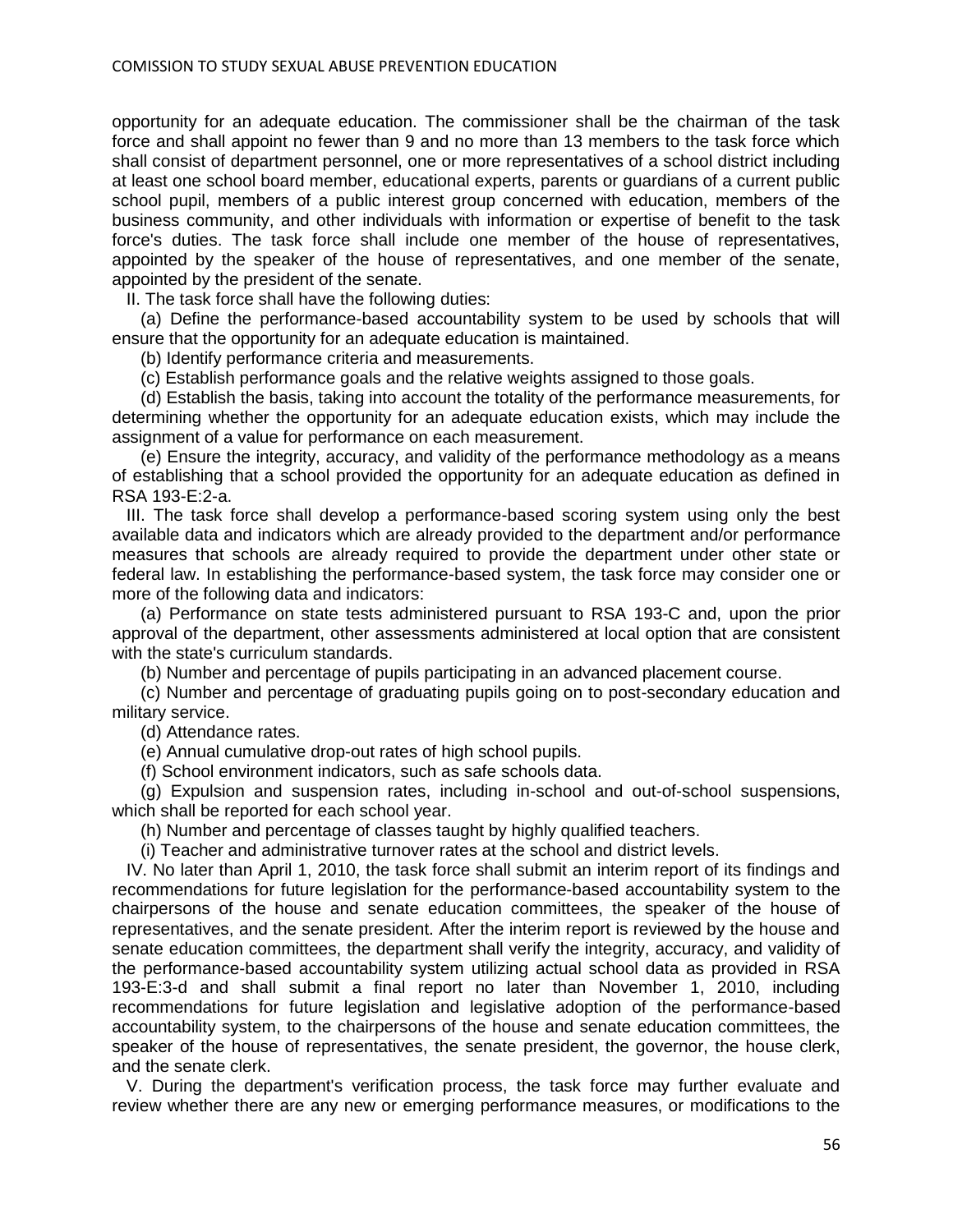performance-based accountability system based upon the verification process that should be considered by the department for implementation beginning with the 2012-2013 school year. No later than November 1, 2011, the task force shall present any further recommendations for legislation regarding the performance-based school accountability system to the same individuals receiving the final report under paragraph IV.

 VI. The department shall annually prepare a detailed report documenting the results of each school on the performance-based school accountability system to be developed pursuant to RSA 193-E:3-c, and identifying all schools that can demonstrate the opportunity for an adequate education through the performance-based methodology. The report shall be submitted no later than October 1 to the same individuals receiving the final report under paragraph IV. The initial report shall be due October 1, 2012.

**Source.** 2009, 198:1, eff. July 14, 2009.

#### **Section 193-E:3-d**

 **193-E:3-d Performance-Based School Accountability System; Verification Process. –** Prior to the submission of the final report pursuant to RSA 193-E:3-c, IV the department shall undertake a process to verify and test the integrity, accuracy, and validity of the performancebased accountability system utilizing the best available data from one school from each of the counties in the state. The commissioner shall ensure, to the greatest extent possible, that the verification process utilizes the best available data from a balance of elementary and secondary schools representing diverse socioeconomic conditions throughout the state. The commissioner shall work with school officials and faculty from the selected schools to implement the performance-based school accountability program and to develop a data collection system which will allow schools to easily report results to the department for analysis and reporting. **Source.** 2009, 198:1, eff. July 14, 2009.

#### **Section 193-E:3-e**

 **193-E:3-e Corrective and Technical Assistance. –** The department shall implement corrective and technical assistance to schools that do not demonstrate that they provide the opportunity for an adequate education under RSA 193-E:3-b, I or II as follows:

 I. In the first year of a school being unable to demonstrate that it provides the opportunity for an adequate education under either RSA 193-E:3-b, I or II, school officials shall submit an action plan to the commissioner. The plan shall detail the specific actions the school will take and the timeline to be followed to demonstrate that the school provides the opportunity for an adequate education. The plan shall:

 (a) Identify areas where the school failed to meet the requirements under paragraph RSA 193-E:3-b, I or II.

 (b) Identify and explain the strategy the school intends to implement to achieve compliance and improve performance.

(c) Detail how the school budget reflects the goals of the action plan.

 II. After the second consecutive year of a school being unable to demonstrate that it provides the opportunity for an adequate education under either RSA 193-E:3-b, I or II, school officials shall submit an action plan to the commissioner. The plan shall:

(a) Describe procedures for providing mentoring or coaching to school personnel.

(b) Include ongoing technical assistance and a liaison from the department.

 (c) Provide an accounting of how education funds are being expended to provide opportunities for an adequate education as defined in RSA 193-E:2-a.

(d) Establish and explain a strategy designed to promote family and community involvement.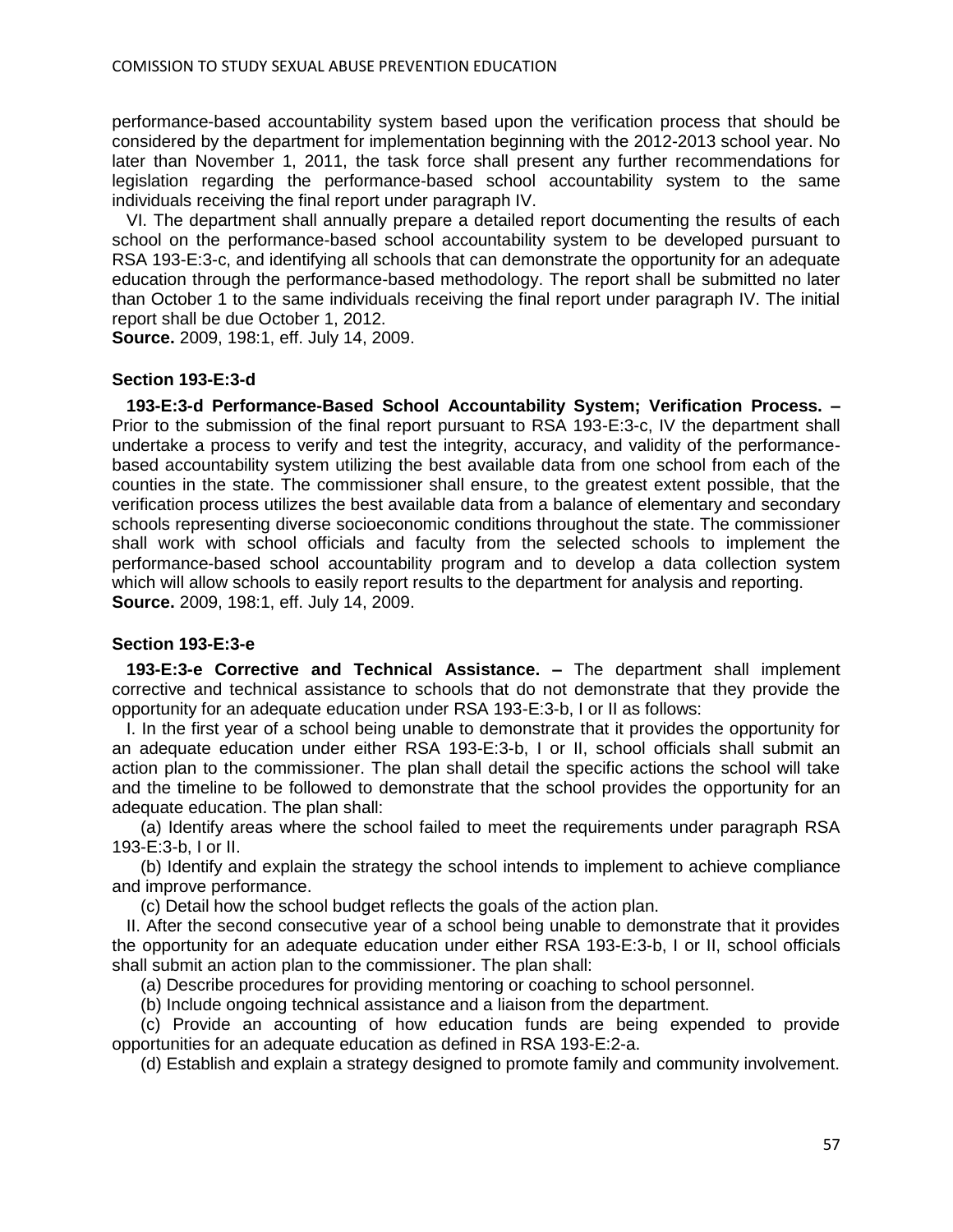III. After the third consecutive year of a school being unable to demonstrate that it provides the opportunity for an adequate education under either RSA 193-E:3-b, I or II, the commissioner shall:

 (a) Assess how the school is expending its education funds and may order that adequacy funds be redirected to address those areas that are contributing to the failure of the school to provide the opportunity for an adequate education.

 (b) Assign a coach or mentor to the school until the school demonstrates sufficient progress toward providing the opportunity for an adequate education.

 (c) Require the school to provide an accounting of how education funds are being used to provide the opportunity for an adequate education under RSA 193-E:2-a.

(d) Require or provide, to the extent necessary, one or more of the following:

(1) Professional development that is aligned with school improvement goals.

 (2) External support and resources based on their effectiveness and alignment with school improvement goals.

 (3) Instructional models that incorporate research-based practices that have been proven to be effective in improving pupil achievement.

(4) Formal and informal opportunities to assess and monitor each pupil's progress.

(5) Evidence of decisions supported by data.

 (6) Improvements to the school's curriculum, including curricular priorities and instructional materials.

 (7) External support and resources based on their effectiveness and alignment with the school improvement plan.

(8) Extended learning opportunities for pupils.

 (9) Structural reform strategies that may include changes in scheduling, organization, support mechanisms, and resources.

(10) Structural changes to school leadership to support school improvement.

 (e) Meet quarterly with school officials in the affected school to assess the school's progress.

 IV. The commissioner shall provide progress reports annually to the state board and the legislative oversight committee established in RSA 193-C:7 on the status and effectiveness of the corrective and technical assistance provided by the department in achieving the demonstration of adequacy by all schools.

**Source.** 2009, 198:1, eff. July 14, 2009.

- ii. The standards shall cover kindergarten through twelfth grade and shall clearly set forth the opportunities to acquire the communication, analytical and research skills and competencies, as well as the substantive knowledge expected to be possessed by students at the various grade levels, including the credit requirement necessary to earn a high school diploma.
- v. The general court requires the state board of education and the department of education to institute procedures for maintaining, updating, improving, and refining curriculum frameworks for each area in paragraph 1 (193-E:2-a). The curriculum frameworks shall present educational goals, broad pedagogical approaches and strategies for assisting students in the development of the skills, competencies, and knowledge called for by the academic standards for each area of education identifies in paragraph(193-E:2-a). The curriculum frameworks shall serve as a guide and reference to what New Hampshire students should know and be able to do in the areas of education. The frameworks do not establish a statewide curriculum. It is the responsibility of local teachers, administrators, and school boards to identify and implement approaches best suited for the students in their communities to acquire the skills and knowledge included in the frameworks, to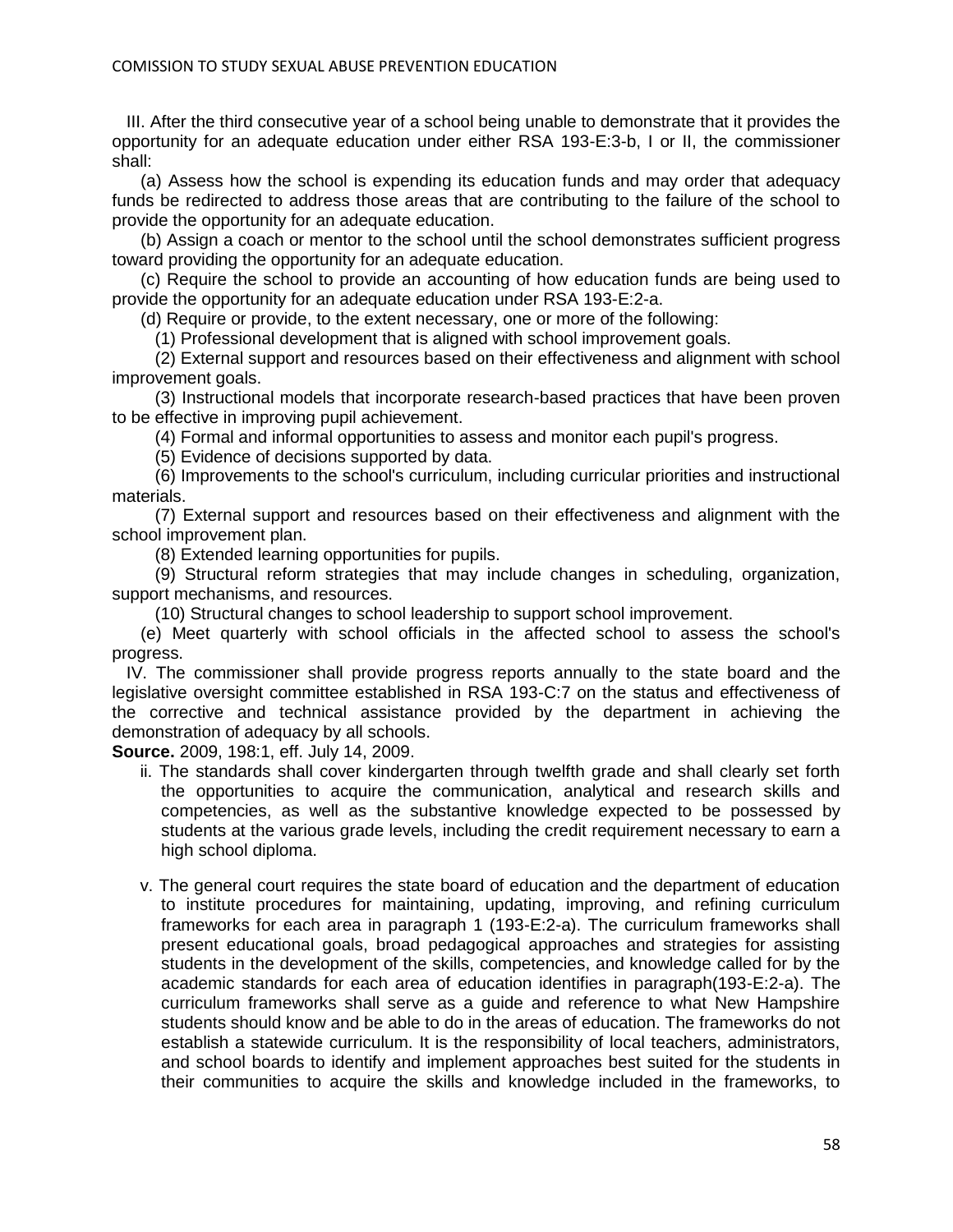determine the scope, organization, and sequence of course offerings. and to choose the methods of instruction, the activities and the materials to be used.

#### **189:10 Title XV**

School Boards, Superintendents, Teachers and Truant Officers; School Census

School Boards, Transportation and Instruction of Pupils

Section 189:19

Effective August 23, 2008

- 189:10 Studies The school board shall ensure that health education and physical education are taught to pupils as part of the basic curriculum. The school Board shall ensure that all studies prescribed by the state board of education are thoroughly taught, especially physiology, hygiene, and health and physical education as they relate to the effects of alcohol and other drugs, child abuse, human immunodeficiency virus (HIV)/acquired immunodeficiency syndrome (AIDS) and sexually transmitted diseases on the human system.
- **186:11 Duties of State Board of Education. –** The state board of education shall, in addition to the duties assigned by RSA 21-N:11:

I. [Repealed.]

 II. Supervision. Supervise the expenditure of all moneys appropriated for public schools, and inspect all institutions in which or by which such moneys are used.

 III. Budget: Information. Prepare a budget for such expenditures, give to the public information as to the educational conditions in different parts of the state and the opportunities open to pupils in the public schools, and all such further information in respect to educational matters as will promote the cause of education. For this purpose it may employ lecturers and publish and distribute books and pamphlets on education and educational subjects.

IV, V. [Repealed.]

 VI. School Registers. Prescribe the form of the register to be kept concerning the schools, the form of blanks and inquiries for the returns to be made by the school boards, and seasonably send the same to the clerks of the several cities and towns for the use of the school boards therein.

 VII. Public Documents. Keep on file in its office and distribute all state documents in relation to public schools and education.

 VIII. District Returns. Preserve in accessible form the returns of school boards and of all other officers required to make returns to the board.

 IX. Instruction as to Child Abuse Prevention, Youth Suicide Prevention, Intoxicants, Drugs, HIV/AIDS, and Sexually Transmitted Diseases.

 (a) Direct the department to develop curriculum frameworks in health, physiology, and hygiene as they relate to the effects of alcohol and other drugs, child abuse, human immunodeficiency virus (HIV)/acquired immunodeficiency syndrome (AIDS), and sexually transmitted diseases on the human system, and which are designed to help students lead longer, healthier lives.

 (b) Provide information about HIV/AIDS to all public and private schools to facilitate the delivery of appropriate courses and programs.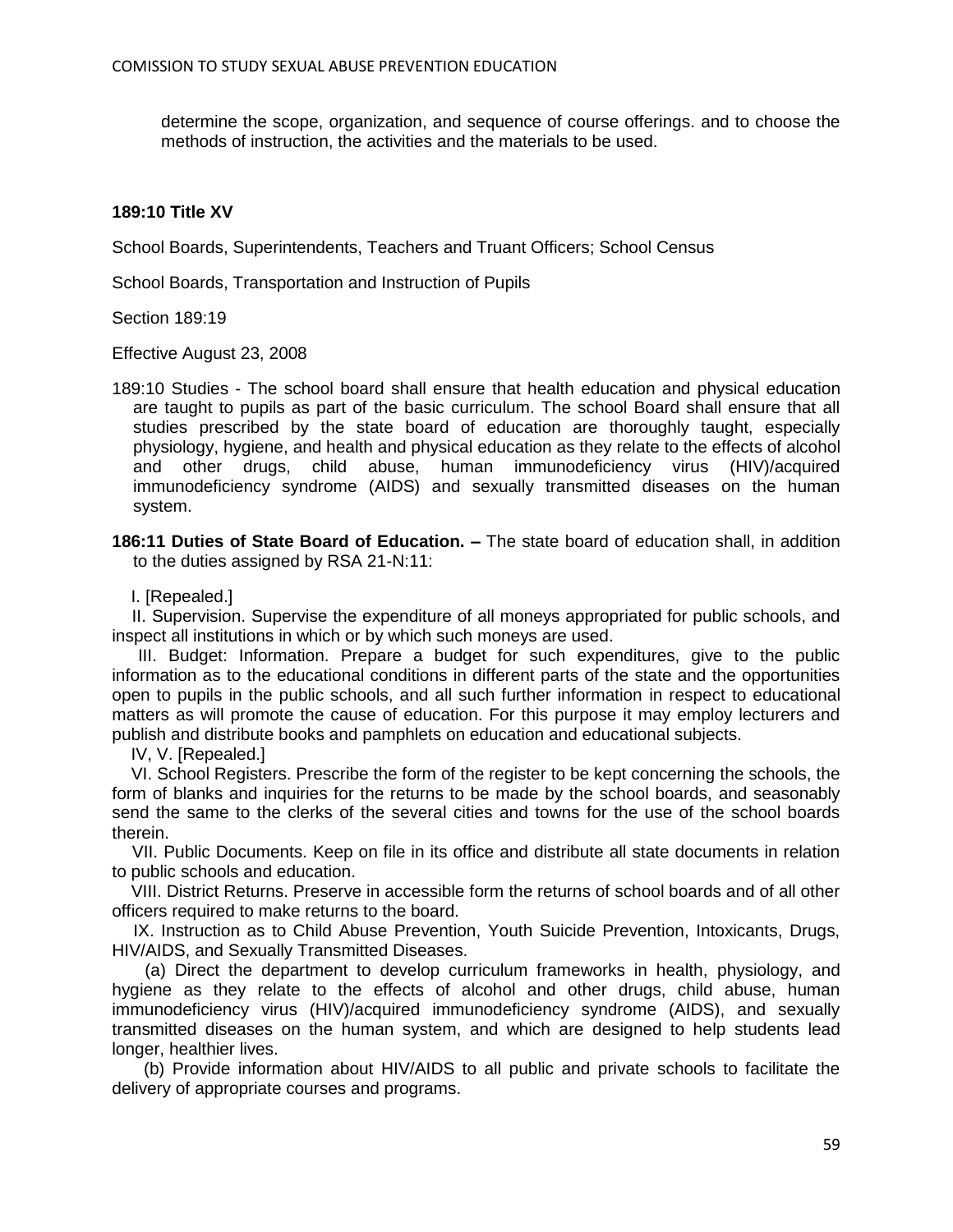(c) Review HIV/AIDS curriculum materials to assure relevancy in assisting students to become health-literate citizens and lead longer, healthier lives.

 (d) Provide information about youth suicide prevention to all public and private schools to facilitate the delivery of appropriate courses and programs.

 (e) Submit a report no later than December 1, 2010, and biennially thereafter, prepared in conjunction with the commissioner of the department of education, to the chairpersons of the house and senate education committees, the house health, human services and elderly affairs committee, and the senate health and human services committee, detailing the state's efforts in fulfilling the policies relating to health education in kindergarten through grade 12 as set forth in subparagraphs (a)-(d).

IX-a. [Repealed.]

 IX-b. Health and Sex Education. Require school districts to adopt a policy allowing an exception to a particular unit of health or sex education instruction based on religious objections. Such policy shall include a provision for alternative learning sufficient to enable the child to meet state requirements for health education.

 IX-c. Require school districts to adopt a policy allowing an exception to specific course material based on a parent's or legal guardian's determination that the material is objectionable. Such policy shall include a provision requiring the parent or legal guardian to notify the school principal or designee in writing of the specific material to which they object and a provision requiring an alternative agreed upon by the school district and the parent, at the parent's expense, sufficient to enable the child to meet state requirements for education in the particular subject area. The name of the parent or legal guardian and any specific reasons disclosed to school officials for the objection to the material shall not be public information and shall be excluded from access under RSA 91-A.

X. Adopt rules, pursuant to RSA 541-A, relative to:

 (a) Certification of teachers, supervisors, and administrators in the public schools. The state board shall also examine the qualifications of candidates for those positions and issue certificates to those who meet the requirements of said rules.

 (b) Fees to be paid to the commissioner of education for the administration of proficiency exams and other competence evaluations and other related fees including, but not limited to, fees for late filing and duplicate credentials, and for the issuance of educational credentials. These fees must bear a reasonable relationship to the actual costs related to such activities. Funds collected from these fees shall be expended only for purposes of fulfilling the requirements of this paragraph. No portion of the funds collected from these fees shall lapse, nor be used for any other purpose than fulfilling the requirements of this paragraph, nor be transferred to any other appropriation.

(c) Approval of professional preparation programs.

(d) Procedures for the electronic certification of educational credentials.

XI. [Repealed.]

 XII. Vocational Education. Cooperate with the U.S. Department of Education for the purpose of carrying the Carl D. Perkins Vocational Education Act of 1984 and its successor acts into effect insofar as that act relates to this state.

 XIII. Education for Persons with Disabilities. Prepare, develop and administer plans to provide educational facilities for persons with disabilities.

 XIV. Lectures. Lecture on educational subjects in as many cities and towns in this state as the time occupied by the commissioner's other duties will permit.

 XV. Truant Officers. Report frequently to the chairman of the several school boards the relative efficiency of the several truant officers in the state.

XVI. [Repealed.]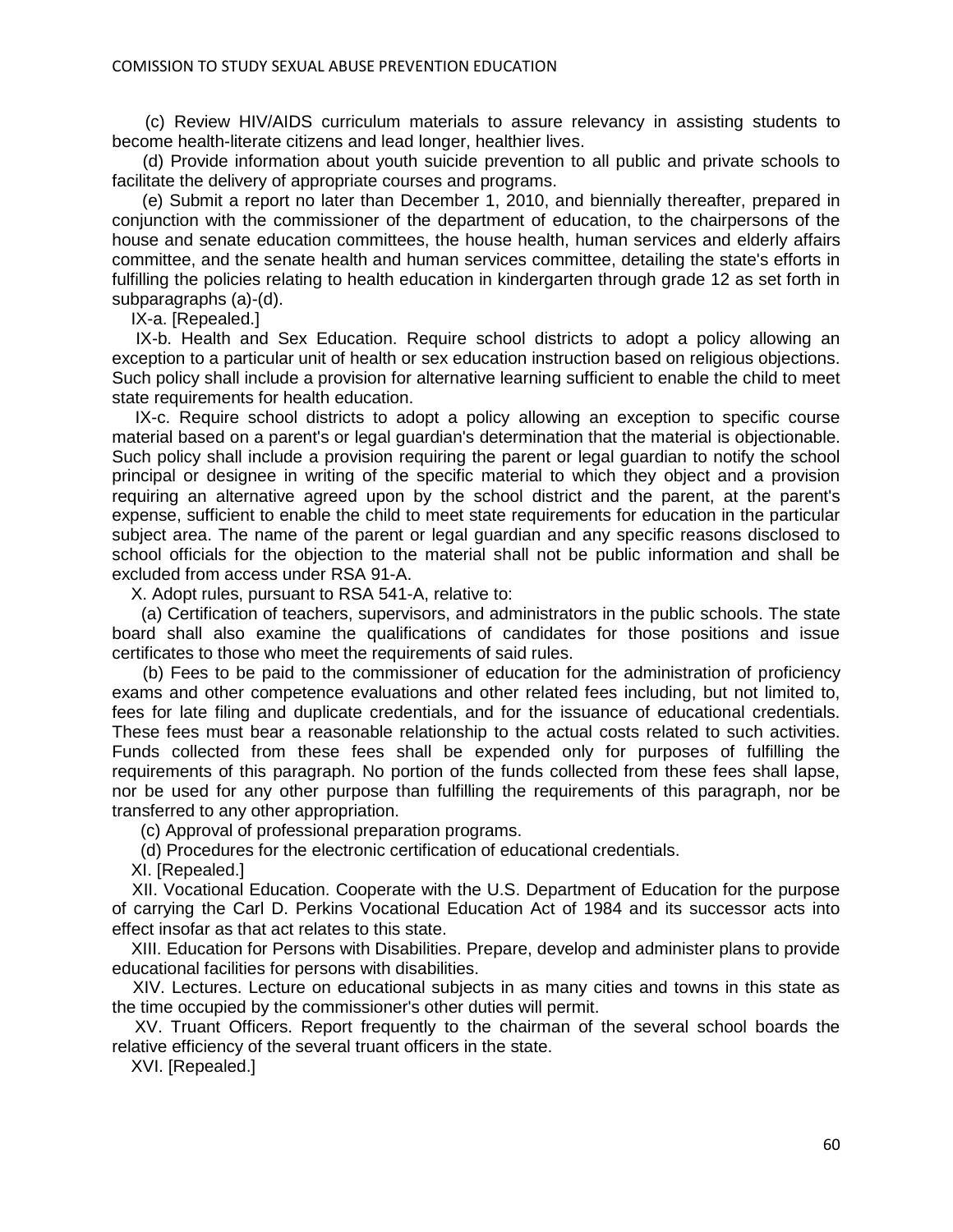XVII. District Contracts. Examine contracts made by districts with academies, high schools and other literary institutions, for the purpose of deciding whether they are calculated to promote the cause of education.

 XVIII. School Attendance. Enforce the laws relative to school attendance and the employment of minors; and for this purpose the board and its deputies are vested with the power given by law to truant officers.

 XIX. School Laws. Compile and issue, at the close of each session of the legislature, an edition of the school laws.

XX-XXIV. [Repealed.]

 XXV. Assistants. Employ as many supervisors, inspectors, stenographers, accountants, clerks and agents as may be necessary to enable it to perform the duties imposed on it by law.

 XXVI. Conferences. Hold conferences from time to time with superintendents, other school administrative unit personnel, principals, and teachers, or their representatives, for the purpose of inspiring mutual cooperation in the carrying on of their work and of unifying educational aims and practices.

 XXVII. Programs. Prepare, publish and distribute such school programs, outlines of work and courses of study as will best promote education interests of the state.

 XXVIII. Health. Have authority to employ a competent person or persons to examine and care for the health of pupils, subject to the provisions of RSA 200.

 XXIX. Adopt rules, pursuant to RSA 541-A, relative to reasonable criteria for approving nonpublic schools for the purpose of compulsory attendance requirements. The rules may contain criteria for conditional approval as specified by the state board. The state board of education may, upon request, designate which schools meet those criteria, and may, upon the request of a non-public school, approve or disapprove its education program and curriculum.

 XXIX-a. Adopt rules pursuant to RSA 541-A, relative to establishing a process for receiving, investigating, and resolving complaints from parents or legal guardians concerning school safety and school violence in nonpublic schools.

XXX. [Repealed.]

 XXXI. Driver Education. Establish jointly with the department of safety, teacher qualifications, course content and standards, in connection with the driver education program conducted in secondary schools in this state; and adopt such rules as may be necessary to carry out the program and supervise the driver education program in the secondary schools of the state. Driver education instructors shall not be required to be certified as secondary school teachers. Although authority is shared by the departments of safety and education, those regulations, directions and procedures that have a direct or indirect relationship to a life or safety issue shall rest with the department of safety as the final and ultimate authority.

 XXXII. Learning Disability Teacher. Establish the qualifications, conditions and exceptions for providing a learning disability teacher in each school district.

 XXXIII. Discrimination. Ensure that there shall be no unlawful discrimination in any public school against any person on the basis of sex, race, creed, color, marital status, or national origin in educational programs, and that there shall be no denial to any person on the basis of sex, race, creed, color, marital status, national origin, or economic status of the benefits of educational programs or activities.

 XXXIV. Missing Child Education Program. Administer the missing child education program as established in RSA 193:31.

 XXXV. Certification Standards for the Credential of Master Teacher. Adopt rules creating the educational credential of master teacher based on the provisions of RSA 189:14-f.

 XXXVI. Pupil Safety and Violence Prevention. Develop and distribute to school districts a technical assistance advisory for the purpose of providing guidance to school districts on the implementation of pupil safety and violence prevention policies as required under RSA 193-F.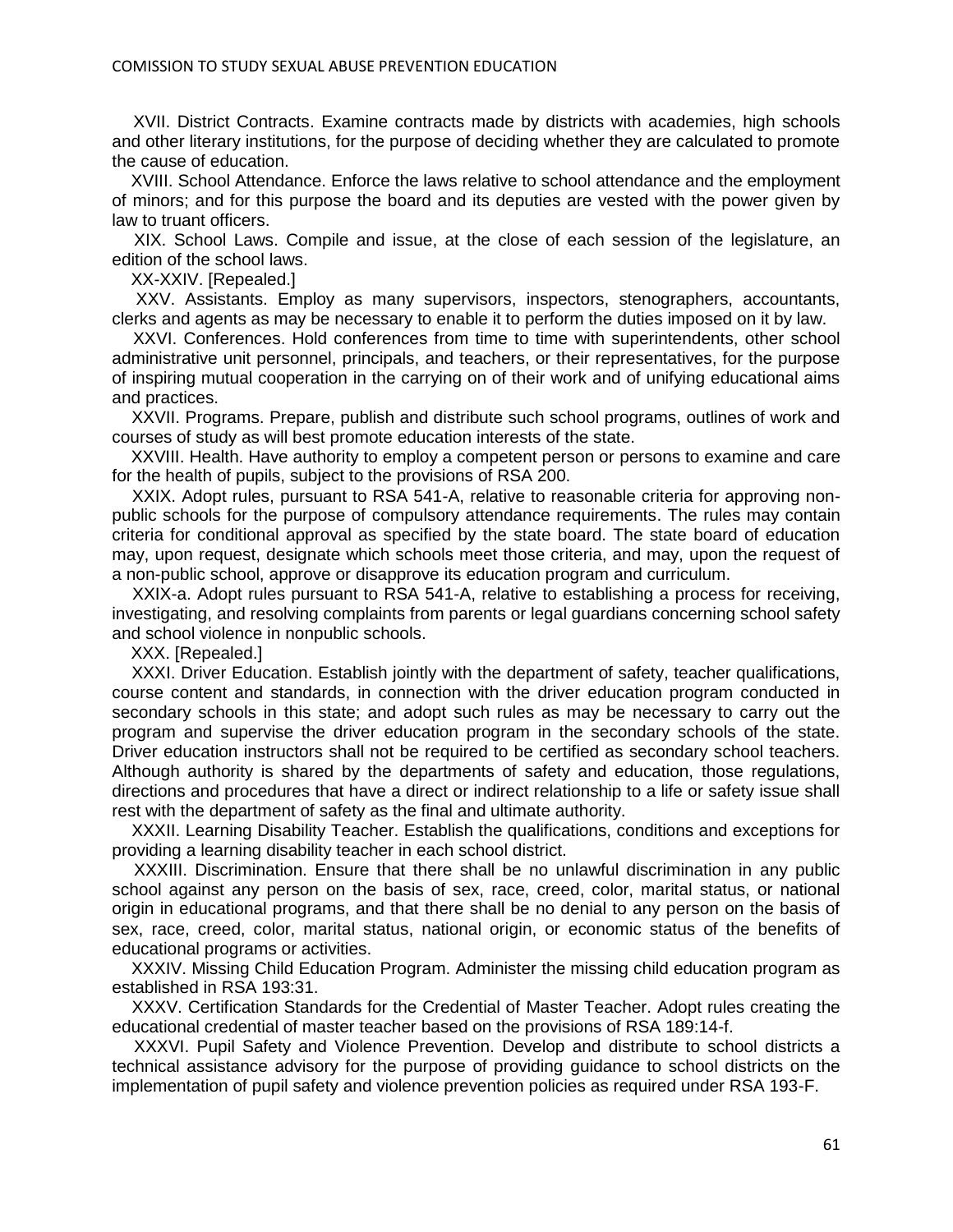**Source.** 1919, 106:9. 1921, 85, I:8. PL 116:11. 1929, 145:3. 1939, 8:1. RL 134:11. 1953, 243:1- 4. RSA 186:11. 1957, 252:1, 2. 1961, 196:1-3. 1963, 117:2; 147:1; 303:7; 305:1-3. 1965, 199:1; 339:4. 1967, 448:1. 1969, 69:1-3. 1971, 371:4, 5; 443:4. 1973, 140:15; 209:2; 242:1. 1974, 28:1. 1975, 23:1; 207:1; 505:6. 1977, 432:1; 452:6. 1979, 53:1; 459:4, 9, 10. 1981, 318:1. 1985, 318:4. 1986, 41:8-10, 29, II. 1987, 161:1. 1988, 262:7. 1989, 266:37. 1990, 28:1; 140:2, III. 1992, 123:1. 1993, 322:9, I, II. 1996, 298:5, I. 1998, 174:4, 5; 314:3; 389:8, 9. 1999, 157:1. 2000, 190:2. 2003, 39:1; 186:2. 2005, 92:1, eff. Aug. 6, 2005. 2008, 251:1, 4, 5, eff. Aug. 23, 2008. 2009, 105:1, eff. June 15, 2009; 280:1, eff. Sept. 27, 2009. 2011, 271:1, eff. Jan. 1, 2012. 2014, 62:1, eff. July 26, 2014.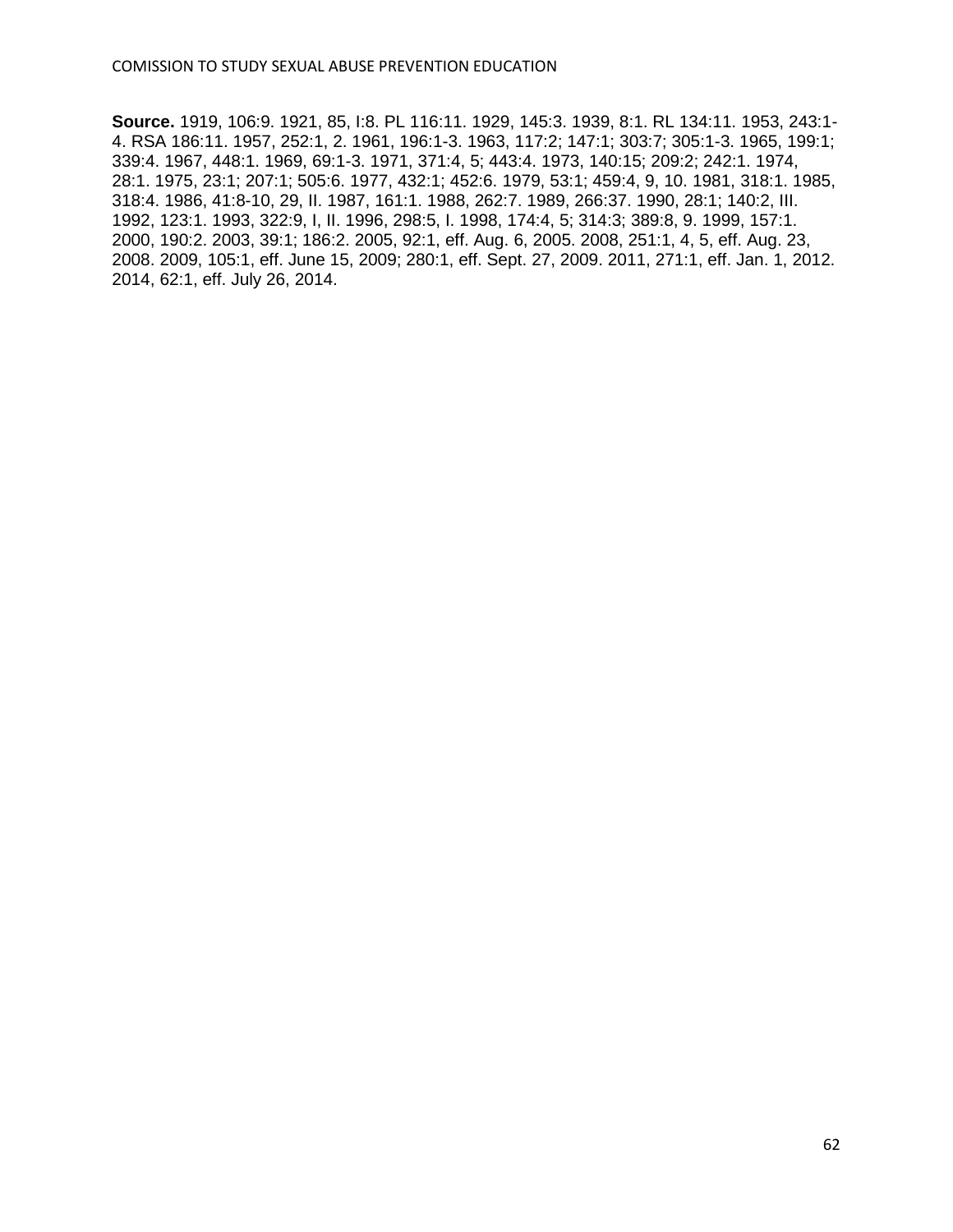| Grade   | Recommendations                                                                 | <b>Sources</b>                                                        |  |
|---------|---------------------------------------------------------------------------------|-----------------------------------------------------------------------|--|
| K       | 1. Personal Body Safety                                                         | A. Care for Kids Curricula                                            |  |
|         | Differentiating safe and unsafe touches<br>2.                                   | <b>B. NH Coalition Against Domestic</b>                               |  |
|         | How/when to talk to adult<br>3.                                                 | and Sexual Violence Member<br>Agencies                                |  |
|         |                                                                                 | C. Other Evidence-based or<br>research-based programs                 |  |
| $1 - 2$ | <b>Personal Body Safety</b><br>1.                                               | A. Care for Kids Curricula                                            |  |
|         | Types of touches<br>2.                                                          | <b>B. NH Coalition Against Domestic</b>                               |  |
|         | 3.<br>Differentiate private versus secret                                       | and Sexual Violence Member<br>Agencies                                |  |
|         | Safe and unsafe secrets<br>4.                                                   | C. Other Evidence-based or                                            |  |
|         | How/when to talk to trusted adult<br>5.                                         | research-based programs                                               |  |
| $3 - 4$ | <b>Personal Body Safety</b><br>1.                                               | A. We Care Elementary Curricula                                       |  |
|         | Differentiating safe and unsafe touches<br>2.                                   | <b>B. NH Coalition Against Domestic</b><br>and Sexual Violence Member |  |
|         | 3.<br>Differentiate private versus secret                                       | Agencies                                                              |  |
|         | Safe and unsafe secrets<br>4.                                                   | C. Other Evidence-based or                                            |  |
|         | 5.<br>Listening to instincts                                                    | research-based programs                                               |  |
|         | How/when to talk to trusted adult<br>6.                                         |                                                                       |  |
| $5-6$   | <b>Internet Safety</b><br>1.                                                    | A. We Care Elementary Curricula                                       |  |
|         | 2.<br>Differentiate Playing, Flirting, Bullying and<br><b>Sexual Harassment</b> | <b>B.</b> NH Coalition Against Domestic<br>and Sexual Violence Member |  |
|         | 3. Explain how bullying and sexual<br>harassment affects others and classroom   | Agencies<br>C. Other Evidence-based or                                |  |
|         | culture                                                                         | research-based programs                                               |  |
|         | 4. Laws and/or school policy around bullying<br>and sexual harassment           |                                                                       |  |
|         | 5. When and how to ask for help from peers                                      |                                                                       |  |

## APPENDIX C Prevention Curriculum Recommendations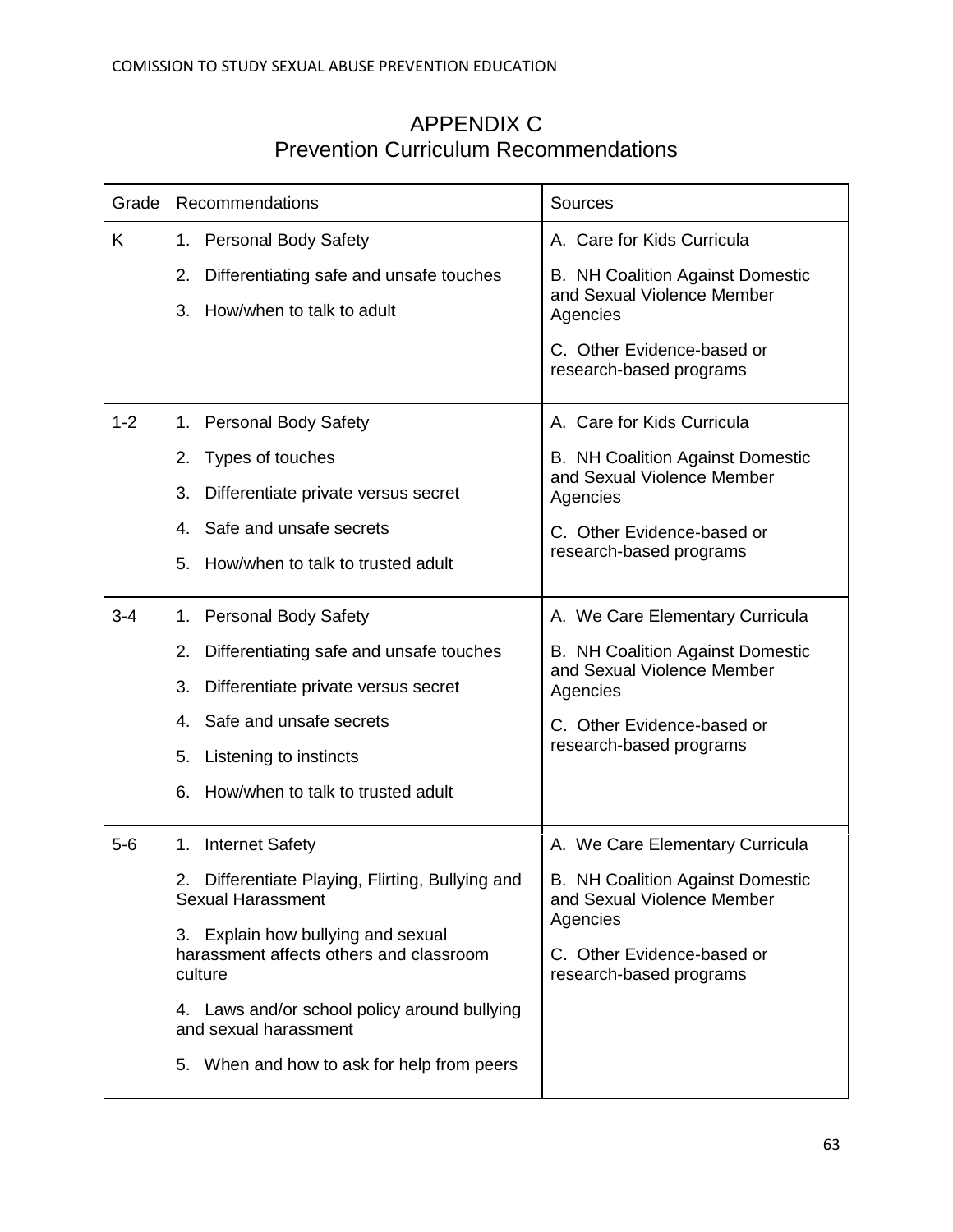|          | 6. When and how to report to trusted adults                                                                                                                                                                                                                                                                                                                                                                        |                                                                                                                                                                                            |
|----------|--------------------------------------------------------------------------------------------------------------------------------------------------------------------------------------------------------------------------------------------------------------------------------------------------------------------------------------------------------------------------------------------------------------------|--------------------------------------------------------------------------------------------------------------------------------------------------------------------------------------------|
| $7 - 8$  | Understand harms of gender stereotypes<br>1.<br>2. Media Literacy and relationship to sexual<br>and domestic violence<br>3. Understand dynamics of controlling<br>relationships<br>4. Bystander intervention and how to help a<br>friend<br>Qualities of Healthy relationships<br>5.<br>6. When and how to ask for help from trusted<br>adults                                                                     | A. Safe Dates Curricula<br><b>B. NH Coalition Against Domestic</b><br>and Sexual Violence Member<br>Agencies<br>C. Other Evidence-based or<br>research-based programs                      |
| $9 - 12$ | Dynamics of sexual and dating violence<br>1.<br>2. Relationship between alcohol and sexual<br>violence<br>3. Understand connection between victim<br>blaming and sexual and domestic violence<br>4. Consent and NH state laws on age of<br>consent<br>5. Bystander intervention and how to help a<br>friend<br>Qualities of a Healthy Relationship<br>6.<br>7. When and how to ask for help from trusted<br>adults | A. Safe Dates Curricula<br><b>B.</b> Green Dot Curricula<br>C. NH Coalition Against Domestic<br>and Sexual Violence Member<br>Agencies<br>D. Other Evidence-based or<br>research- programs |